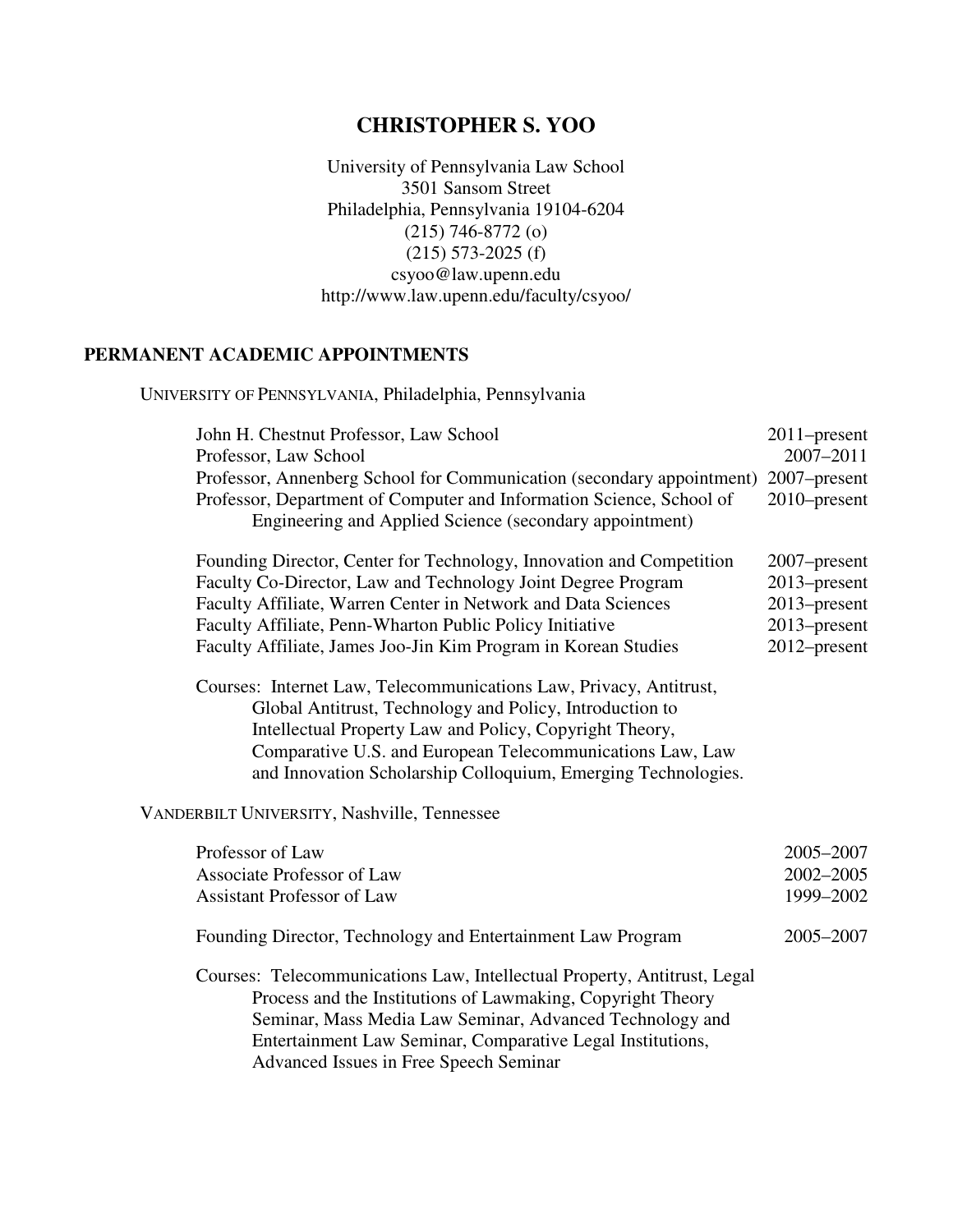## **VISITING ACADEMIC APPOINTMENTS**

| FREE UNIVERSITY OF BERLIN, Berlin, Germany                      | Spring 2015, Spring 2018 |
|-----------------------------------------------------------------|--------------------------|
| UNIVERSITY OF TOKYO, Tokyo, Japan                               | Summer 2017              |
| UNIVERSITY OF SYDNEY, Sydney, Australia                         | Summer 2016              |
| THAMMASAT UNIVERSITY, Bangkok, Thailand                         | Summer 2016              |
| TSINGHUA UNIVERSITY, Beijing, China                             | Spring 2015              |
| DUKE-GENEVA INSTITUTE IN TRANSNATIONAL LAW, Geneva, Switzerland | Summer 2014              |
| TECHNISCHE UNIVERSITÄT DRESDEN, Dresden, Germany                | Fall 2011-Spring 2012    |
| SEOUL NATIONAL UNIVERSITY, Seoul, Korea                         | Summer 2011              |
| GOETHE UNIVERSITY, Frankfurt, Germany                           | Spring 2011              |
| WASEDA LAW SCHOOL, Tokyo, Japan                                 | Summer 2010              |
| UNIVERSITY OF PENNSYLVANIA, Philadelphia, Pennsylvania          | Spring 2006              |
| VANDERBILT IN VENICE PROGRAM, Venice, Italy                     | Summer 2005              |

## **OTHER LEGAL EMPLOYMENT**

| HOGAN & HARTSON (now HOGAN LOVELLS), Washington, D.C.                    | 1998-1999   |
|--------------------------------------------------------------------------|-------------|
| Associate, Appellate Group (headed by John G. Roberts, Jr.)              | 1996-1997   |
| SUPREME COURT OF THE UNITED STATES, Washington, D.C.                     | 1997-1998   |
| Law Clerk, Chambers of the Honorable Anthony M. Kennedy                  |             |
| UNITED STATES COURT OF APPEALS FOR THE D.C. CIRCUIT, Washington, D.C.    | 1995-1996   |
| Law Clerk, Chambers of the Honorable A. Raymond Randolph                 |             |
| Part-Time Legal Employment                                               |             |
| U.S. DEPARTMENT OF JUSTICE, Antitrust Division, Chicago, Illinois        | Summer 1995 |
| U.S. ATTORNEY'S OFFICE, Northern District of Illinois, Chicago, Illinois | Fall 1994   |
| SIDLEY & AUSTIN, Chicago, Illinois, and Washington, D.C.                 | Summer 1994 |
| FOLEY & LARDNER, Chicago, Illinois                                       | Summer 1993 |

### **EDUCATION**

J.D. *magna cum laude,* NORTHWESTERN UNIVERSITY SCHOOL OF LAW, Chicago, Illinois 1995

John Paul Stevens Prize (for graduating first in class) Lowden-Wigmore Prize (for best law review note or comment) Associate Articles Editor, *Northwestern University Law Review* National Moot Court Team Order of the Coif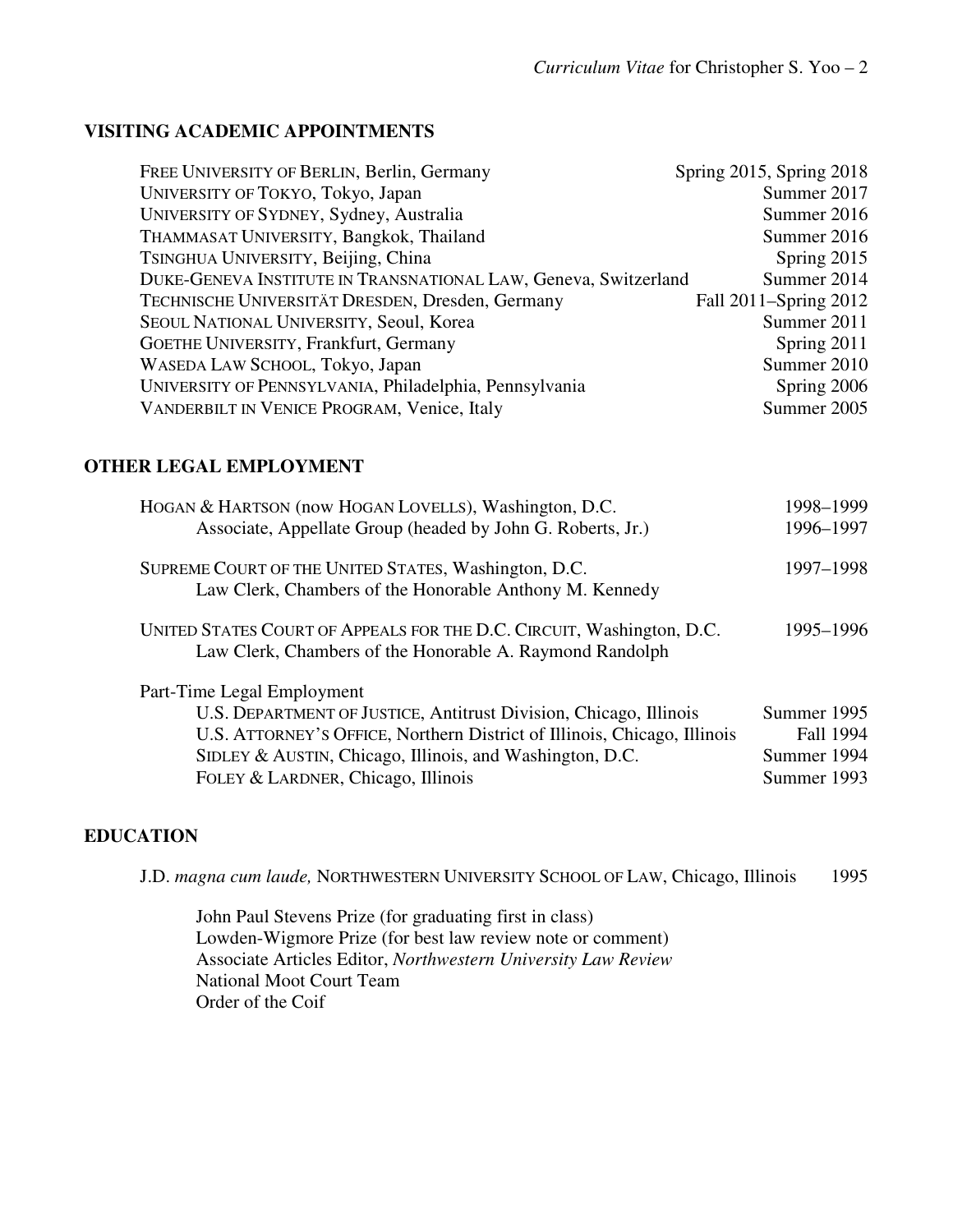| M.B.A., ANDERSON SCHOOL AT UCLA, Los Angeles, California     | 1991 |
|--------------------------------------------------------------|------|
| Sigoloff Fellowship (for leadership and academic excellence) |      |
| Beta Gamma Sigma honors society                              |      |
| Teaching Assistant, Operations Management                    |      |
| President, Asian Management Students Association             |      |
| Mentor of the Year, Riordan Minority Mentorship Program      |      |
| A.B. cum laude, HARVARD UNIVERSITY, Cambridge, Massachusetts | 1986 |
| National Merit Scholar                                       |      |

National Merit Scholar Deans' List all four years Course Assistant, Introductory Calculus

## **PUBLICATIONS**

### **Books**

 98. THE DYNAMIC INTERNET: HOW TECHNOLOGY, USERS, AND BUSINESSES ARE TRANSFORMING THE NETWORK (AEI Press 2012).

> Translated into Japanese as ICT実務のためのインターネット政策論の基礎知 識 新刊 (Basic knowledge of Internet policy theory for practical ICT) (Takashi Hatae & Yuma Kotake translators, Keiso Shobo August 10, 2017).

- 97. NETWORKS IN TELECOMMUNICATIONS: ECONOMICS AND LAW (Cambridge University Press 2009) (with Daniel F. Spulber).
- 96. THE UNITARY EXECUTIVE: PRESIDENTIAL POWER FROM WASHINGTON TO BUSH (Yale University Press 2008) (with Steven G. Calabresi).

### **Edited Volumes**

- 95. REGULATING THE CLOUD: POLICY FOR COMPUTING INFRASTRUCTURE (MIT Press August 2015) (coedited with Jean-François Blanchette).
- 94. CRITICAL CONCEPTS IN INTELLECTUAL PROPERTY LAW: COPYRIGHT, 2 volumes (Edward Elgar Publishing August 2011).

### **Special Journal Issues**

 93. *Network Neutrality: Interdisciplinary and Global Perspectives*, 3 COMMUNICATIONS AND CONVERGENCE REVIEW 1–100 (June 2011).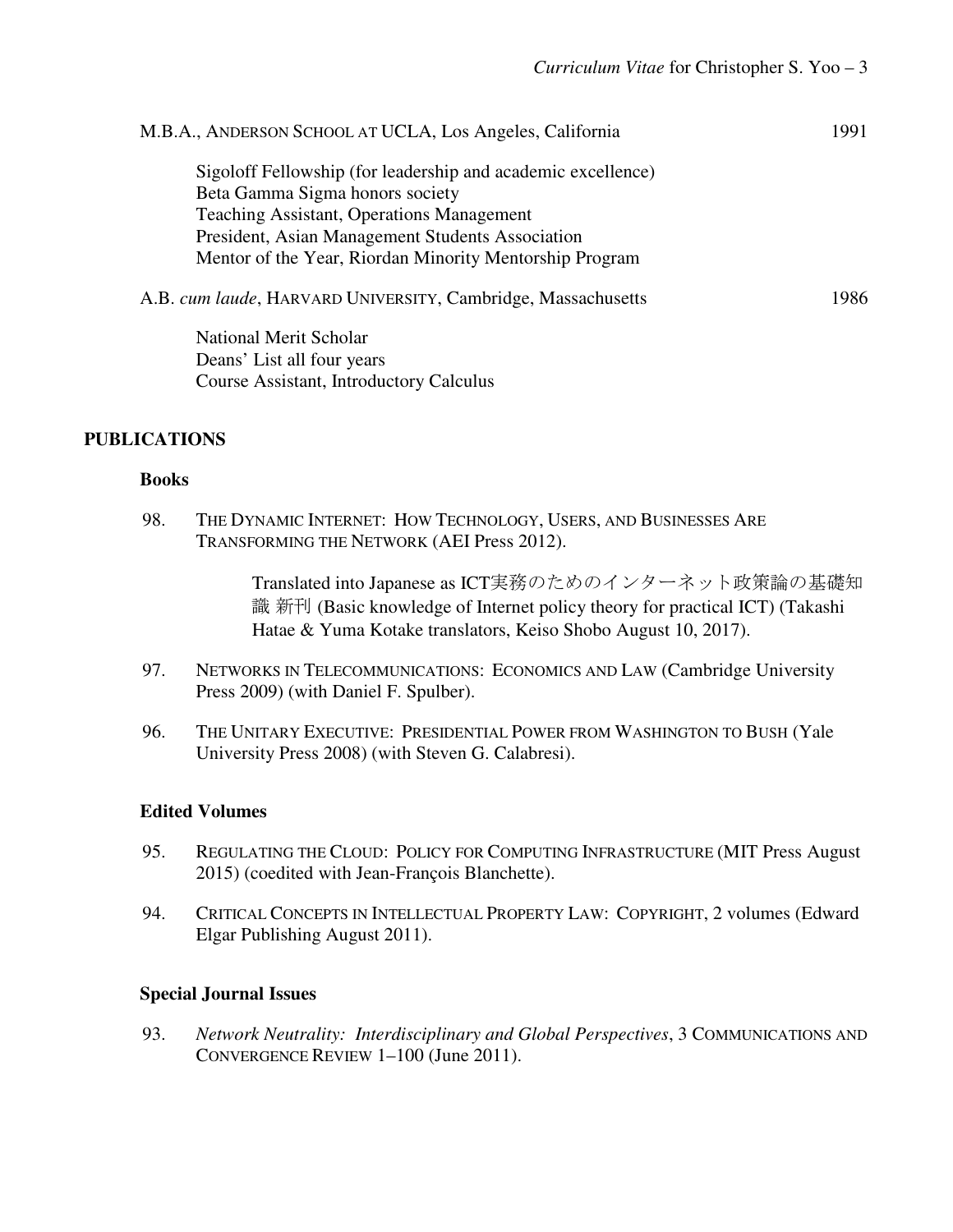- 92. *Rough Consensus and Running Code: Integrating Engineering Principles into Internet Policy Debates*, 63 FEDERAL COMMUNICATIONS LAW JOURNAL 341–506 (March 2011).
- 91. *The Enduring Lessons of the Breakup of AT&T: A Twenty-Five Year Retrospective*, 61 FEDERAL COMMUNICATIONS LAW JOURNAL 1–227 (December 2008).

## **Book Chapters**

- 90. *Antitrust Enforcement in a Global Context: The U.S. Perspective*, *in* ANTITRUST PROCEDURAL FAIRNESS (D. Daniel Sokol & Andrew Guzman eds., Oxford University Press forthcoming 2019) (with Hendrik M. Wendland).
- 89. *Self-Actualization and the Need to Create as a Limit on Copyright*, *in* COMPARATIVE ASPECTS OF LIMITATIONS AND EXCEPTIONS IN COPYRIGHT LAW (Shyamkrishna Balganesh, Wee Loon Ng-Loy, & Haochen Sun eds., Cambridge University Press forthcoming 2019).
- 88. *Network Neutrality and 5G*, *in* THE FUTURE OF THE INTERNET INNOVATION, INTEGRATION AND SUSTAINABILITY (Guenter Knieps & Volcker Stocker eds., Nomos forthcoming 2019) (with Jesse Lambert).
- 87. *Product Differentiation*, *in* 1 RESEARCH HANDBOOK ON THE ECONOMICS OF INTELLECTUAL PROPERTY LAW (Ben Depoorter & Peter Menell eds., Edward Elgar forthcoming 2019).
- 86. *Internet Decentralization and Its Discontents*, *in* THE GLOBAL INTERNET GOVERNANCE IN TRANSITION (Eli M. Noam, Raul Katz, & Lorenzo Maria Pupillo eds., forthcoming 2019).
- 85. *Legal Mechanisms for Governing the Transition of Key Domain Name Functions to the Global Multi-Stakeholder Community*, *in* 2 WHO RUNS THE INTERNET?: THE GLOBAL MULTI-STAKEHOLDER MODEL OF INTERNET GOVERNANCE 67–77 (Centre on International Governance Innovation & Chatham House 2017) (with Aaron Shull & Paul Twomey).
- 84. *When Are Two Networks Better than One?: Toward a Theory of Optimal Fragmentation*, *in* 1 A UNIVERSAL INTERNET IN A BORDERED WORLD: RESEARCH ON FRAGMENTATION, OPENNESS AND INTEROPERABILITY 127–135 (Centre on International Governance Innovation & Chatham House 2016).
- 83. *Telecommunications and the Internet: TTIP's Digital Dimension*, *in* RULE-MAKERS OR RULE-TAKERS? EXPLORING THE TRANSATLANTIC TRADE AND INVESTMENT PARTNERSHIP 371–421 (Jacques Pelkmans & Daniel S. Hamilton eds., Rowman & Littlefield International 2015) (with Andrea Renda).
- 82. *Cloud Computing, Contractibility, and Network Architecture*, *in* COMPUTING IN THE CLOUD: AN INTERDISCIPLINARY ANALYSIS 115–133 (Christopher S. Yoo & Jean-Francois Blanchette eds., MIT Press 2015).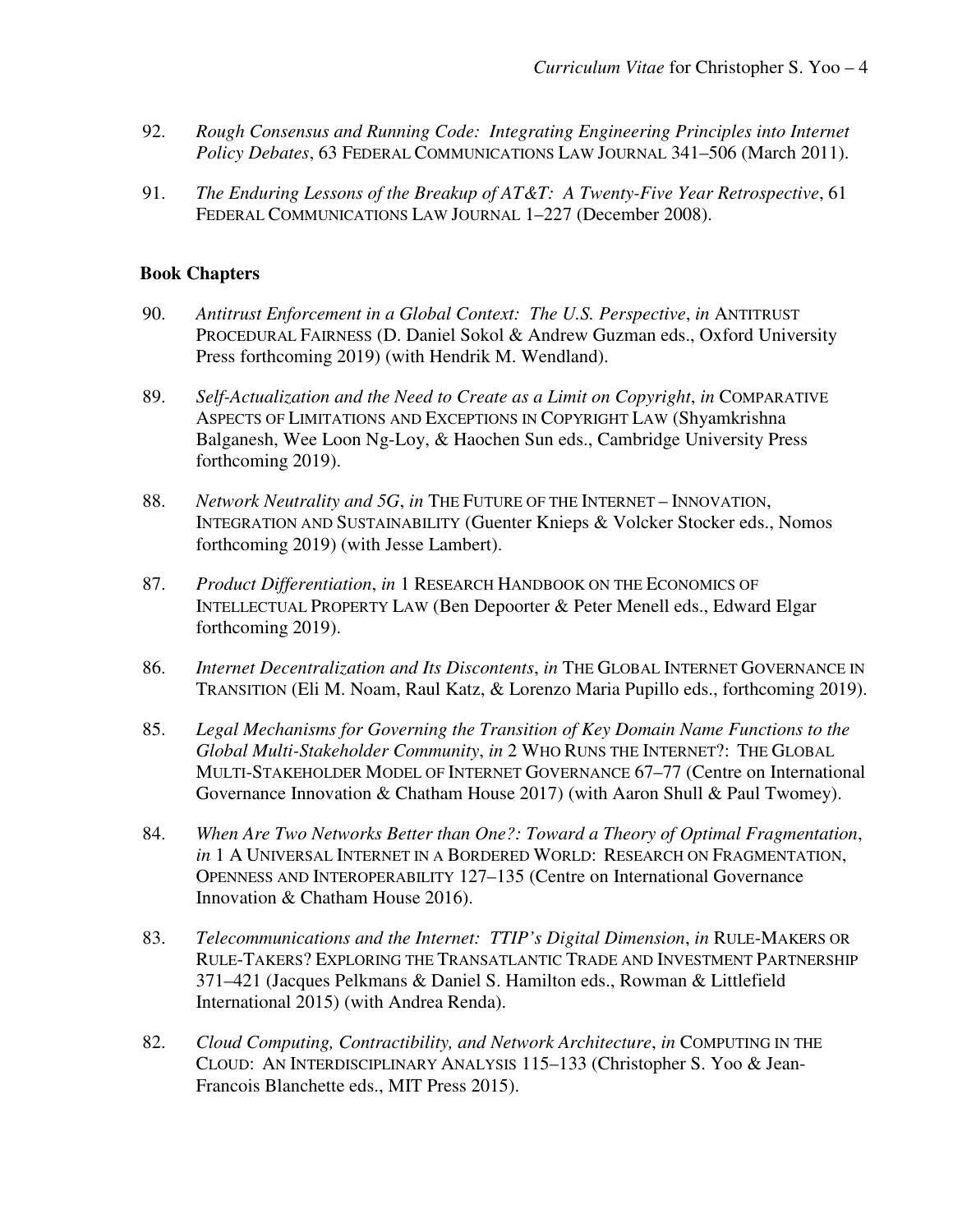- 81. *Cyber Espionage or Cyber War?: International Law, Domestic Law, and Self-Protective Measures*, *in* CYBERWAR: LAW AND ETHICS FOR VIRTUAL CONFLICTS 175–194 (Jens David Ohlin, Claire Finkelstein, & Kevin Govern eds., Oxford University Press 2015).
- 80. *Antitrust, the Internet, and the Economics of Networks*, *in* OXFORD HANDBOOK OF INTERNATIONAL ANTITRUST ECONOMICS 380–403 (Roger D. Blair & D. Daniel Sokol eds., Oxford University Press 2014) (with Daniel F. Spulber).
- 79. *The Impact of Codification on the Judicial Development of Copyright*, *in* INTELLECTUAL PROPERTY AND THE COMMON LAW 177–210 (Shyamkrishna Balganesh ed., Cambridge University Press 2013).
- 78. *The NEBULA Future Internet Architecture*, *in* THE FUTURE INTERNET FUTURE INTERNET ASSEMBLY 2013: VALIDATED RESULTS AND NEW HORIZONS 16–26 (Lecture Notes in Computer Science, vol. 7858, Alex Galls & Anastasius Gavras eds., Springer 2013) (with Tom Anderson, Ken Birman, Robert Broberg, Matthew Caesar, Douglas Comer, Chase Cotton, Michael Freedman, Andreas Haeberlen, Zack Ives, Arvind Krishnamurthy, William Lehr, Boon Thau Loo, David Mazières, Antonio Nicolosi, Jonathan Smith, Ion Stoica, Robbert van Renesse, Michael Walfish, and Hakim Weatherspoon).
- 77. *Network Neutrality and the Need for a Technological Turn in Internet Scholarship*, *in* ROUTLEDGE HANDBOOK OF MEDIA LAW 539–555 (Monroe E. Price, Stefaan G. Verhulst, & Libby Morgan eds., Routledge 2012).
- 76. *New Technologies and Constitutional Law*, *in* ROUTLEDGE HANDBOOK OF CONSTITUTIONAL LAW 485–494 (Mark Tushnet, Thomas Fleiner, & Cheryl Saunders eds., Routledge 2013) (with Thomas Fetzer).
- 75. *Internet Policy Going Forward: Does One Size Still Fit All?*, *in* COMMUNICATIONS LAW AND POLICY IN THE DIGITAL AGE: THE NEXT FIVE YEARS 51–65 (Randolph J. May ed., Carolina Academic Press 2012).
- 74. *Introduction*, *in* CRITICAL CONCEPTS IN INTELLECTUAL PROPERTY LAW: COPYRIGHT ix– xxii (Christopher S. Yoo ed., Edward Elgar Publishing 2011).
- 73. *Network Neutrality after* Comcast*: Toward a Case-by-Case Approach to Reasonable Network Management*, *in* NEW DIRECTIONS IN COMMUNICATIONS POLICY 55–84 (Randolph J. May ed., Carolina Academic Press 2009).
- 72. *Network Neutrality and Competition Policy: A Complex Relationship*, *in* NET NEUTRALITY OR NET NEUTERING: SHOULD BROADBAND INTERNET SERVICES BE REGULATED? 25–71 (Thomas M. Lenard & Randolph J. May eds., Springer 2006).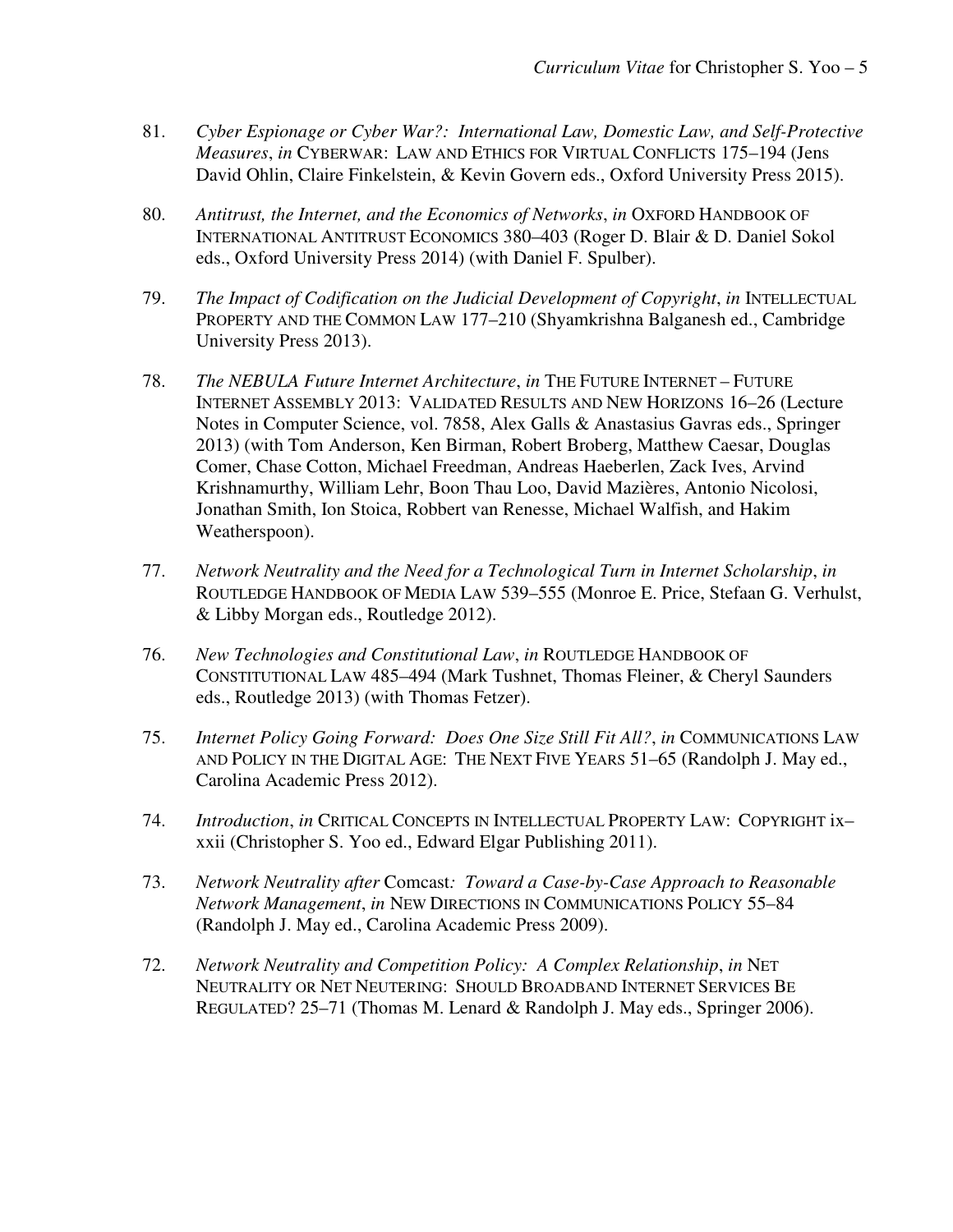- 71. *Towards a Differentiated Products Theory of Copyright*, *in* DEVELOPMENTS IN THE ECONOMICS OF COPYRIGHT: RESEARCH AND ANALYSIS 103–119 (Lisa N. Takeyama, Wendy J. Gordon, & Ruth Towse eds., Edward Elgar Publishing 2005).
- 70. *The Unfulfilled Promise of Korean Telecommunications Reform*, *in* LEGAL REFORM IN KOREA 169–198 (Tom Ginsburg ed., RoutledgeCurzon 2004).

### **Articles in Academic Journals**

- 69. *The Transformation of Transformative Use*, 1 JOURNAL OF LAW AND INNOVATION (forthcoming 2019).
- 68. *Paul Baran, Network Theory, and the Past, Present, and Future of Internet*, 17 COLORADO TECHNOLOGY LAW JOURNAL (forthcoming 2019).
- 67. *Copyright and Personhood Revisited*, 2019 UNIVERSITY OF ILLINOIS LAW REVIEW (forthcoming).
- 66. *James Wilson as the Architect of the American Presidency*, 16 GEORGETOWN JOURNAL OF LAW AND PUBLIC POLICY (forthcoming 2019).
- 65. *"Everything Not Forbidden Is Permitted": A U.S. Perspective on Regulation and Innovation*, 10 JOURNAL OF LAW & ECONOMIC REGULATION (forthcoming 2019).
- 64. *Common Carriage's Domain*, 35 YALE JOURNAL ON REGULATION 991–1026 (2018).
- 63. *An Unsung Success Story: A Forty-Year Retrospective on U.S. Communications Policy*, 41 TELECOMMUNICATIONS POLICY 891–903 (November 2017).
- 62. *Avoiding the Pitfalls of Net Uniformity: Zero Rating and Nondiscrimination*, 50 REVIEW OF INDUSTRIAL ORGANIZATION 509–536 (June 2017).
- 61. *Wireless Network Neutrality: Technological Challenges and Policy Implications*, 31 BERKELEY TECHNOLOGY LAW JOURNAL 1409–1458 (2016).
- 60. *Open Source, Modular Platforms, and the Challenge of Fragmentation*, 1 CRITERION JOURNAL ON INNOVATION 619–647 (2016).
- 59. *Presidential Signing Statements: A New Perspective*, 163 UNIVERSITY OF PENNSYLVANIA LAW REVIEW 1803–1834 (August 2016).
- 58. *Introduction: The Bounds of Executive Discretion in the Regulatory State*, 163 UNIVERSITY OF PENNSYLVANIA LAW REVIEW 1587–1606 (June 2016) (with Cary Coglianese).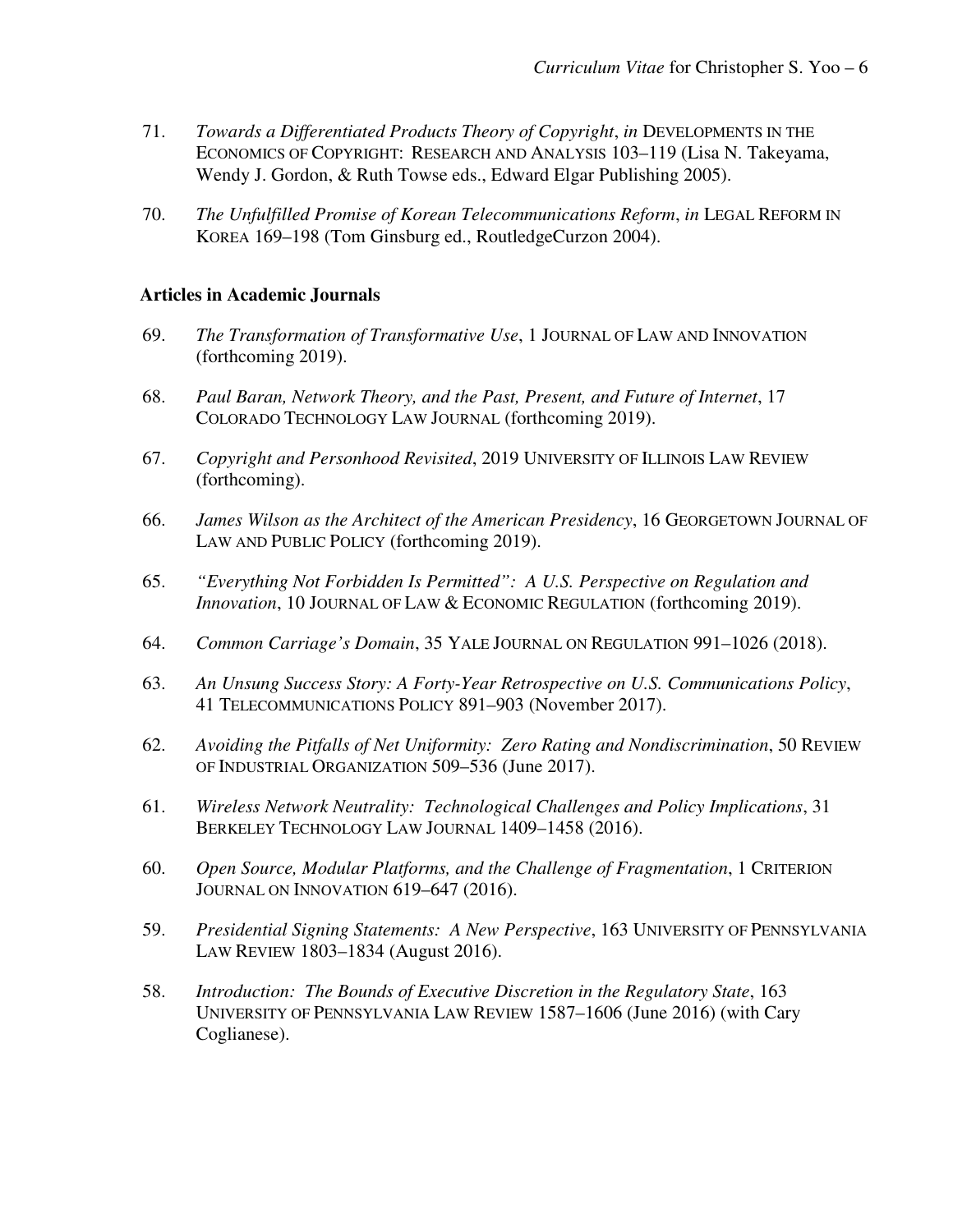- 57. *Telecommunications: Competition Policy in the Telecommunications Space*, 85 MISSISSIPPI LAW JOURNAL 779–819 (2016) (with Gene Kimmelman, Maureen K. Ohlhausen, Michael O'Rielly, and Stephen F. Williams).
- 56. *Modularity Theory and Internet Policy*, 2016 UNIVERSITY OF ILLINOIS LAW REVIEW 1– 62.
- 55. *Moore's Law, Metcalfe's Law, and Optimal Interoperability*, 14 COLORADO TECHNOLOGY LAW JOURNAL 87–102 (2015).
- 54. *An Analysis of the "Terminating Access Monopoly" Concept*, 14 COLORADO TECHNOLOGY LAW JOURNAL 21–36 (2015) (with Jonathan Nuechterlein).
- 53. Wickard *for the Internet?: Network Neutrality After* Verizon v. FCC, 66 FEDERAL COMMUNICATIONS LAW JOURNAL 415–466 (June 2014).
- 52. *Merger Review by the Federal Communications Commission: Comcast-NBC Universal*, 45 REVIEW OF INDUSTRIAL ORGANIZATION 295–321 (November 2014).
- 51. *A Brief Overview of the NEBULA Future Internet Architecture*, ACM SIGCOMM COMPUTER COMMUNICATIONS REVIEW, July 2014, at 81–86 (with Tom Anderson, Ken Birman, Robert Broberg, Matthew Caesar, Douglas Comer, Chase Cotton, Michael J. Freedman, Andreas Haeberlen, Zachary G. Ives, Arvind Krishnamurthy, William Lehr, Boon Thau Loo, David Mazières, Antonio Nicolosi, Jonathan M. Smith, Ion Stoica, Robbert van Renesse, Michael Walfish, and Hakim Weatherspoon).
- 50. *Possible Paradigm Shifts in Broadband Policy*, 9 I/S: A JOURNAL OF LAW AND POLICY FOR THE INFORMATION SOCIETY 367-396 (Winter 2014) (keynote address).
- 49. *Technological Determinism and Its Discontents*, 127 HARVARD LAW REVIEW 914–949 (January 2014) (reviewing SUSAN CRAWFORD, CAPTIVE AUDIENCE (2013)).
- 48. *Is There a Role for Common Carriage in an Internet-Based World?*, 51 HOUSTON LAW REVIEW 545–608 (2013).

Reprinted as *The Questionable Call for Common Carriage: Is There a Role for Common Carriage in an Internet-Based World?*, REGULATION, Summer 2014, at 2.

- 47. *Protocol Layering and Internet Policy*, 161 UNIVERSITY OF PENNSYLVANIA LAW REVIEW 1707–1771 (May 2013).
- 46. *The Wires Go to War: The U.S. Experiment with Government Ownership of the Telephone System During World War I*, 91 TEXAS LAW REVIEW 983–1050 (April 2013) (with Michael A. Janson).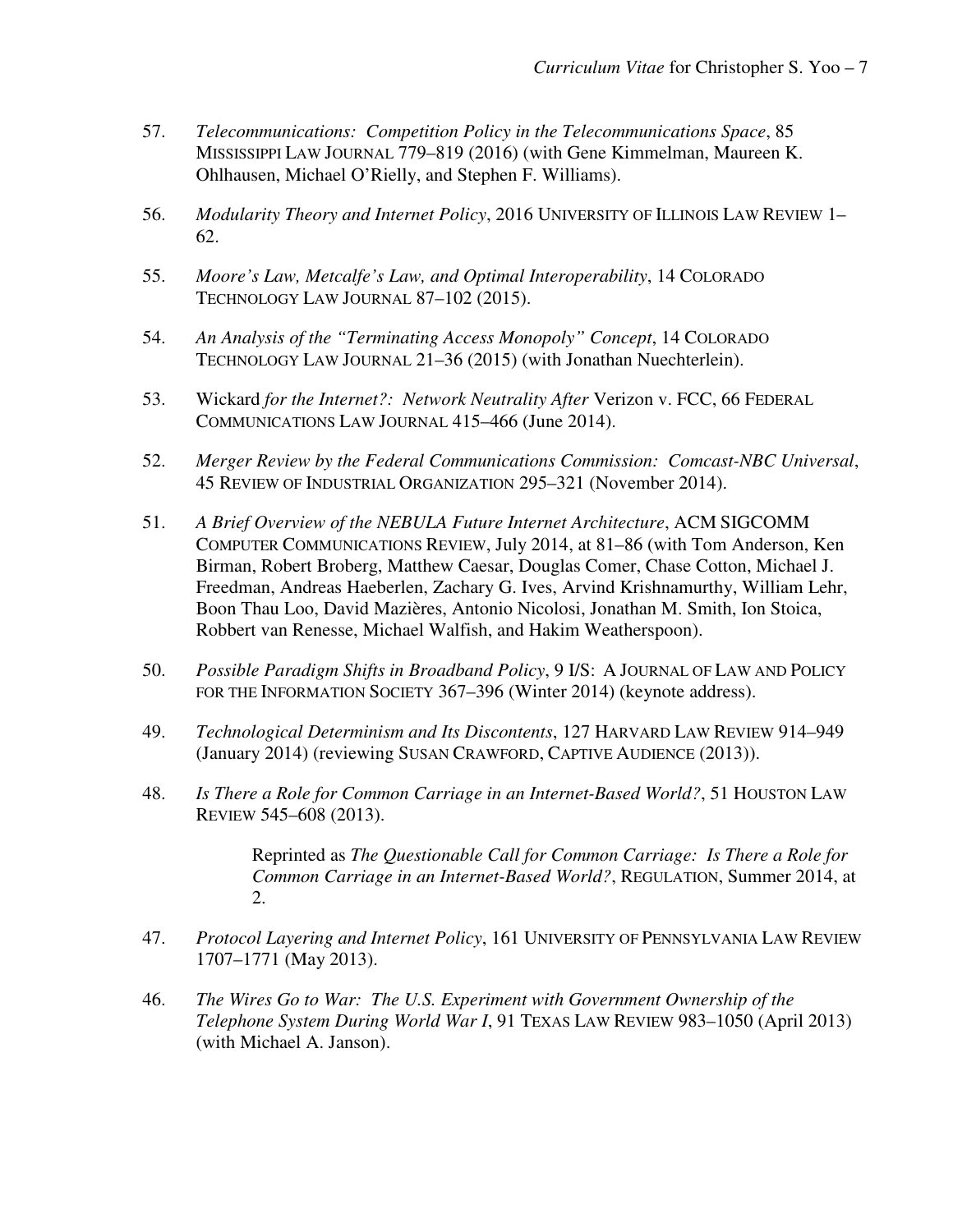- 45. *When Antitrust Met Facebook*, 19 GEORGE MASON LAW REVIEW 1147–1162 (Summer 2012).
- 44. *Beyond Coase: Property Theory and Emerging Technologies*, 160 UNIVERSITY OF PENNSYLVANIA LAW REVIEW 2189–2225 (June 2012).
- 43. *Are Those Who Ignore History Doomed to Repeat It?*, 78 UNIVERSITY OF CHICAGO LAW REVIEW 1627–1685 (Fall 2011) (with Peter Decherney & Nathan Ensmenger) (reviewing TIM WU, THE MASTER SWITCH (2010)).
- 42. *Technologies of Control and the Future of the First Amendment*, 53 WILLIAM & MARY LAW REVIEW 747–775 (November 2011).
- 41. *Deregulation vs. Reregulation: The Clash of Conflicting Paradigms*, 36 JOURNAL OF CORPORATION LAW 847–867 (Summer 2011).

Reprinted as *A Clash of Regulatory Paradigms: When Should Policymakers Promote Competition, and When Should They Accept and Regulate Monopoly?*, REGULATION, Fall 2012, at 42–49.

- 40. *Introduction to Special Theme Issue*, 3 COMMUNICATIONS AND CONVERGENCE REVIEW 1– 6 (June 2011).
- 39. *Cloud Computing: Architectural and Policy Implications*, 38 REVIEW OF INDUSTRIAL ORGANIZATION 405–421 (June 2011).

Published with commentary by Michael Salinger, *Discussion of Papers by Bruce Owen and Christopher Yoo*, 38 REVIEW OF INDUSTRIAL ORGANIZATION 435–440 (June 2011).

- 38. *Promoting the Buildout of New Networks vs. Compelling Access to the Monopoly Loop: A Clash of Regulatory Paradigms*, 4 JOURNAL OF LAW & ECONOMIC REGULATION 7–32 (May 2011).
- 37. *Rough Consensus and Running Code: Integrating Engineering Principles into Internet Policy Debates*, 63 FEDERAL COMMUNICATIONS LAW JOURNAL 341–356 (March 2011).
- 36. *The Changing Patterns of Internet Usage*, 63 FEDERAL COMMUNICATIONS LAW JOURNAL 67–89 (December 2010).

Preliminary version published online as *The Challenge of New Patterns of Internet Usage*, *in* THE FUTURE OF DIGITAL COMMUNICATIONS: TECHNICAL PERSPECTIVES 22–37 (Fall 2010), http://www.twcresearchprogram.com/pdf/ TWC%20Technical.pdf.

 35. *Is the Internet a Maturing Market? If So, What Does That Imply?*, COMMUNICATIONS OF THE ACM, August 2010, at 24–26.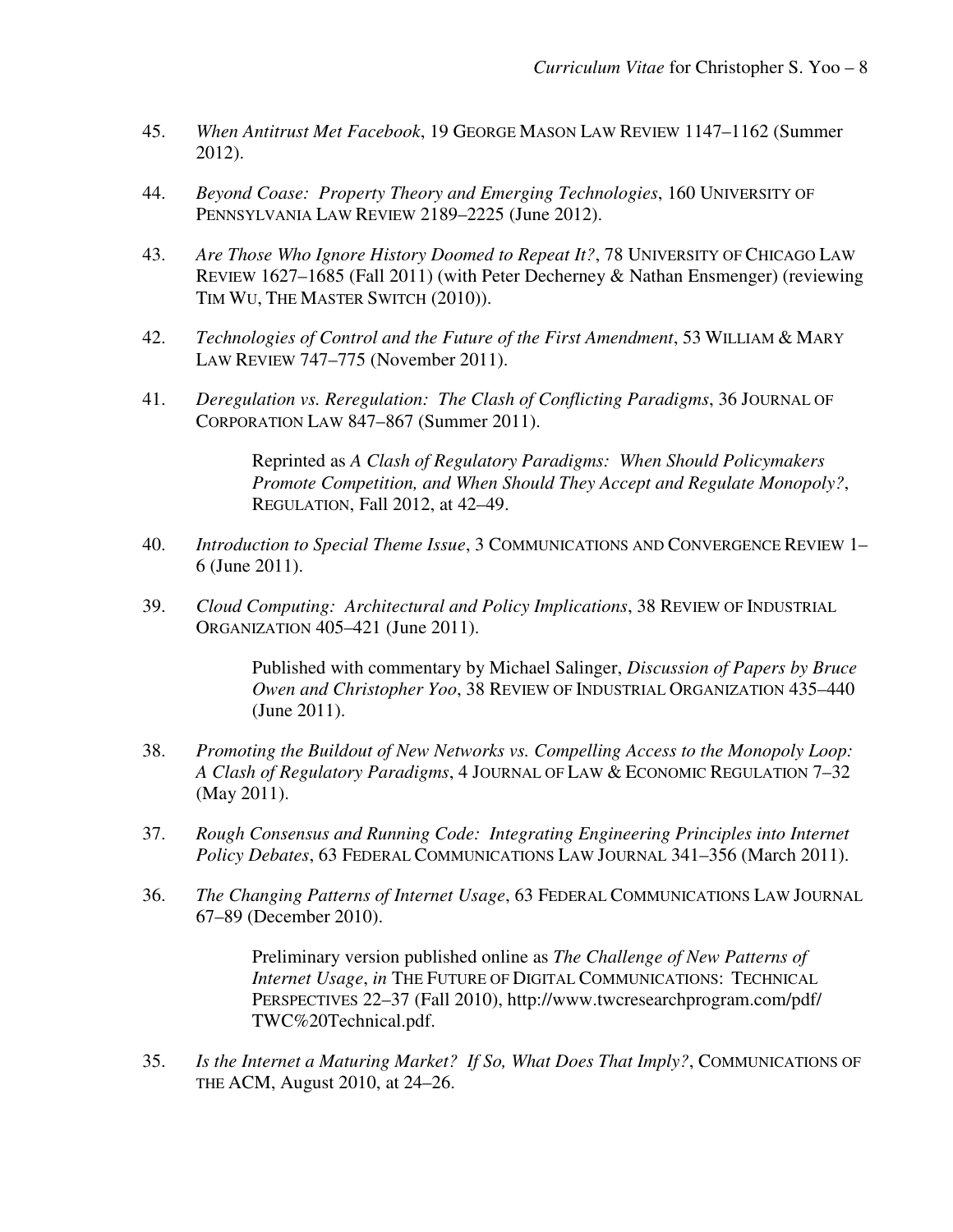- 34. *Product Life Cycle Theory and the Maturation of the Internet*, 104 NORTHWESTERN UNIVERSITY LAW REVIEW 641–670 (Spring 2010).
- 33. *Free Speech and the Myth of the Internet as an Unintermediated Experience*, 78 GEORGE WASHINGTON LAW REVIEW 697-773 (June 2010).

Reprinted as *Libertad de expresión y el mito de Internet como una experiencia no intermediada*, 2 REVISTA CHILENA DE DERECHO Y TECNOLOGÍA 11–111 (2013).

Excerpted in VINCENT BLASI, IDEAS OF THE FIRST AMENDMENT 630–633 (2d ed. West Academic Publishing 2012).

Reprinted in ENTERTAINMENT, PUBLISHING AND THE ARTS HANDBOOK 249–325 (Karen B. Tripp ed., 2011 ed., West Academic Publishing 2011).

- 32. *Foreword* to *Symposium on Presidential Power in Historical Perspective: Reflections on Calabresi & Yoo's* The Unitary Executive, 11 UNIVERSITY OF PENNSYLVANIA JOURNAL OF CONSTITUTIONAL LAW 241–250 (February 2010).
- 31. *Innovations in the Internet's Architecture that Challenge the Status Quo*, 8 JOURNAL ON TELECOMMUNICATIONS AND HIGH TECHNOLOGY LAW 79–99 (Winter 2010).

Reprinted as *Network Neutrality or Internet Innovation?*, REGULATION, Spring 2010, at 22–29.

- 30. *The Convergence of Broadcasting and Telephony: Legal and Regulatory Implications*, 1 COMMUNICATIONS AND CONVERGENCE REVIEW 44–55 (November 2009).
- 29. *Nonrivalry and Price Discrimination in Copyright Economics*, 157 UNIVERSITY OF PENNSYLVANIA LAW REVIEW 1801–1830 (May 2009) (with John P. Conley).
- 28. *The Enduring Lessons of the Breakup of AT&T: A Twenty-Five Year Retrospective*, 61 FEDERAL COMMUNICATIONS LAW JOURNAL 1–10 (December 2008).
- 27. *Toward a Unified Theory of Access to Local Telephone Networks*, 61 FEDERAL COMMUNICATIONS LAW JOURNAL 43–117 (December 2008) (with Daniel F. Spulber).
- 26. *Rethinking Broadband Internet Access*, 22 HARVARD JOURNAL OF LAW AND TECHNOLOGY 1–74 (Fall 2008) (with Daniel F. Spulber).
- 25. *Network Neutrality, Consumers, and Innovation*, 2008 UNIVERSITY OF CHICAGO LEGAL FORUM 179–262 (October 2008).
- 24. Mandating Access to Telecom and the Internet: The Hidden Side of Trinko, 107 COLUMBIA LAW REVIEW 1822–1907 (December 2007) (with Daniel F. Spulber).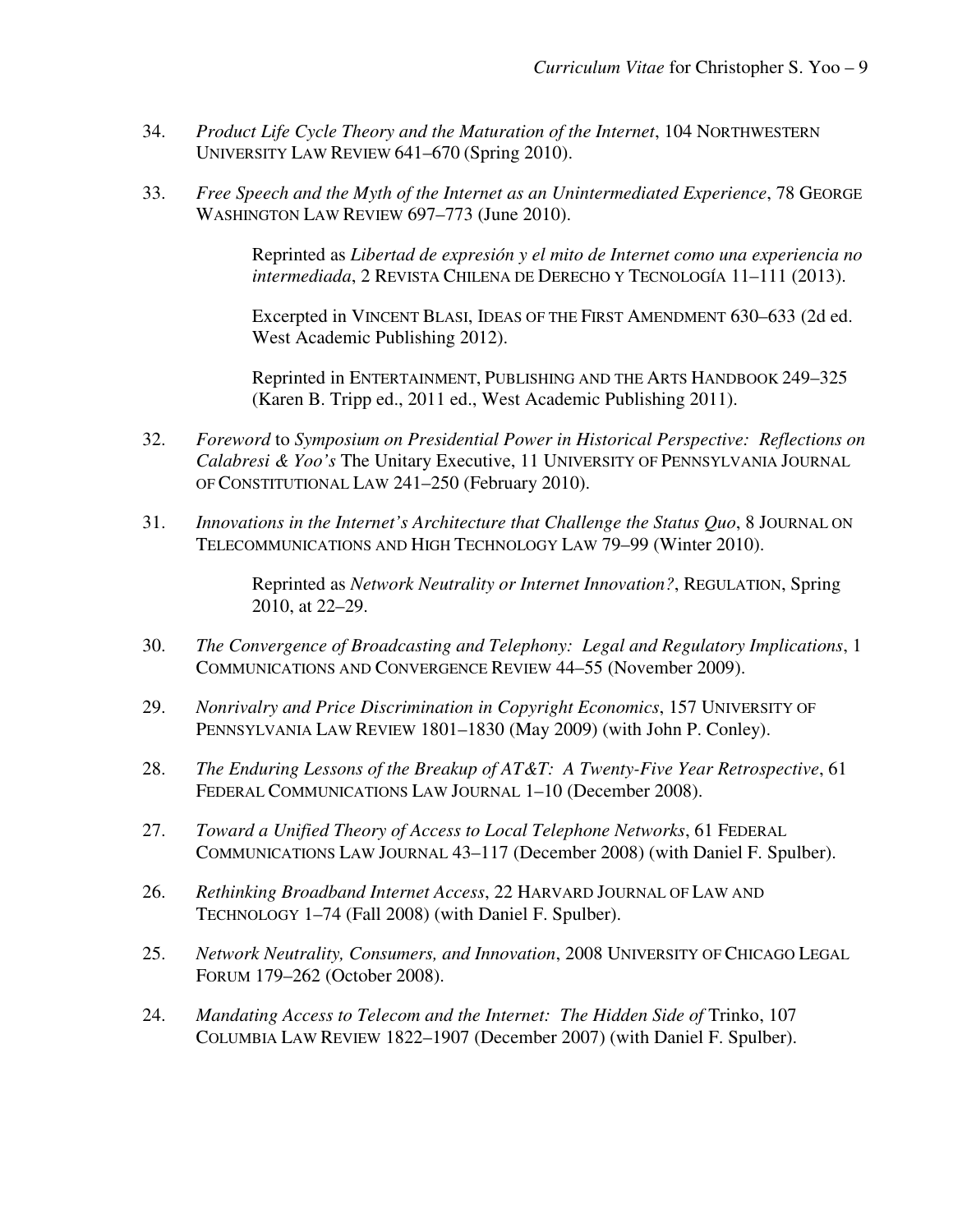- 23. *Is Open Source Software the New Lex Mercatoria?*, 47 VIRGINIA JOURNAL OF INTERNATIONAL LAW 807–836 (Summer 2007) (with Fabrizio Marrella).
- 22. *What Can Antitrust Contribute to the Network Neutrality Debate?*, 1 INTERNATIONAL JOURNAL OF COMMUNICATION 493–530 (August 2007).
- 21. *Keeping the Internet Neutral?: Tim Wu and Christopher Yoo Debate*, 59 FEDERAL COMMUNICATIONS LAW JOURNAL 575–592 (June 2007) (with Tim Wu).

Originally published online at LEGAL AFFAIRS: DEBATE CLUB (May 1–4, 2006), http://legalaffairs.org/webexclusive/debateclub\_net-neutrality0506.msp.

Reprinted in PATRICIA L. BELLIA, PAUL SCHIFF BERMAN, & DAVID G. POST, CYBERLAW: PROBLEMS OF POLICY AND JURISPRUDENCE IN THE INFORMATION AGE 381–385 (3d ed., West Academic Publishing 2007).

 20. *Copyright and Public Good Economics: A Misunderstood Relation*, 155 UNIVERSITY OF PENNSYLVANIA LAW REVIEW 635–715 (January 2007).

> Reprinted in CRITICAL CONCEPTS IN INTELLECTUAL PROPERTY LAW: COPYRIGHT 216–296 (Christopher S. Yoo ed., Edward Elgar Publishing August 2011).

- 19. *Network Neutrality and the Economics of Congestion*, 94 GEORGETOWN LAW JOURNAL 1847–1908 (August 2006).
- 18. *Network Regulation: The Many Faces of Access*, 1 JOURNAL OF COMPETITION LAW AND ECONOMICS 635–678 (December 2005) (with Daniel F. Spulber).
- 17. *Beyond Network Neutrality*, 19 HARVARD JOURNAL OF LAW AND TECHNOLOGY 1–77 (Fall 2005).

Excerpted in GLEN O. ROBINSON & THOMAS B. NACHBAR, COMMUNICATIONS REGULATION 697–703 (2008).

 16. *On the Regulation of Networks as Complex Systems: A Graph Theory Approach*, 99 NORTHWESTERN UNIVERSITY LAW REVIEW 1687–1724 (Summer 2005) (with Daniel F. Spulber).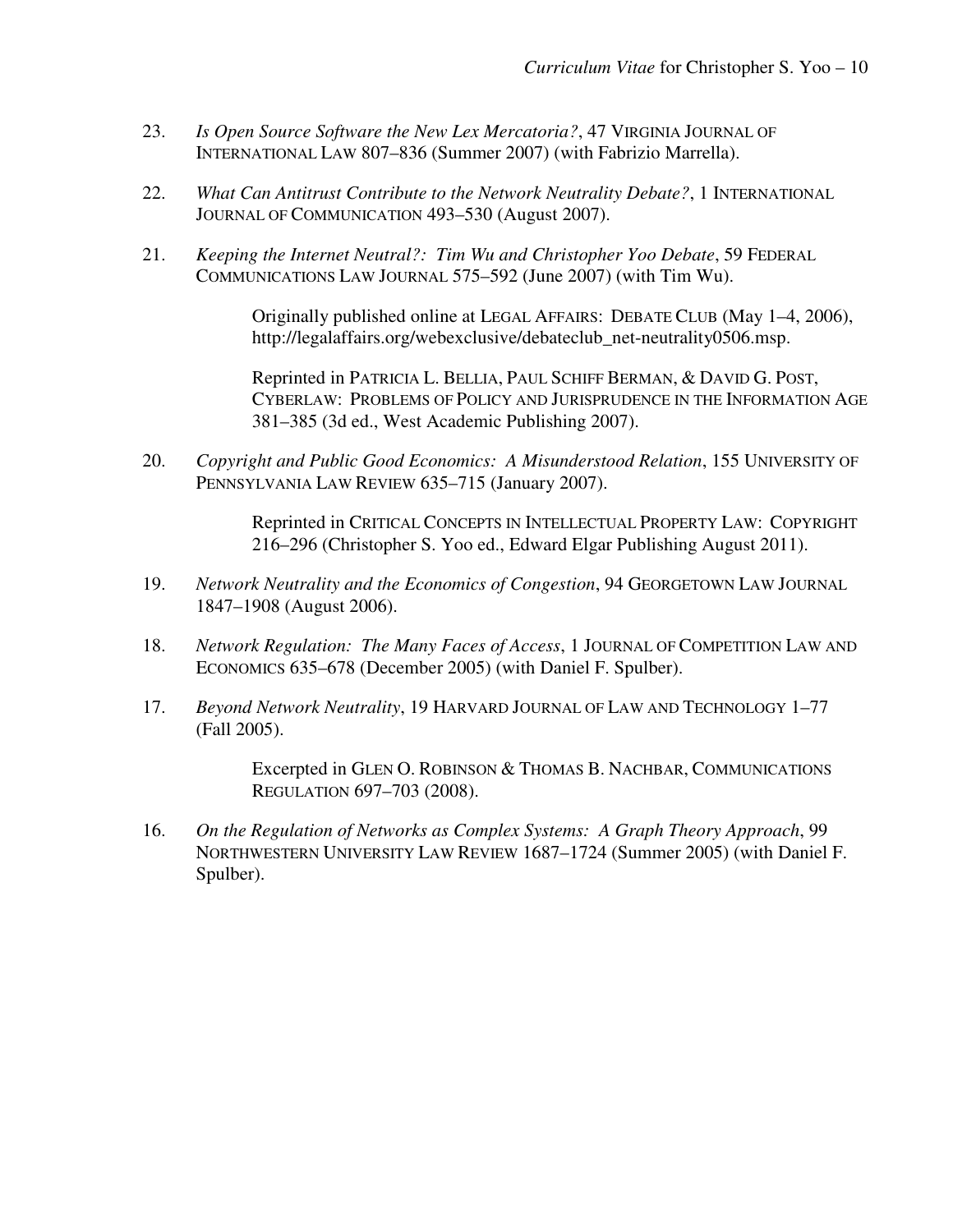15. *Architectural Censorship and the FCC*, 78 SOUTHERN CALIFORNIA LAW REVIEW 669– 731 (March 2005).

> Published with a response by C. Edwin Baker, *Media Structure, Ownership Policy, and the First Amendment*, 78 SOUTHERN CALIFORNIA LAW REVIEW 733– 762 (March 2005).

> Reprinted as *Architectural Censorship and the FCC*, REGULATION, Spring 2005, at 22–29.

Reprinted in FIRST AMENDMENT LAW HANDBOOK 639–87 (Rodney A. Smolla ed., 2005–2006 edition).

Reprinted in REGULATING AUDIOVISUAL SERVICES 327–389 (Thomas Gibbons ed., Ashgate 2009).

- 14. *The Unitary Executive in the Modern Era, 1945–2004*, 90 IOWA LAW REVIEW 601–731 (January 2005) (with Steven G. Calabresi & Anthony J. Colangelo).
- 13. *The Unitary Executive During the Third Half-Century, 1889–1945*, 80 NOTRE DAME LAW REVIEW 1–109 (November 2004) (with Steven G. Calabresi & Laurence D. Nee).
- 12. *Would Mandating Network Neutrality Help or Hurt Broadband Competition?: A Comment on the End-to-End Debate*, 3 JOURNAL ON TELECOMMUNICATIONS AND HIGH TECHNOLOGY LAW 23–68 (Fall 2004).

Published with a response by Tim Wu, *The Broadband Debate: A User's Guide*, 3 JOURNAL ON TELECOMMUNICATIONS AND HIGH TECHNOLOGY LAW 69–95 (Fall 2004).

 11. *Copyright and Product Differentiation*, 79 NEW YORK UNIVERSITY LAW REVIEW 212– 280 (April 2004).

> Reprinted in CRITICAL CONCEPTS IN INTELLECTUAL PROPERTY LAW: COPYRIGHT 147–215 (Christopher S. Yoo ed., Edward Elgar Publishing August 2011).

 10. *The Role of Politics and Policy in Television Regulation*, 53 EMORY LAW JOURNAL 255– 274 (Winter 2004).

> Replying to Thomas W. Hazlett, *All Broadcast Regulation Politics Are Local: A Response to Christopher Yoo's Model of Broadcast Regulation*, 53 EMORY LAW JOURNAL 233–253 (Winter 2004).

 9. *New Models of Regulation and Interagency Governance*, 2003 MICHIGAN STATE-DCL LAW REVIEW 701–715 (Fall 2003).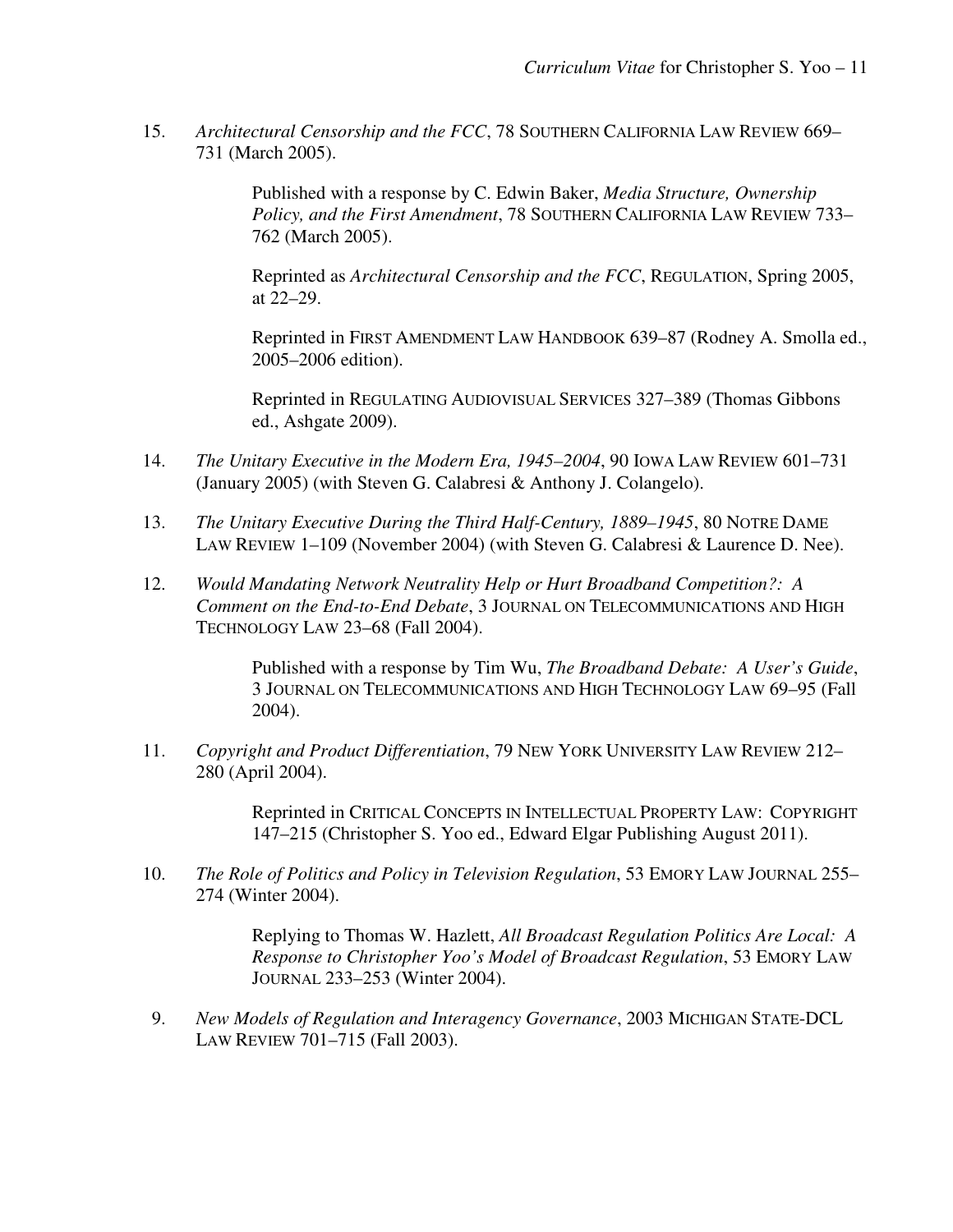- 8. *Rethinking the Commitment to Free, Local Television*, 52 EMORY LAW JOURNAL 1579– 1717 (Fall 2003).
- 7. *The Unitary Executive During the Second Half-Century*, 26 HARVARD JOURNAL OF LAW AND PUBLIC POLICY 667–801 (Summer 2003) (with Steven G. Calabresi).
- 6. *Access to Networks: Economic and Constitutional Connections*, 88 CORNELL LAW REVIEW 885–1024 (May 2003) (with Daniel F. Spulber).
- 5. *The Rise and Demise of the Technology-Specific Approach to the First Amendment*, 91 GEORGETOWN LAW JOURNAL 245–356 (January 2003).
- 4. *Vertical Integration and Media Regulation in the New Economy*, 19 YALE JOURNAL ON REGULATION 171–300 (Winter 2002).
- 3. *Copyright and Democracy: A Cautionary Note*, 53 VANDERBILT LAW REVIEW 1933– 1963 (November 2000).
- 2. *The Unitary Executive During the First Half-Century*, 47 CASE WESTERN RESERVE LAW REVIEW 1451–1561 (Summer 1997) (with Steven G. Calabresi).

Published with responses by Martin S. Flaherty, *Relearning Founding Lessons: The Removal Power and Joint Accountability*, 47 CASE WESTERN RESERVE LAW REVIEW 1563–1594 (Summer 1997); and Jonathan L. Entin, *Synecdoche and the Presidency: The Removal Power as Symbol*, 47 CASE WESTERN RESERVE LAW REVIEW 1595–1603 (Summer 1997).

 1. Comment, *The Constitutionality of Enjoining Criminal Street Gangs as Public Nuisances*, 89 NORTHWESTERN UNIVERSITY LAW REVIEW 212–267 (Fall 1994).

### **Works in Progress**

*Municipal Fiber in the U.S.: An Empirical Assessment.*

*The Supreme Court and Technological Change*.

*Rethinking Rent Dissipation*.

### **Other Publications**

*The District Court's* AT&T/Time Warner *Decision: Insights into the Law of Vertical Integration*, CPI ANTITRUST CHRONICLE, August 2018, https://www.competitionpolicyinternational.com/the-district-courts-atttime-warnerdecision-insights-into-the-law-of-vertical-integration/.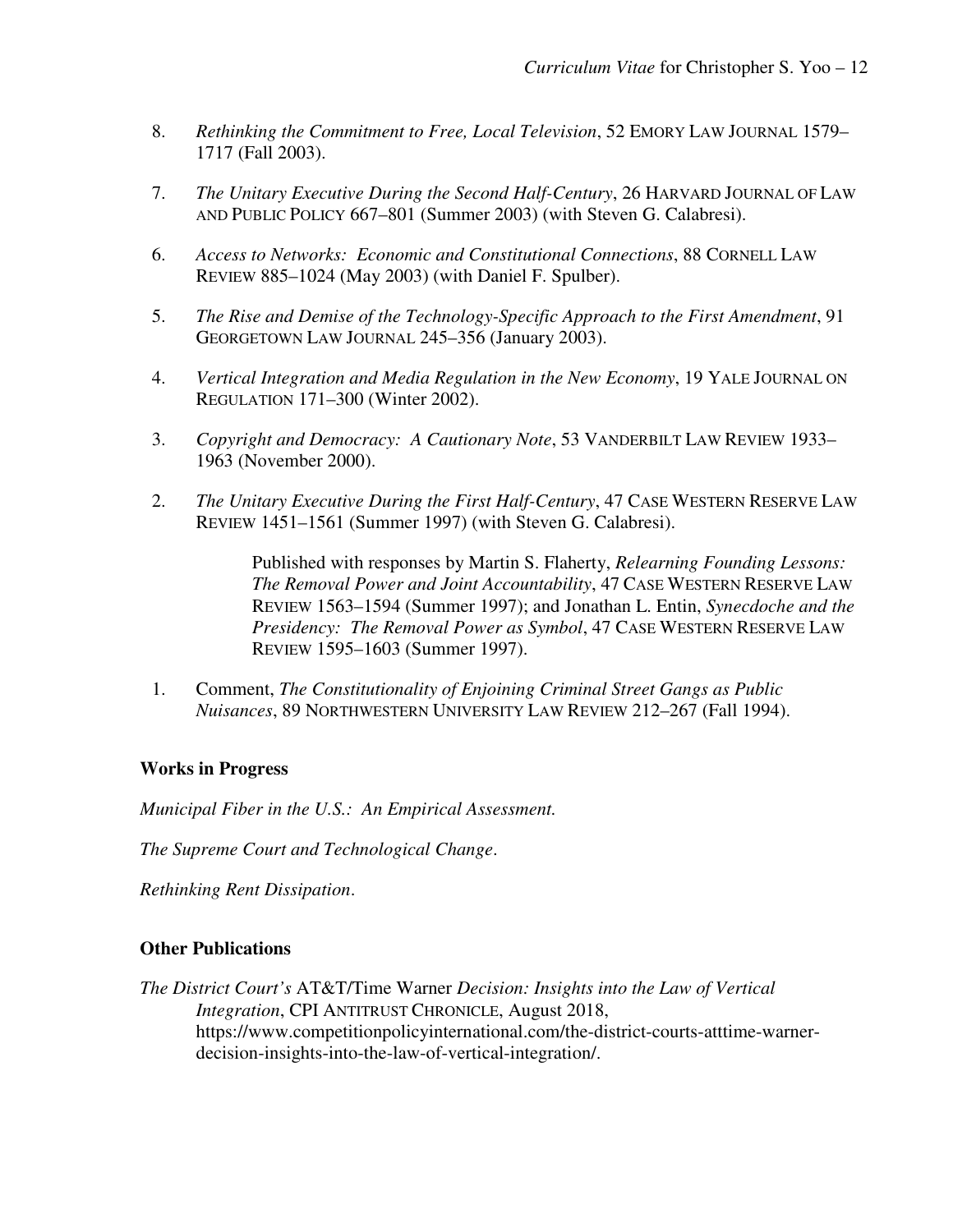- *Hipster Antitrust: New Bottles, Same Old W(h)ine?*, CPI ANTITRUST CHRONICLE, April 2018, https://www.competitionpolicyinternational.com/assets/Uploads/YooApr-2.pdf.
- *Bridges II: The Law–STEM Alliance & Next Generation Innovation*, 112 NORTHWESTERN UNIVERSITY LAW REVIEW ONLINE 173–76 (2018), https://scholarlycommons.law.northwestern.edu/cgi/viewcontent.cgi?article=1255&conte xt=nulr\_online.
- *Reactions to the FCC's Restoring Internet Freedom Draft Order*, PERSPECTIVES FROM FSF SCHOLARS, Dec. 4, 2017, http://www.freestatefoundation.org/images/Reactions\_to\_the\_FCC\_s\_ Restoring\_Internet\_Freedom\_Draft\_Order\_120417.pdf (with Babette E. Boliek, Timothy J. Brennan, Michelle P. Connolly, Robert W. Crandall, Richard A. Epstein, Justin (Gus) Hurwitz, Daniel A. Lyons, James E. Prieger, and Christopher J. Walker).
- *A Financial Assessment of Municipal Fiber in the U.S.*, PENN WHARTON PUBLIC POLICY INITIATIVE ISSUE BRIEF, May 2017 (with Timothy Pfenninger), http://repository.upenn.edu/pennwhartonppi/45/.
- *Evidence-Based Research on Internet Connectivity: A Prerequisite for Effective Policymaking*, IEEE INTERNET POLICY LETTER, April 2017 (with Sharada Srinivasan), *available at* http://internetinitiative.ieee.org/newsletter/march-2017/evidence-based-research-oninternet-connectivity-a-prerequisite-for-effective-policymaking.
- *The Fate of the FCC's Privacy Rule: A Chat with Law Professor Christopher Yoo*, FORBES.COM (February 8, 2017), https://www.forbes.com/sites/washingtonbytes/2017/02/09/the-fateof-the-fccs-privacy-rule-a-chat-with-law-professor-christopher-yoo/#318019553180.
- *The Tools to Connect the Next Billion People to the Internet Have Been Hiding in Plain Sight*, QUARTZ, (December 14, 2016), https://qz.com/862854/internet-goverance-forum-1 world-connected-is using-tools-that-have-been-hiding-in-plain-sight-to-connect-the-nextbillion-people-to-the-internet/.
- *Avoiding the Pitfalls of Mobile Fragmentation*, EURACTIV (Nov. 22, 2016), https://www.euractive.com/section/digital/opinion/avoiding-the-pitfalls-of-mobilefragmentation/.
- *Network Neutrality in an Increasingly Diverse World*, CPI ANTITRUST CHRON., Autumn 2016, https://www.competitionpolicyinternational.com/network-neutrality-in-an-increasinglydiverse-world/.
- *FCC Ushers in a Troublesome New World for Online Privacy*, TECHCRUNCH (Nov. 7, 2016), https://techcrunch.com/2016/11/07/fcc-ushers-in-a-troublesome-NEW-world-for-onlineprivacy/ (with David J. Farber).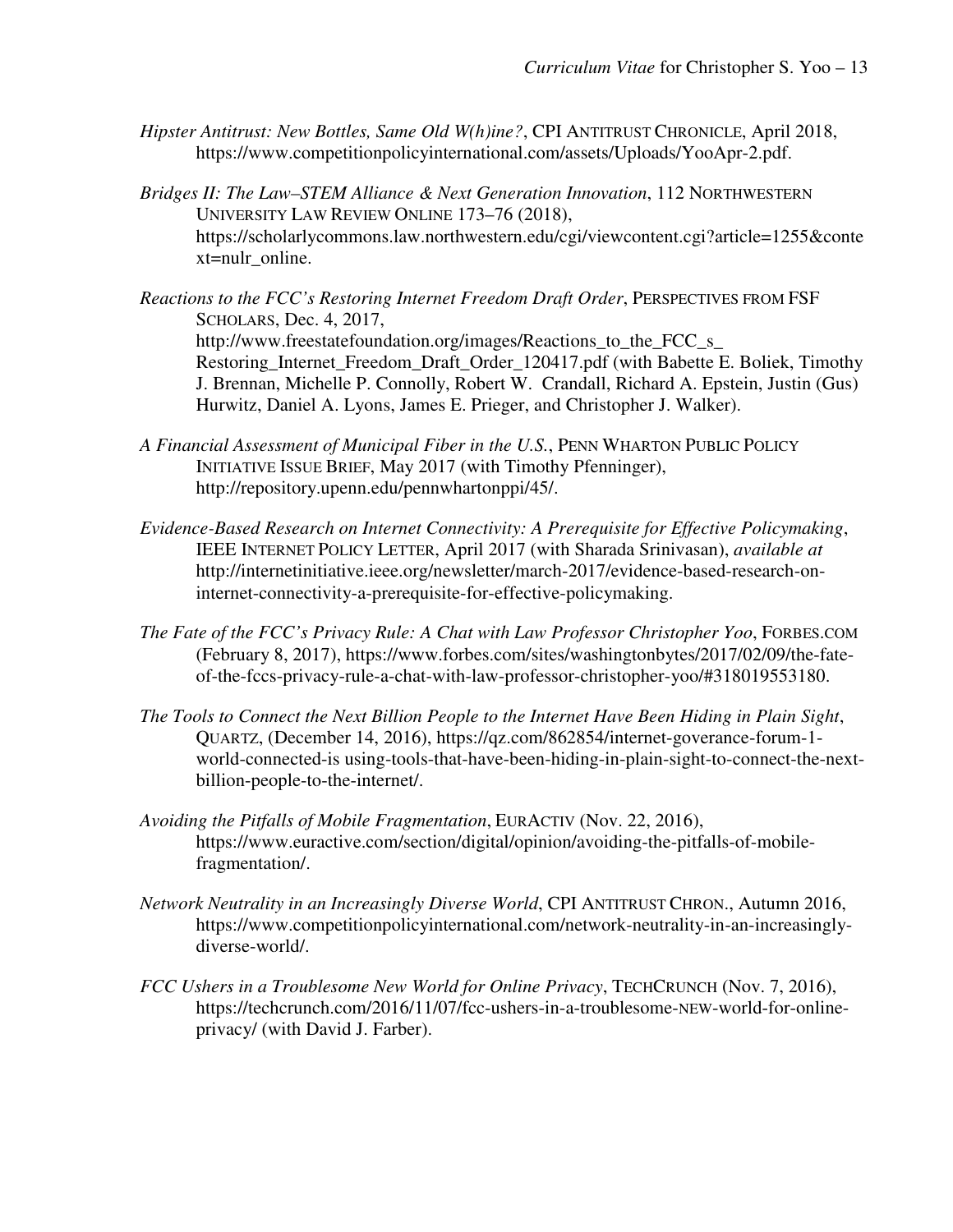- Webinar on *Meet the Author Series: Regulating the Cloud*, ASIS&T (September 14, 2016) (with Jean-François Blanchette), https://www.asist.org/events/meet-the-authorseries/regulating-the-cloud-policy-for-computing-infrastructure/.
- *The Biggest Threat to U.S. Internet Companies Now*, FORTUNE, December 13, 2015, http://fortune.com/2015/12/13/the-biggest-threat-to-u-s-internet-companies-now/.
- *Net Neutrality: Why It Kills Silicon Valley Culture*, FORTUNE, March 18, 2015, http://fortune.com/2015/03/18/net-neutrality-rules-why-it-kills-silicon-valley-startupculture/.
- *An Open Internet: How New Regulations Hurt Both Sides of the Debate*, FORTUNE, February 18, 2015, http://fortune.com/2015/02/18/an-open-internet-how-new-regulations-hurt-bothsides-of-the-debate/.
- *Don't Treat the Internet Like a Phone*, USA TODAY, November 22, 2014, http://www.usatoday.com/story/opinion/2014/11/22/net-neutrality-christopher-yootelephone-style-regulation/19394069/.
- *Fostering Tomorrow's Internet: The Shortcomings of Net Neutrality*, ECONOMIST INTELLIGENCE UNIT, October 28, 2014, https://globalconnections.hsbc.com/hongkong/en/articles/fostering-tomorrows-internet-shortcomings-net-neutrality.
- *Europe Is a Poor Model for Internet Policy in the United States*, MONTGOMERY ADVISER, July 14, 2014, at A7.
- *Broadband Lessons for Europe*, BALTIMORE SUN, July 13, 2014, at 19A.
- *Europe Shows the US How Not to Regulate the Internet*, SAN DIEGO UNION TRIBUNE, July 2, 2014, http://www.utsandiego.com/news/2014/jul/02/internet-public-utility-failed-euroapproach/.
- *U.S. vs. European Broadband Deployment: What Do the Data Say?*, PERSPECTIVES FROM FSF SCHOLARS, June 12, 2014, http://freestatefoundation.org/images/U.S.\_vs.\_European\_ Broadband\_Deployment\_What\_Do\_the\_Data\_Say\_061114.pdf.
- *U.S. vs. European Broadband Deployment: What Do the Data Say?*, Center for Technology, Innovation and Competition Report, University of Pennsylvania (June 2014).
- *The FTC at 100: The Impact of Globalization and Technology*, CPI ANTITRUST CHRONICLE, May 2014(1), https://www.competitionpolicyinternational.com/assets/Uploads/YooMay-2.pdf.
- *Updating Internet Policy for the 21st Century*, PENN WHARTON PUBLIC POLICY INITIATIVE ISSUES BRIEF, Feb. 2014, http://repository.upenn.edu/cgi/viewcontent.cogi?article= 1016&context=pennwhartonppi.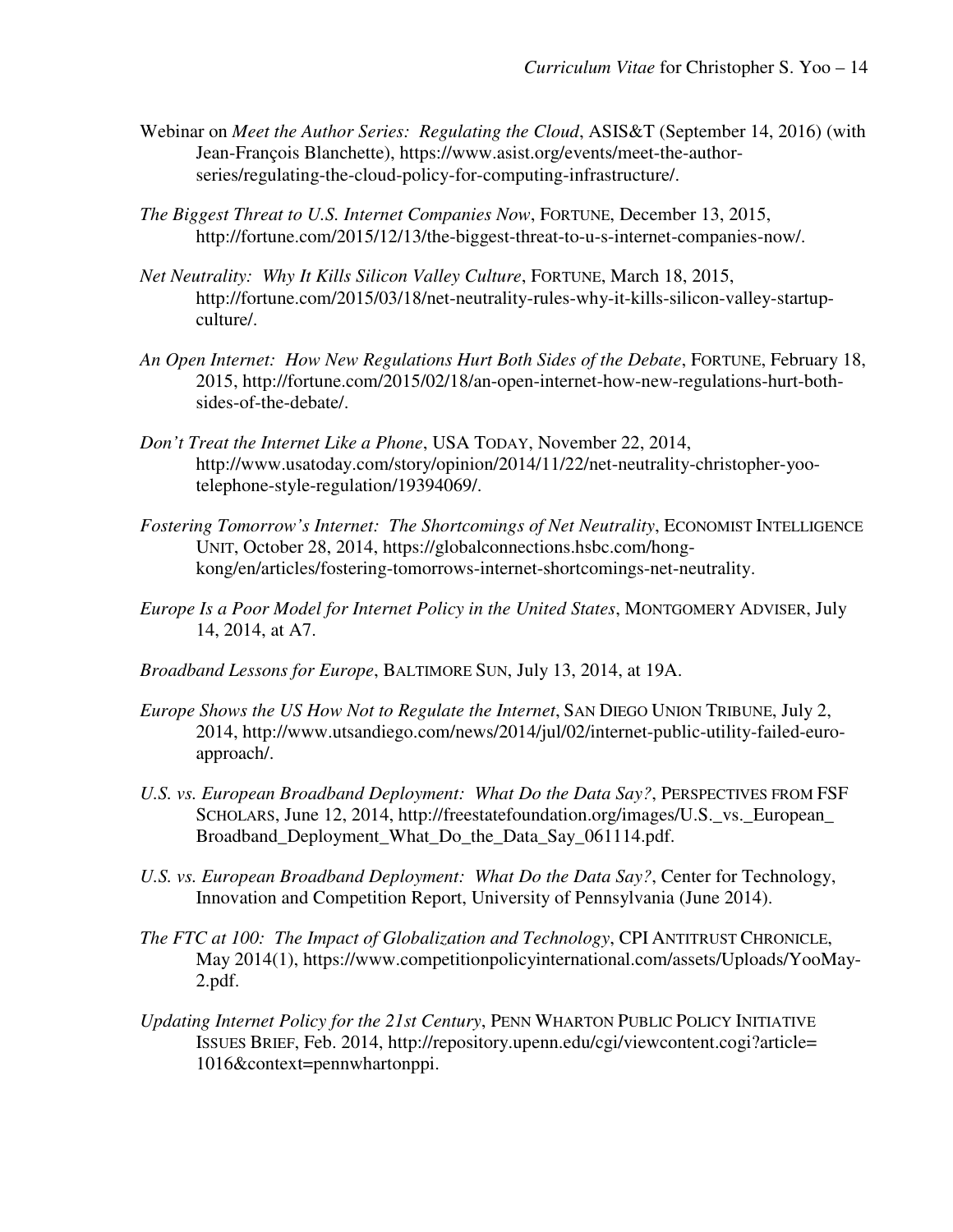- *Towards a Closer Integration of Law and Computer Science*, COMMUNICATIONS OF THE ACM, January 2014, at 33–35.
- *Some Initial Reflections on the D.C. Circuit's* Verizon v. FCC *Net Neutrality Decision*, PERSPECTIVES FROM FSF SCHOLARS, January 20, 2014, http://www.freestatefoundation .org/images/Some\_Initial\_Reflections\_on\_the\_D.C.\_Circuit\_s\_Verizon\_v.\_FCC\_Net\_ Neutrality Decision 011614.pdf.
- *Standard Setting, FRAND, and Opportunism*, 22 TEXAS INTELLECTUAL PROPERTY LAW JOURNAL 69–70 (2013).
- *The Non-Monolithic Internet*, 41 INTERMEDIA 2–4 (May 2013).
- *In Class with Marty from Highland Park*, 107 NORTHWESTERN UNIVERSITY LAW REVIEW 925– 26 (Winter 2013).
- *Why Professors Bruff and Pildes are Wrong About the PCAOB Case*, 62 VANDERBILT LAW REVIEW EN BANC 133–138 (December 2009) (with Steven G. Calabresi), http://www. vanderbiltlawreview.org/articles/2009/12/Calabresi-Yoo-Why-Professors-Bruff-and-Pildes-are-Wrong-62-Vand.-L.-Rev.-En-Banc-133-2009.pdf.
- *Remove* Morrison v. Olson, 62 VANDERBILT LAW REVIEW EN BANC 103–119 (November 2009) (with Steven G. Calabresi), http://www.vanderbilt.edu/lawreview/articles/2009/11/ Calabresi-Yoo-62-Vand-L-Rev-En-Banc-103.pdf.
- *The Unbundling Panel?*, WASHINGTON TIMES, December 16, 2007, at B4 (with Randolph J. May).
- *Hold Off on Net Neutrality*, WASHINGTON POST, January 19, 2007, at A19 (with David Farber, Michael Katz, and Gerald Faulhaber).
- *Network Neutrality and the Problems with Policymaking Through Merger Conditions*, PERSPECTIVES FROM FSF SCHOLARS, January 8, 2007, http://www. freestatefoundation.org/images/Network\_Neutrality\_and\_Mergers-Yoo.pdf.
- *Can Inter-Agency Dialogue Serve as the New Separation of Powers?*, 116 YALE LAW JOURNAL POCKET PART 130 (November 2, 2006), http://thepocketpart.org/2006/11/2/yoo.html.
- *Equal-Opportunity Internet*, CHRONICLE OF HIGHER EDUCATION: COLLOQUY (June 7, 2006), http://chronicle.com/colloquy/2006/06/neutrality/.
- *Two Views on Net Rules*, PBS NOW, June 2, 2006 (with Susan Crawford), http://www.pbs.org/ now/shows/222/net-rules.html.
- *Promoting Broadband Through Network Diversity* (February 6, 2006) (white paper prepared for the National Cable & Telecommunications Association).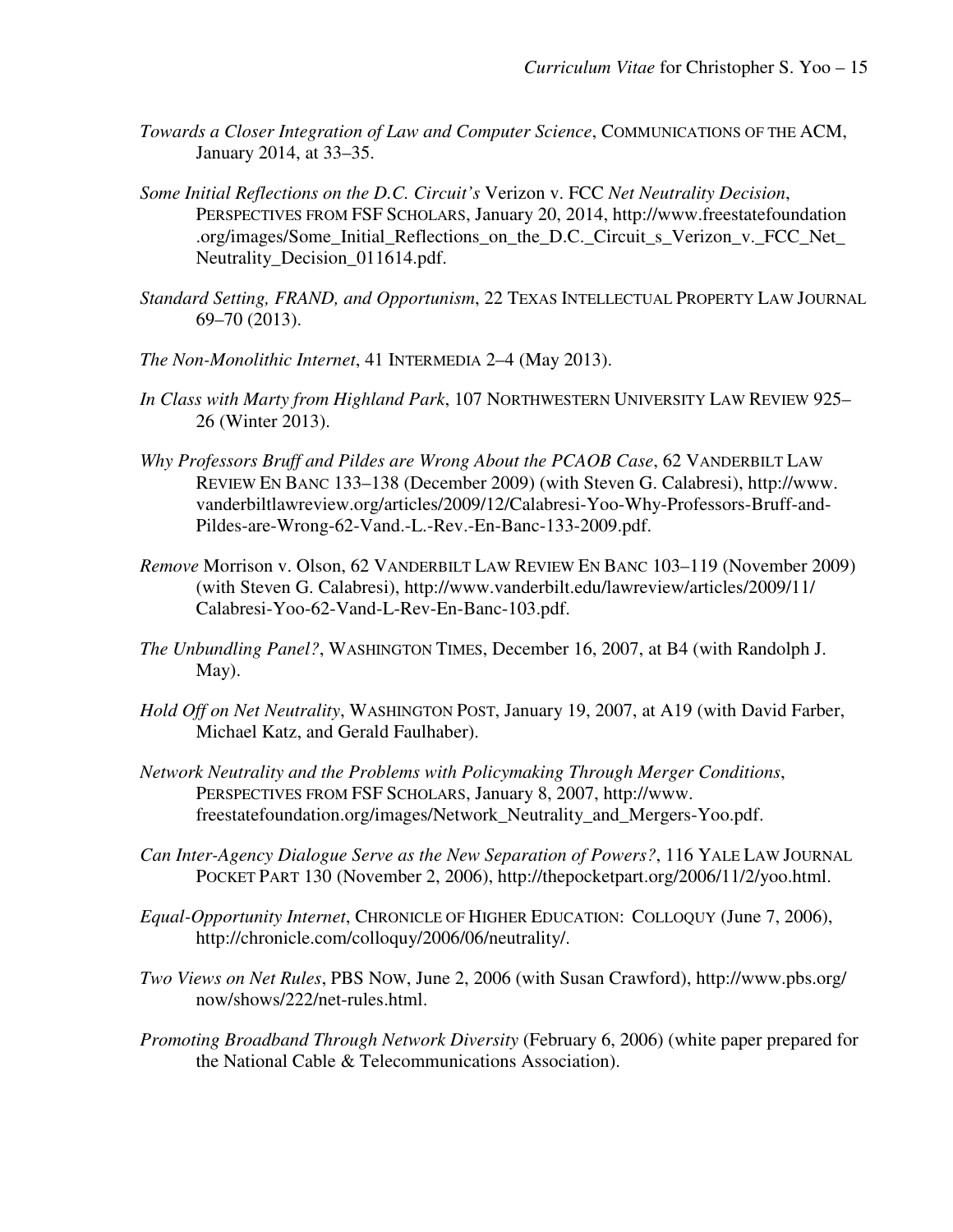- *The Unitary Executive in Historical Perspective*, ADMINISTRATIVE & REGULATORY LAW NEWS, Fall 2005, at 5–6, 13 (with Steven G. Calabresi).
- *Will the FCC Enter the Final Frontier (or Continue to Boldly Go Where No One Wants to Watch)?*, SAN FRANCISCO EXAMINER, May 13–15, 2005, at 17 (with Thomas A. Firey) (also published in the WASHINGTON D.C. EXAMINER and the VANDERBILT LAWYER).
- *The Economics of Net Neutrality: Why the Physical Layer of the Internet Should Not Be Regulated*, PROGRESS ON POINT, Release 11.11, July 2004, http://www.pff.org/issuespubs/pops/pop11.11yoonetneutrality.pdf.
- *The Dynamic Interaction Between Business and Law*, OWEN MAGAZINE, Summer 2004, at 16.
- *Interview with Professor Christopher Yoo*, ARTS POLICY CURRENTS, Spring 2004, at 4–5.
- *The Economics of Network Access*, ADMINISTRATIVE & REGULATORY LAW NEWS, Summer 2003, at 5–6.
- *Fighting Traffic on the Disinformation Superhighway*, NASHVILLE TENNESSEAN, July 8, 2003, at 7.

*The Future of Television*, KNIGHT-RIDDER NEWS SERVICE, June 10, 2003.

*Law Clerks*, *in* THE OXFORD COMPANION TO AMERICAN LAW 119–20 (Kermit L. Hall et al. eds., Oxford University Press, 2002).

### **HONORS, FELLOWSHIPS, GRANTS, AND AWARDS**

- "Legal Barriers to Securing the Routing Infrastructure," NSF Early-concept Grants for Exploratory Research (EAGER) Program, Division of Computer and Network Systems, Directorate for Computer and Information Science and Engineering, National Science Foundation (September 2017–August 2018).
- "Security and Privacy-Aware Cyber-Physical Systems," NSF/Intel Partnership on Cyber-Physical Systems Security and Privacy, Division of Computer and Network Systems, Directorate for Computer and Information Science and Engineering, National Science Foundation (October 2015–September 2018).
- Expert Dialog on "Ordnungsrahmen fur die digitale Wirtschaft" ("Regulatory Framework for the Digital Economy"), Reference number: 1 C 4-16/15, Bundesministeriums für Wirtschaft und Energie (BMWi) (Federal Ministry for Economics and Energy), Federal Republic of Germany (July 2015–July 2017).
- "Future Trends of Internet Regulations," Office of the National Broadcasting and Telecommunications Commission, Kingdom of Thailand (May 2015–April 2016).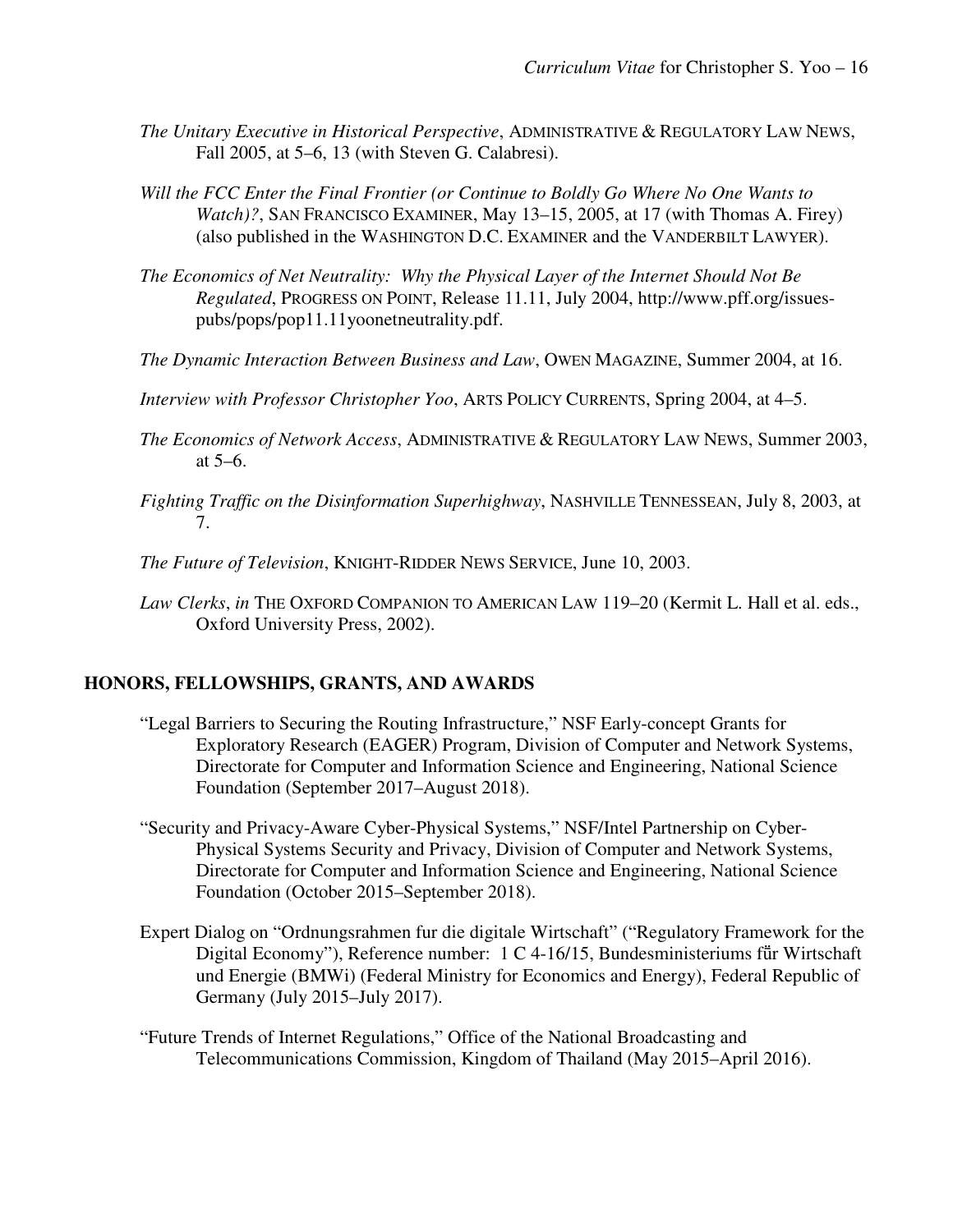"NEBULA: A Future Internet That Supports Trustworthy Cloud Computing," Future Internet Architectures Program, Division of Computer and Network Systems, Directorate for Computer and Information Science and Engineering, National Science Foundation (August 2010–July 2013).

Cy Pres Award on Cloud Computing, New York Bar Foundation (December 2010–June 2013).

Research Project and Workshops on "Netzneutralität -Handlungsbedarf und -optionen des Staates" ("Network neutrality and options for action by the state"), Reference number I C 4 - 34/11, Bundesministeriums für Wirtschaft und Technologie (BMWi) (Federal Ministry for Economics and Technology), Federal Republic of Germany (June 2011– June 2012).

University of Pennsylvania China Research Engagement Fund Grant (2016–2019).

University of Pennsylvania Law School Summer Research Grant (summers 2007–2018).

Vanderbilt University Law School Summer Research Grant (summers 1999–2006).

Vanderbilt University Law and Business Research Grant (July 2002).

Fellow, Center for Communications Law and Policy, University of Southern California Law School (February 12–16, 2001).

## **OTHER PROFESSIONAL ACTIVITIES**

- Service to the University of Pennsylvania Law School: Dean's Search Committee; Supreme Court Chair and Co-Chair, Clerkship Committee; Tenure and Promotions Committee; Nominations Committee; Educational Program Committee; Legal Education Programs, Faculty Advisor of the Asian Pacific American Law Students Association and the Penn Intellectual Property Group.
- Service to the University of Pennsylvania: Provost's Search Committee; University Council Committee on Honorary Degrees; Planning Committee for Workshop Series and Conference on "The New Media, Democracy, and Citizenship," Penn Program on Democracy and Citizenship.
- Service to Vanderbilt University: Clerkship Advisor; Curriculum Committee; Graduate Program Committee; Student-Faculty Relations Committee; Faculty Sponsor of the Asian Pacific American Law Students Association, INSAAF (South Asian Law Students Association), and Antitrust Society.
- Broadband Deployment Advisory Committee, Federal Communications Commission (2017– present).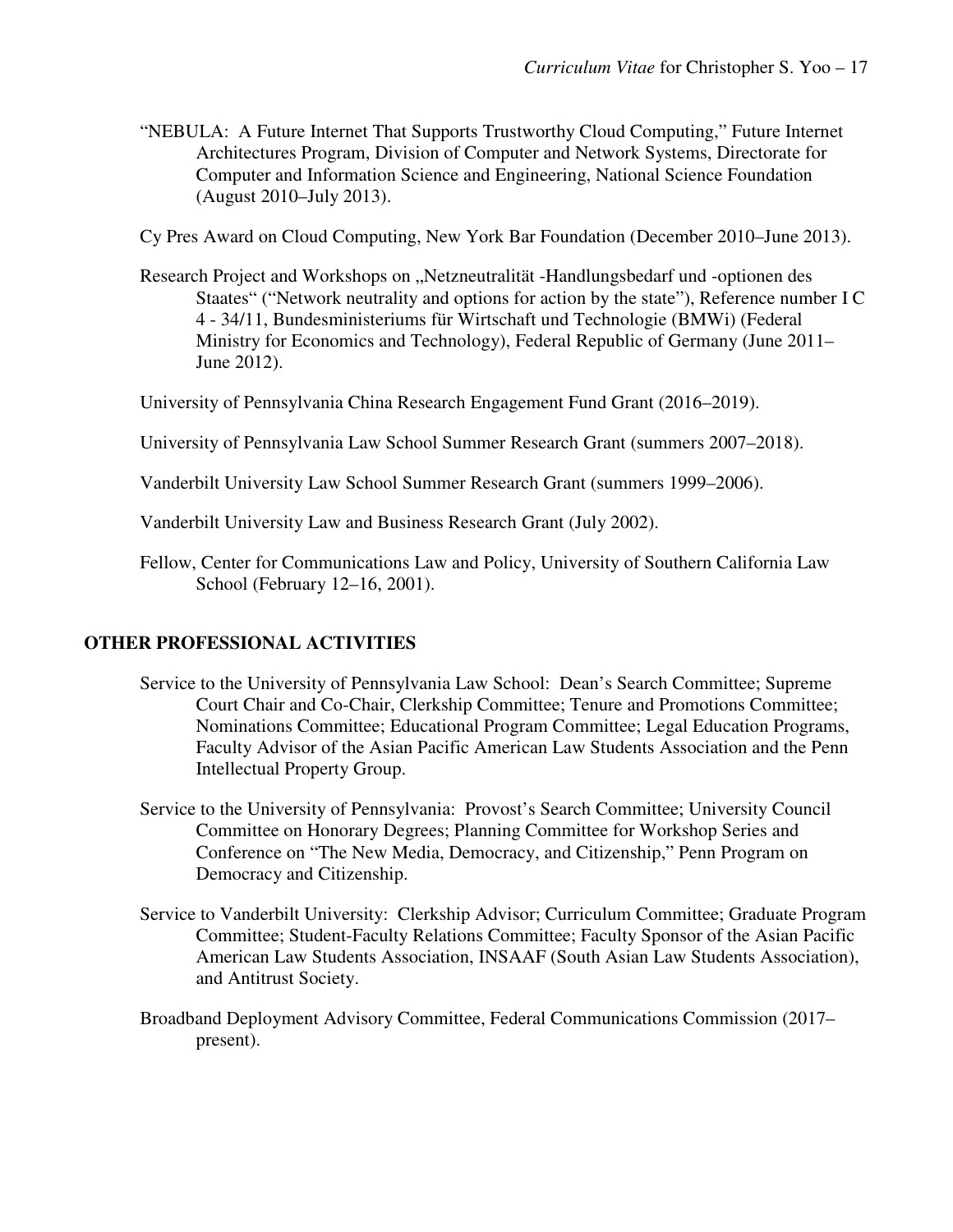- Member, American Law Institute (elected October 20, 2011). Board of Advisers, Restatement Third, Information Privacy Principles (2012–present); Board of Advisers, Restatement Third, Principles for a Data Economy (2018–present).
- Co-Convener, Connecting and Enabling the Next Billions, United Nations Internet Governance Forum (2017–present),
- Adviser, Global Project on Mobile Use, Pew Research Center (2017–present).
- Steering Committee and Project Lead for the Data Working Group, Internet for All, World Economic Forum (2016–present).
- Lead for Evidence-Based Research, Internet Inclusion Advancing Solutions, IEEE (2016– present).
- Organizer, 1 World Connected (2016–present).
- Co-Convener, Dynamic Coalition on Innovative Approaches to Connecting the Unconnected, Internet Governance Forum (2016–present).

Research Fellow, Mannheim Centre for Competition and Innovation (2017–present).

- Advisory Board, Law and Technology Centre, Hong Kong University Faculty of Law (2017– present).
- Member, Cisco Security Research Advisory Board (2017–present).
- Senior Fellow, Centre for International Governance Innovation (2014–present).
- Inaugural CITI Fellow, Columbia Institute for Tele-Information, Columbia Business School (2012–present).
- Advisory Board, Center for Economics of the Internet, Hudson Institute (2011–present).
- Fellow, Center for Global Communications (GLOCOM), International University of Japan (2009–present).
- Editorial Board, *Telecommunications Policy* (2018–present).
- Editorial Committee, *Latin American Journal of Digital Economy* (2017–present).
- Editorial Board, Harvard Papers on Technology Science (H-POTS) (2015–present).
- Editorial Board, *International Telecommunications Policy Review* (2014–present).
- Editorial Board, *Communications and Convergence Review* (2009–present).
- Board of Academic Advisors, Free State Foundation (2008–present).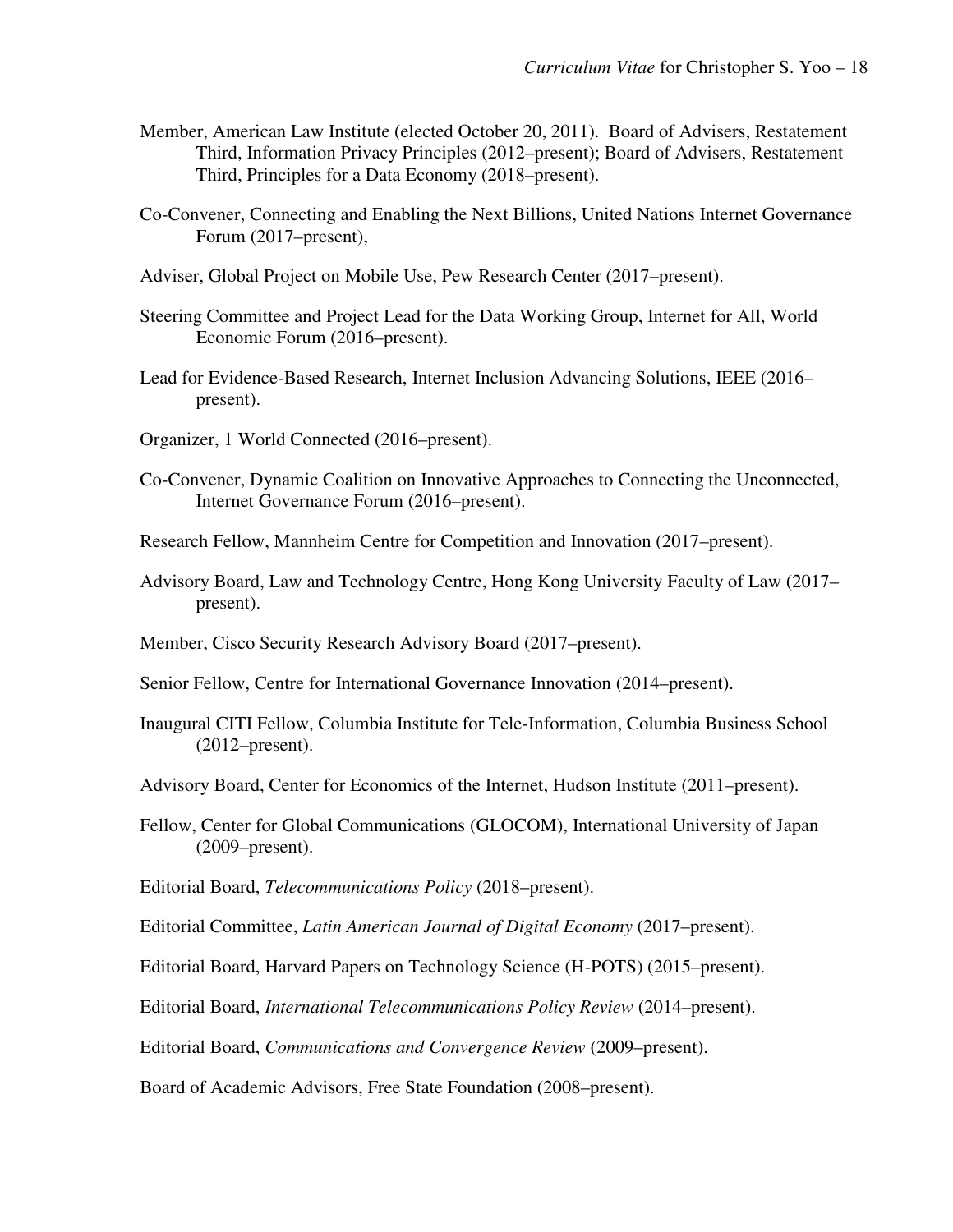- Advisory Board, Intellectual Property Institute, University of Richmond Law School (2004– present).
- Member, Research Advisory Network, Global Commission Internet Governance (2014–2016).
- Advisory Council, Program on Global Internet Freedom, Media Institute (2014–2016).
- Program Committee, 33rd, 34th, and 35th Annual Telecommunications Policy Research Conference (2004–2007).
- Referee for the MIT Press; University of Chicago Press; *Yale Law Journal*; *Harvard Law Review*; *Stanford Law Review*; *University of Pennsylvania Law Review*; *Journal of Law & Economics*; *Journal of Law, Economics & Organization*; *International Review of Law and Economics*; *Jurimetrics*; *Law and Social Inquiry*; *Law and Society Review*; *Communications of the ACM*; *IEEE Communications*; and *Telecommunications Policy*.
- Media commentator for *The NewsHour with Jim Lehrer*, *New York Times*, *Washington Post*, *Wall Street Journal*, *Christian Science Monitor*, *Chicago Tribune*, *Los Angeles Times*, *Philadelphia Inquirer*, *All Things Considered* (National Public Radio), *Reuters News Service*, *Voice of America*, *CBS MarketWatch*, *Forbes.com*, *Chronicle of Higher Education*, *CIO* Magazine, *CED* Magazine, *Popular Science*, *Legal Times*.
- Admitted to practice in the District of Columbia, Illinois, Supreme Court of the United States, United States Court of Appeals for the District of Columbia Circuit, and the United States Court of Appeals for the Federal Circuit.

#### **SELECTED LEGAL BRIEFS AND COMMENTS**

*Amicus* Brief in *Mozilla v. FCC*, No. 18-1051 (D.C. Circuit filed October 19, 2018).

- Reply Comments in *Restoring Internet Freedom*, Notice of Proposed Rulemaking, 32 FCC Record 4434 (2016) (WC Docket No. 17-108) (filed August 30, 2017).
- Comments in *Protecting the Privacy of Customers of Broadband and Other Telecommunications Services*, Notice of Proposed Rulemaking, 31 FCC Record 2500 (2016) (WC Docket No. 16-106) (filed May 27, 2016).
- Comments in *Consultation on Differential Pricing for Data Services*, Telecom Regulatory Authority of India (initial comments filed January 7, 2016; reply comments filed January 14, 2016).
- *Amicus* Brief in *U.S. Telecom Association v. FCC*, No. 15-1063 (D.C. Circuit filed August 6, 2015).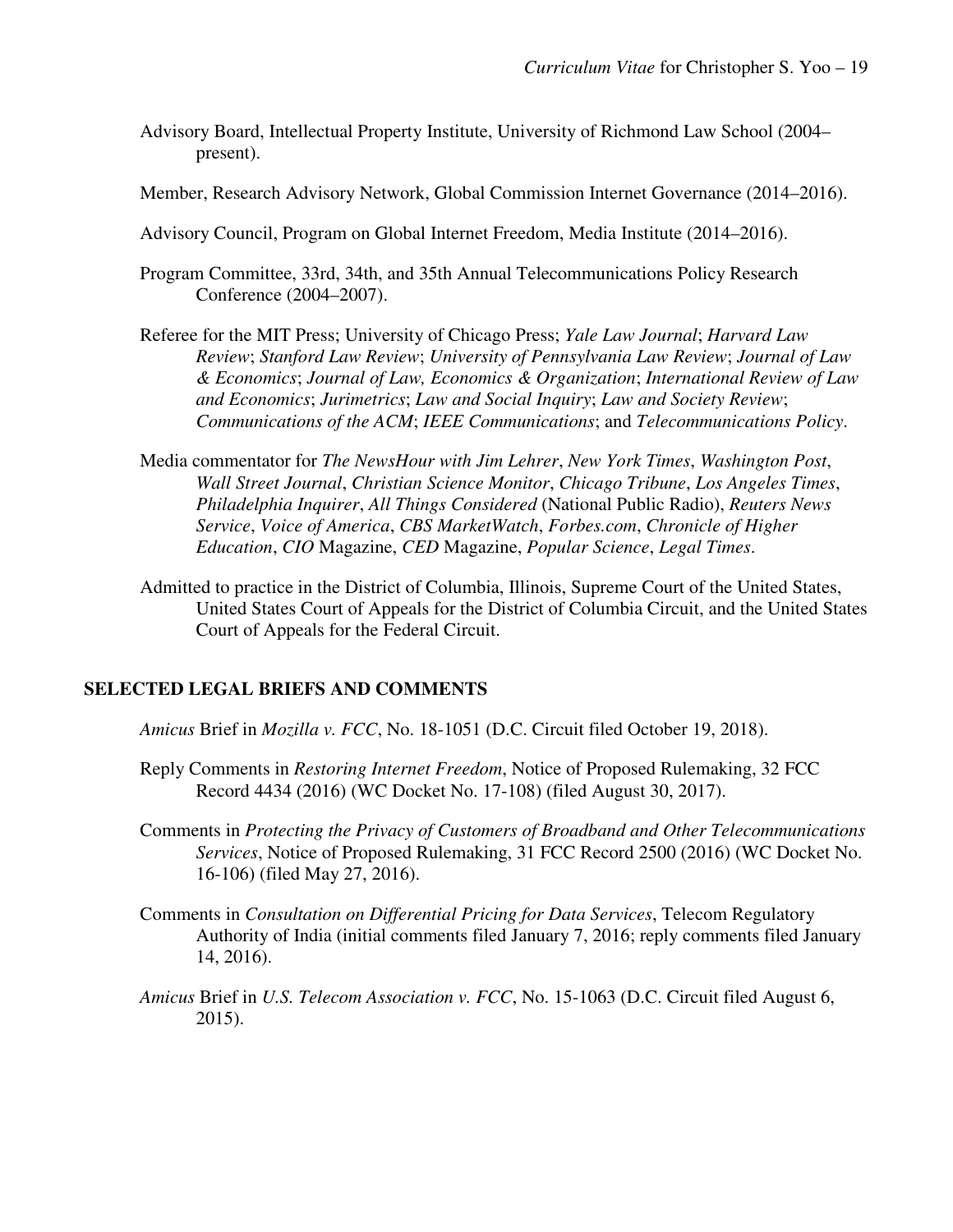- *Ex Parte* Submission in *Protecting and Promoting the Open Internet*, Report and Order on Remand, Declaratory Ruling, and Order, 30 FCC Record 5601 (2015) (GN Docket 14- 28) (filed December 22, 2014).
- Comments on *Inquiry Concerning the Deployment of Advanced Telecommunications Capability to All Americans in a Reasonable and Timely Fashion, and Possible Steps to Accelerate Such Deployment Pursuant to Section 706 of the Telecommunications Act of 1996, as Amended by the Broadband Data Improvement Act*, Tenth Broadband Progress Notice of Inquiry, 29 FCC Record 9747 (2014) (GN Docket No. 14-126) (filed September 4, 2014).
- Comments on *Applications of Comcast Corporation, Time Warner Cable Inc., Charter Communications, Inc., and Spinco to Assign and Transfer Control of FCC Licenses Transfer Control of Licensees and Other Authorizations*, Order, 30 FCC Record 3911 (2015) (MB Docket No. 14-57) (filed August 25, 2014).
- Comments on *Network Interconnection*, House Committee on Energy and Commerce (filed August 8, 2014).
- Comments on *Modernizing U.S. Spectrum Policy*, House Committee on Energy and Commerce (filed April 25, 2014).
- Comments on *Preserving the Open Internet*, Public Notice, 25 FCC Record 17905 (2010) (GN Docket No. 09-191), http://fjallfoss.fcc.gov/ecfs/document/view?id=7020919811 (filed November 4, 2010).
- Comments on *Applications of Comcast Corp., General Electric Co. and NBC Universal, Inc., for Consent to Assign Licenses or Transfer Control of Licensees*, Public Notice, 25 FCC Record 2651 (2010) (MB Docket No. 10-56), http://fjallfoss.fcc.gov/ecfs/document/ view?id=7020472619 (filed May 20, 2010).
- Comments on *Preserving the Open Internet*, Notice of Proposed Rulemaking, 24 FCC Record 13064 (2009) (GN Docket No. 09-191), http://fjallfoss.fcc.gov/ecfs/document/ view?id=7020436054 (filed April 26, 2010).
- Amicus Brief in Support of Petitioners, *Free Enterprise Fund v. Public Company Accounting Oversight Board*, 561 U.S. 477 (2010) (No. 08-861) (filed August 3, 2009).
- Amicus Brief in Support of Appellees, *Reno v. ACLU*, 521 U.S. 844 (1997) (No. 96-511) (filed April 25, 2014).
- Amicus Brief in Support of Petitioners, *Vacco v. Quill*, 521 U.S. 793 (1997) (No. 95-1858), and *Washington v. Glucksberg*, 521 U.S. 702 (1997) (No. 96-110) (filed November 12, 1996).
- Respondent's Brief, *United States v. Lopez*, 514 U.S. 549 (1995) (No. 93-1260) (filed July 19, 1994).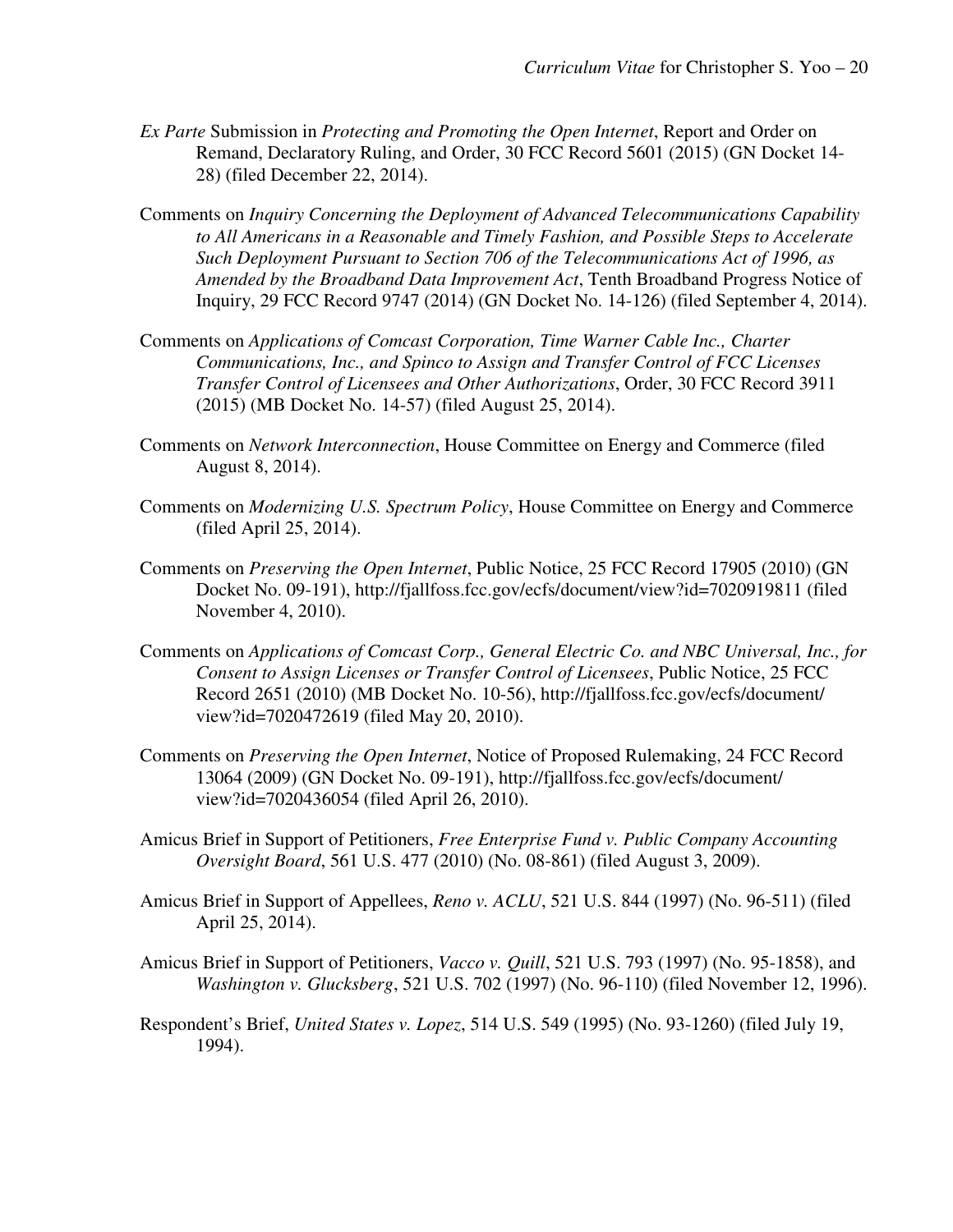### **CONFERENCES AND EVENTS ORGANIZED**

- "Economics of Big Data Workshop," cosponsored by the Warren Center for Network & Data Sciences, Wharton Competition and Policy Initiative, and the Center for Technology, Innovation and Competition, University of Pennsylvania, Philadelphia, Pennsylvania (December 7–8, 2018).
- "Due Process in Competition Law Enforcement: A Comparative Perspective," cosponsored by the Mannheim Centre for Competition and Innovation and the Center for Technology, Innovation and Competition, University of Pennsylvania, Luxembourg (November 21, 2018).
- "Big Data, AI, and Algorithms: Do New Technologies Require New Approaches to Competition Law," cosponsored by the Mannheim Centre for Competition and Innovation and the Center for Technology, Innovation and Competition, University of Pennsylvania, Centre for European Policy Studies, Brussels, Belgium (November 19, 2018).
- "Due Process, Transparency, and Fairness in Antitrust Enforcement: China, Europe, and the U.S.," Penn Wharton China Center, Beijing, China (November 4, 2018).
- Second Annual Junior Faculty Forum on Law and STEM, cosponsored by Stanford Law School, Northwestern University Pritzker School of Law, and the University of Pennsylvania, Northwestern University, Chicago, Illinois (September 28–29, 2018).
- "Due Process, Transparency, and Fairness in Antitrust Enforcement: China, Europe, and the U.S.," Penn Wharton China Center, Beijing, China (June 30, 2018).
- Sixth Annual Workshop on Computer Science and the Law, the Center for Technology, Innovation and Competition, University of Pennsylvania Law School, Philadelphia, Pennsylvania (May 9–10, 2018).
- "Enforcing Competition Law—Balancing the Two Pillars of Efficiency and Justice," cosponsored by the Seoul National University Center for Competition Law and the Center for Technology, Innovation & Competition, Seoul, Korea (April 26, 2018).
- "New Perspectives on Spectrum Policy," cosponsored by the Warren Center on Network & Data Sciences and the Center for Technology, Innovation and Competition, University of Pennsylvania Law School, Philadelphia, Pennsylvania (April 23, 2018).
- "The Kinship between Copyright and Patent Law," Inaugural Conference of the *Journal of Law and Innovation*, University of Pennsylvania Law School, Philadelphia, Pennsylvania (April 19, 2018).
- Mid-Career Seminar for U.S. Court of Appeals Judges, Federal Judicial Center, Philadelphia, Pennsylvania (April 18, 2018).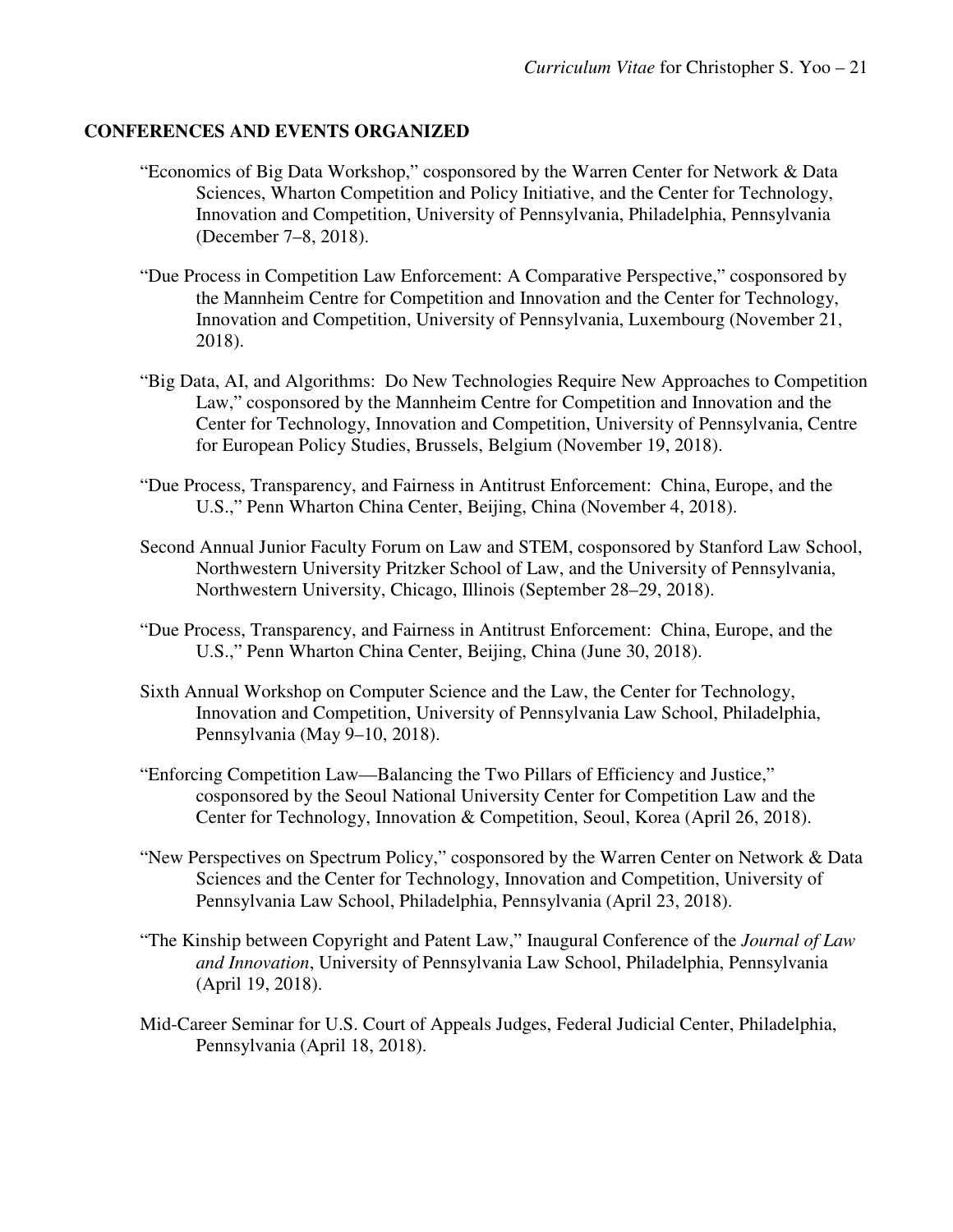- "CTIC@10: The 10th Anniversary Celebration of the Center for Technology, Innovation and Competition," University of Pennsylvania Law School, Philadelphia, Pennsylvania (April 11, 2018).
- "The Future of Standard Essential Patents: Learning from *Microsoft v. Motorola*'s Legacy," cosponsored by the Warren Center on Network & Data Sciences and the Center for Technology, Innovation and Competition, University of Pennsylvania Law School, Philadelphia, Pennsylvania (March 16, 2018).
- "What's Next with Net Neutrality?," Center for Technology, Innovation and Competition, University of Pennsylvania Law School, Philadelphia, Pennsylvania (February 7, 2018).
- "Running on Empty?: The Risk of Trademark Depletion and Possible Solutions," Center for Technology, Innovation and Competition, University of Pennsylvania Law School, Philadelphia, Pennsylvania (January 9, 2018).
- Preliminary Presentation of "Due Process, Transparency, and Fairness in Antitrust Enforcement: China, Europe, and the U.S.," Penn Wharton China Center, Beijing, China (November 4, 2017).
- Inaugural Junior Faculty Forum on Law and STEM, cosponsored by Stanford Law School, Northwestern University Pritzker School of Law, and the University of Pennsylvania Law School, Philadelphia, Pennsylvania (October 6–7, 2017).
- "Should Cities Build Fiber Networks: An Empirical Analysis," cosponsored by the Penn Wharton Public Policy Institute and the Center for Technology, Innovation and Competition, Washington, D.C. (May 24, 2017).
- "The Future of the Internet Ecosystem in a Post-Internet Regulation World," cosponsored by the Technology Policy Institute and the Center for Technology, Innovation and Competition, Washington, D.C. (May 23, 2017).
- Fifth Annual Workshop on Computer Science and the Law, Center for Technology, Innovation and Competition, University of Pennsylvania Law School, Philadelphia, Pennsylvania (May 9–10, 2017).
- "Internet Privacy: Technology and Policy Developments," Center for Technology, Innovation and Competition, U.S. House of Representatives, Washington, D.C. (May 1, 2017).
- Organizational Meeting for the Project Comparing Competition Law in China, Europe, and the U.S., Penn-Wharton China Center, Beijing, China (August 22, 2016).
- Fourth Annual Workshop on Computer Science and the Law, Center for Technology, Innovation and Competition, University of Pennsylvania Law School, Philadelphia, Pennsylvania (May 24–25, 2016).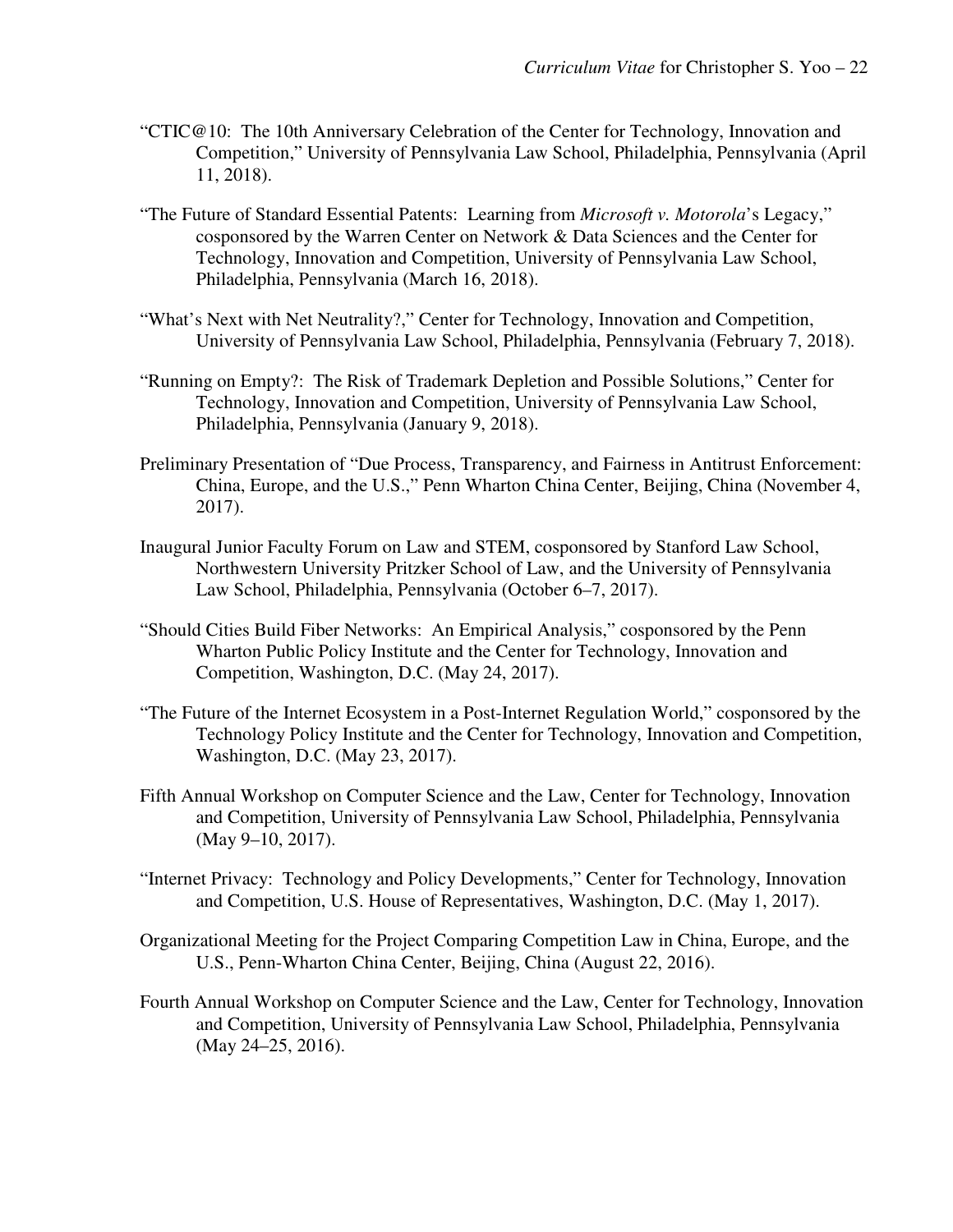- Roundtable on "Security and Privacy for Cyber-Physical Systems," Center for Technology, Innovation and Competition, University of Pennsylvania Law School, Philadelphia, Pennsylvania (May 23, 2016).
- "The Future of the Internet Ecosystem in a Post-Open Internet Order World," cosponsored by the Technology Policy Institute and the Center for Technology, Innovation and Competition, Washington, D.C. (January 8, 2016).
- "The Bounds of Executive Discretion in the Regulatory State," cosponsored by the *University of Pennsylvania Law Review* and the Penn Program on Regulation, University of Pennsylvania Law School, Philadelphia, Pennsylvania (October 16–17, 2015) (coorganized with Cary Coglianese).
- Philadelphia Area Cyberlaw Colloquium, Center for Technology, Innovation and Competition, University of Pennsylvania Law School, Philadelphia, Pennsylvania (May 29–30, 2015).
- Area Organizer for Antitrust and Economic Regulation, 24th Annual Meeting of the American Law and Economics Association, Columbia University, New York, New York (May 15– 16, 2015).
- Third Annual Workshop on Computer Science and the Law, Center for Technology, Innovation and Competition, University of Pennsylvania Law School, Philadelphia, Pennsylvania (May 12–13, 2015).
- "Taking Responsibility for One's Own Data Privacy and Security: Is It Possible, and How?," Center for Technology, Innovation and Competition, University of Pennsylvania Law School, Philadelphia, Pennsylvania (April 24, 2015).
- "Net Neutrality or Net Diversity?," cosponsored by the Yale Information Society Project and the Center for Technology, Innovation and Competition, Yale Law School, New Haven, Connecticut (November 18, 2014).
- "U.S. vs. European Broadband Deployment: What Do the Data Say?," cosponsored by the Mannheim Centre for Competition and Innovation and the Center for Technology, Innovation and Competition, Zentrum für Europäische Wirtschaftsforschung (ZEW), Mannheim, Germany (October 22, 2014).
- "US vs. European Broadband Deployment," cosponsored by the Centre for European Policy Studies and the Center for Technology, Innovation and Competition, Brussels, Belgium (October 21, 2014).
- "The Open Internet: Is Wireless Different?," cosponsored by the Penn Wharton Public Policy Initiative and the Center for Technology, Innovation and Competition, Willard Hotel, Washington, D.C. (October 15, 2014).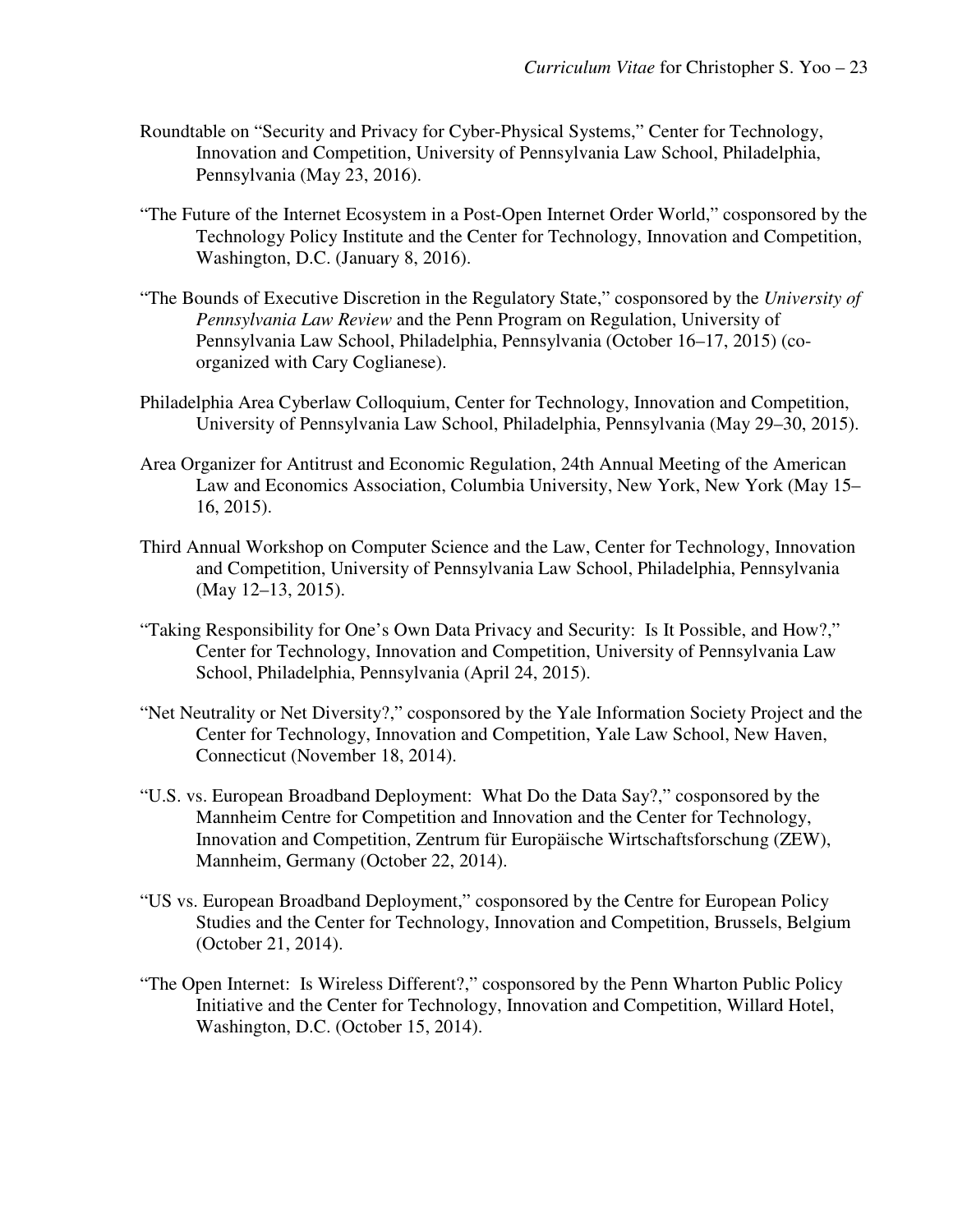- "The Future of the Open Internet: Options for FCC Regulation," cosponsored by the Penn Wharton Public Policy Initiative and the Center for Technology, Innovation and Competition, National Press Club, Washington, D.C. (October 1, 2014).
- "Should the Internet Be Regulated Like a Public Utility? New Analysis and Lessons from the U.S. and Europe," cosponsored by the Penn Wharton Public Policy Initiative and the Center for Technology, Innovation and Competition with support from Broadband for America, National Press Club, Washington, D.C. (June 4, 2014).
- Second Annual Workshop on Computer Science and the Law, Center for Technology, Innovation and Competition, University of Pennsylvania Law School, Philadelphia, Pennsylvania (May 13–14, 2014).
- "Current Issues in Internet Law in Europe and the U.S.," MaCCI & CTIC Telecommunications Workshop 2014, cosponsored by the Mannheim Centre for Competition and Innovation and the Center for Technology, Innovation and Competition, Zentrum für Europäische Wirtschaftsforschung (ZEW), Mannheim, Germany (April 29–30, 2014).
- "Patent Reform: Theoretical Propositions and Factual Foundations," Center for Technology, Innovation and Competition, University of Pennsylvania Law School, Philadelphia, Pennsylvania (December 6, 2013).
- Inaugural Workshop on Computer Science and the Law, Center for Technology, Innovation and Competition, University of Pennsylvania Law School, Philadelphia, Pennsylvania (June 24–25, 2013).
- "Understanding Entrepreneurship: On IP, Culture and Innovation Environments," cosponsored by the Bar-Ilan University Faculty of Law and the Center for Technology, Innovation and Competition, Ramat-Gan, Israel (May 20–21, 2013).
- "The Evolving Internet," cosponsored by the *University of Pennsylvania Law Review* and the Center for Technology, Innovation and Competition, University of Pennsylvania Law School, Philadelphia, Pennsylvania (October 19–20, 2012).
- "Cloud Computing: Economic and Regulatory Implications," Center for Technology, Innovation and Competition, University of Pennsylvania Law School, Philadelphia, Pennsylvania (February 24, 2011).
- "Equal Access Issues in Communications Law," cosponsored by the Center for Law & Public Utilities, Seoul National University Law School, and the Center for Technology, Innovation and Competition, Honolulu, Hawaii (November 25, 2010).
- "Rough Consensus and Running Code: Bringing Engineering Principles into Internet Policy Debates," Center for Technology, Innovation and Competition, University of Pennsylvania Law School, Philadelphia, Pennsylvania (May 6–7, 2010).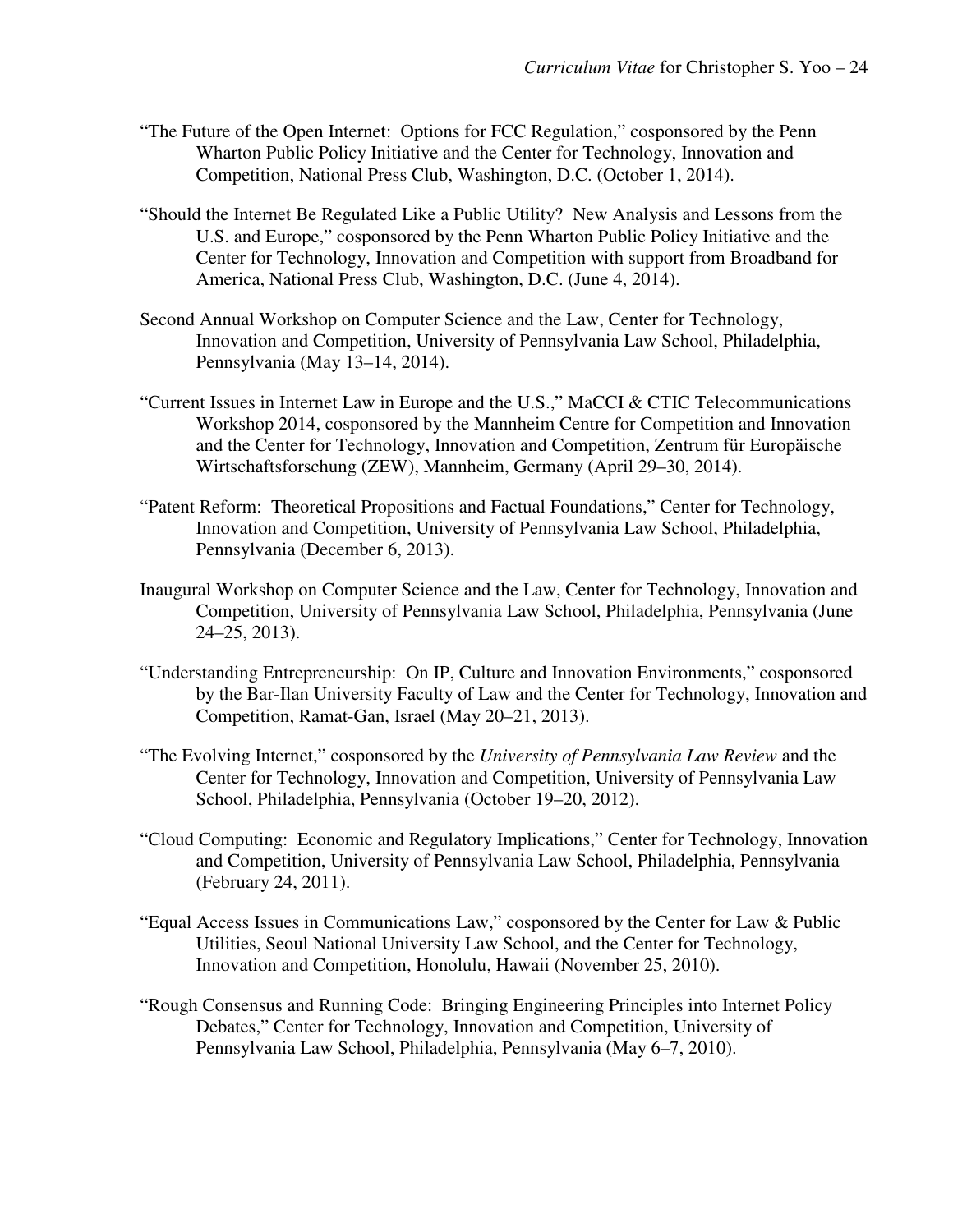- Area Organizer for Intellectual Property, 19th Annual Meeting of the American Law and Economics Association, University of California at San Diego, San Diego, California (May 15–16, 2009).
- "Presidential Power in Historical Perspective: Reflections on Calabresi and Yoo's *The Unitary Executive*," cosponsored by the *University of Pennsylvania Journal of Constitutional Law* and the Penn Program on Regulation, University of Pennsylvania Law School, Philadelphia, Pennsylvania (February 6–7, 2009).
- "Foundations of Intellectual Property Reform," (co-organized with Gideon Parchomovsky and R. Polk Wagner), cosponsored by the *University of Pennsylvania Law Review* and the Center for Technology, Innovation and Competition, University of Pennsylvania Law School, Philadelphia, Pennsylvania (January 16–17, 2009).
- "Lessons from the Breakup of AT&T: A Twenty-Five Year Retrospective," Penn Center for Technology, Innovation and Competition, University of Pennsylvania Law School, Philadelphia, Pennsylvania (April 18–19, 2008).

## **PRESENTATIONS**

#### **Testimony and Presentations Before Governmental Agencies and Organizations**

- Meeting of the Broadband Deployment Advisory Committee, Federal Communications Commission, Washington, D.C. (December 6, 2018).
- Coordination Session for Dynamic Coalitions, Internet Governance Forum, Paris, France (November 14, 2018).
- *Hybrid Business Models: A Connectivity & Approach*, Internet Governance Forum, Paris, France (November 13, 2018).
- Overcoming Barriers to Investment in Connectivity, Internet Governance Forum, Paris, France (November 13, 2018).
- Main Session on Development, Innovation and Economic Issues, Internet Governance Forum, Paris, France (November 13, 2018).
- Dynamic Coalition on Connecting the Unconnected, Internet Governance Forum, Paris, France (November 13, 2018).
- *Connecting and Enabling the Next Billion Phase IV*, Internet Governance Forum, Paris, France (November 12, 2018).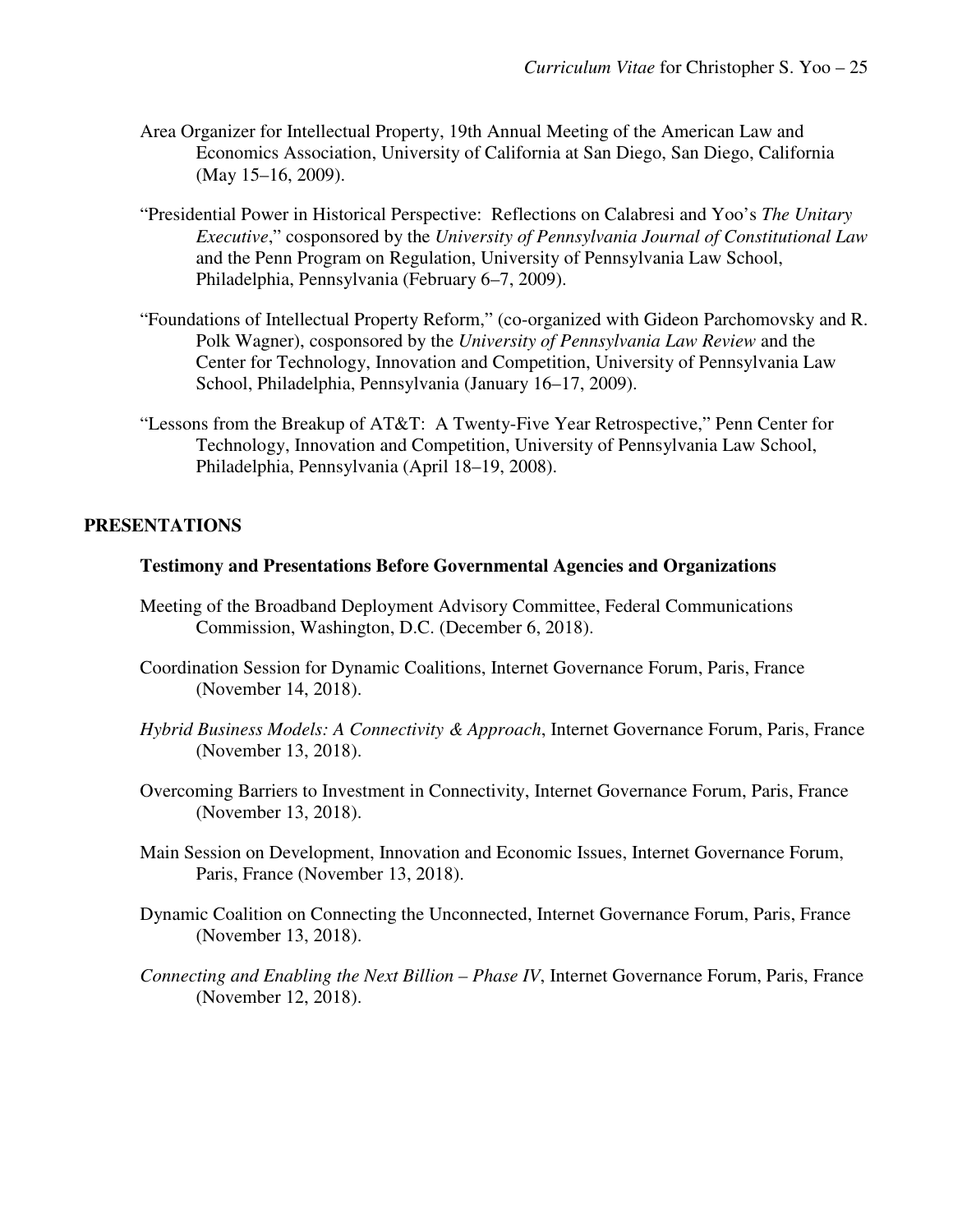- Panel on *Anti-Monopoly and Anti-Unfair Competition in the Context of the New Economy A Round Table Centered on the Digital Economy*, International Seminar on Intellectual Property, Standards and Anti-Monopoly Law ("IPSAML") – China's Competition Policy in the New Economy: The Retrospect and Prospect of the 10th Anniversary of the Anti-Monopoly Law Enforcement and the Third Anniversary of the Competition Policy Research's Publication, hosted by: National Industrial Information Security Development Research Center of the Chinese Ministry of Industry and Information Technology, organized by China Electronics Industry Standardization Technology Association Intellectual Property Working Committee, Beijing, China (October 26, 2018).
- Panel on *Competition Enforcement and Economic Analysis in Digital Economy*, 6th China Competition Policy Annual Forum on "Competition Policy in A New Era— Retrospect and Prospect of A Decade of the Anti-monopoly Law Enforcement in China," hosted by the Expert Advisory Committee of the Anti-Monopoly Commission, State Council of China, and organized by the Competition Law Center, University of International Business and Economics, Beijing, China (August 1, 2018).
- Meeting of the Broadband Deployment Advisory Committee, Federal Communications Commission, Washington, D.C. (July 26–27, 2018).
- Meeting of the Ad Hoc Committee on Rates and Fees, Broadband Deployment Advisory Committee, Federal Communications Commission, Washington, D.C. (June 11, 2018).
- Public Roundtable on Anticompetitive Effects of Regulation, Antitrust Division, U.S. Department of Justice, Washington, D.C. (May 31, 2018).
- Briefing on Ad Tech, Online Consumer Data Collection and Consumer Privacy in the Age of Algorithms, Center for Technology, Innovation and Competition, University of Pennsylvania Law School, U.S. Senate Committee on Commerce, Science, and Transportation Hearing Room, Washington, D.C. (May 7, 2018).
- Briefing on Ad Tech, Online Consumer Data Collection and Consumer Privacy in the Age of Algorithms, Center for Technology, Innovation and Competition, University of Pennsylvania Law School, U.S. House of Representatives Committee on Energy and Commerce Hearing Room, Washington, D.C. (May 7, 2018).
- Meeting of the Broadband Deployment Advisory Committee, Federal Communications Commission, Washington, D.C. (April 25, 2018).
- Panel on *Law 2050: Technology and the Future of Law*, Mid-Career Seminar for U.S. Court of Appeals Judges, Federal Judicial Center, Philadelphia, Pennsylvania (April 18, 2018).
- Non-Governmental Advisor, Annual Meeting 2018, International Competition Network, Competition Commission of India, New Delhi, India (March 20–22, 2018).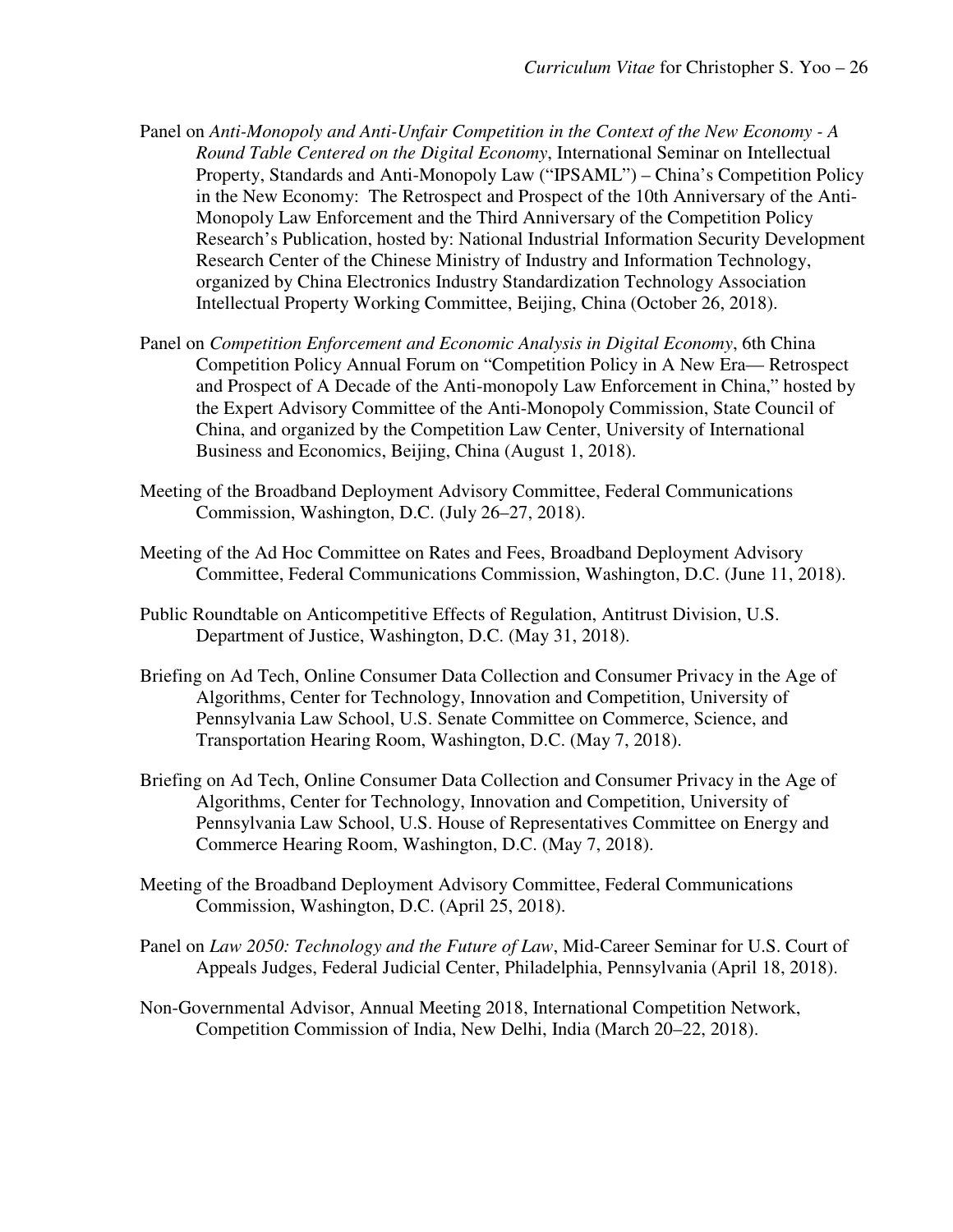- Meeting of the Ad Hoc Committee on Rates and Fees, Broadband Deployment Advisory Committee, Federal Communications Commission, Washington, D.C. (March 14, 2018).
- Meeting of the Broadband Deployment Advisory Committee, Federal Communications Commission, Washington, D.C. (January 23–24, 2018).
- Dynamic Coalition on Connecting the Unconnected, Internet Governance Forum, Geneva, Switzerland (December 21, 2017).
- Coordination Session for Dynamic Coalitions, Internet Governance Forum, Geneva, Switzerland (December 21, 2017).
- Main Session for Dynamic Coalitions, Internet Governance Forum, Geneva, Switzerland (December 20, 2017).
- Workshop on *Internet Inclusion Solutions: Shaping the Digital Future*, Internet Governance Forum, Geneva, Switzerland (December 20, 2017).
- Workshop on *Realizing SDGs through Policies Enabling Digital Trade*, organized by the U.S. Council on International Business, IEEE, and the National Telecom Regulatory Authority of Egypt Internet Governance Forum, Geneva, Switzerland (December 19, 2017).
- Session on *Connecting and Enabling the Next Billion Phase III*, Internet Governance Forum, Geneva, Switzerland (December 18, 2017).
- Open Dialogue for *Collaboration in the Digital Economy and Society*, organized by the World Economic Forum, Internet Governance Forum, Geneva, Switzerland (December 17, 2017).
- Open Forum Session on *Working Toward Universal Access: Educate, Engage and Empower*, organized by IEEE, Internet Governance Forum, Geneva, Switzerland (December 17, 2017).
- *1 World Connected*, Broadband R&D Task Force, Networking and Information Technology Research and Development Program, Washington, D.C. (November 28, 2017).
- Meeting of the Broadband Deployment Advisory Committee, Federal Communications Commission, Washington, D.C. (November 9, 2017).
- *Antitrust and Platforms*, 6th China Competition Policy Forum on "Competition Policy in the Context of Economic Globalization," commissioned by the Expert Advisory Committee of the Anti-Monopoly Commission, State Council of China, and hosted by the Center for Competition Law and Policy, Shanghai Jiao Tong University, Shanghai, China (August 31, 2017).
- Meeting of the Broadband Deployment Advisory Committee, Federal Communications Commission, Washington, D.C. (July 20, 2017).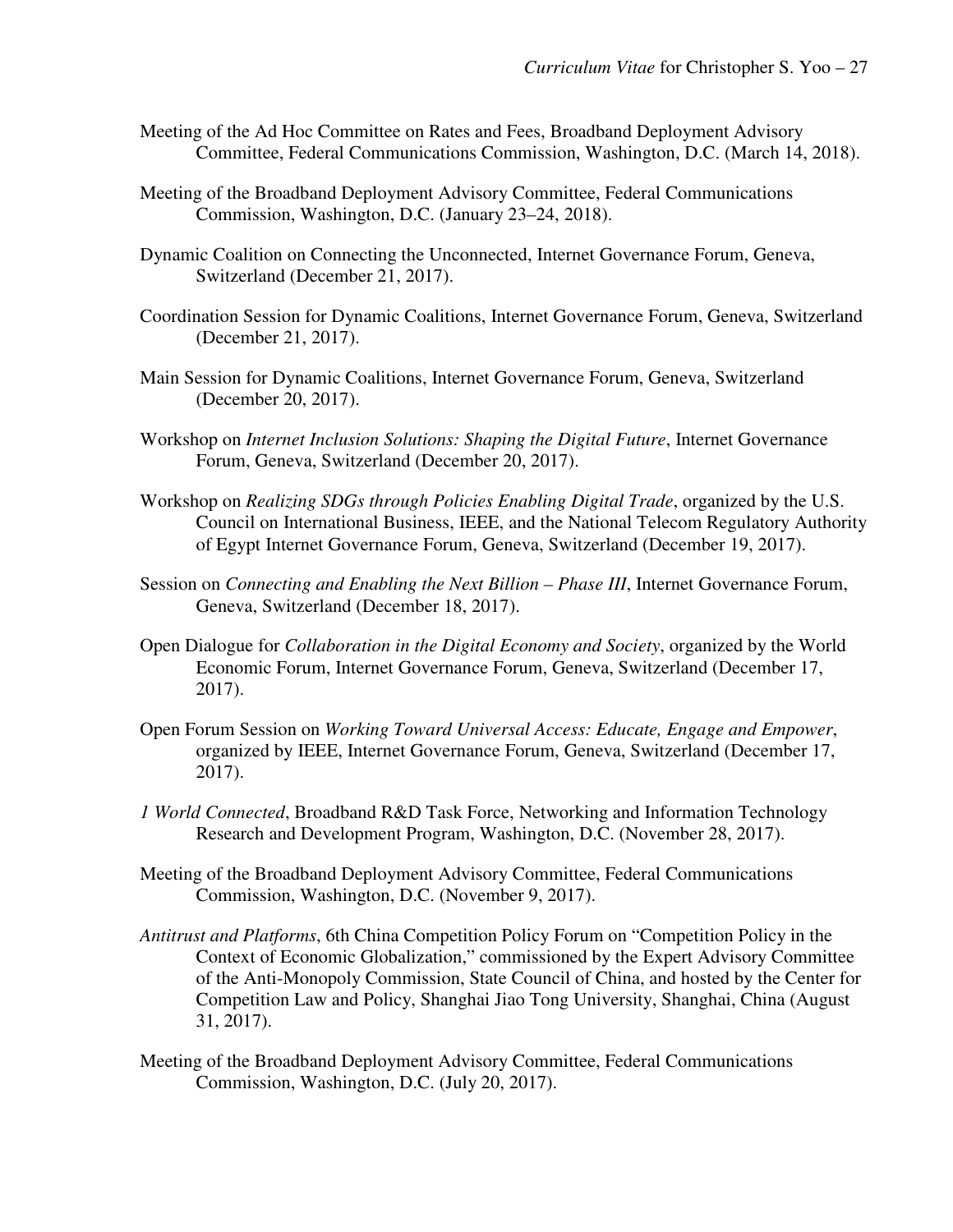- Panel on *Back to the Future: Net Neutrality Where We're Going, We Don't Need... Regulations (or Do We?)*, NARUC Summer Policy Summit, National Association of Regulatory Utility Commissioners, San Diego, California (July 18, 2017).
- Transportation and Communications Committee, 85th Annual Meeting of the U.S. Conference of Mayors, Miami, Florida (June 24, 2017).
- Information Technology & Communications Federal Advocacy Committee, National League of Cities Summer Board and Leadership Meeting, Cleveland, Ohio (June 20, 2017).
- *Highlighting the Impact of Grassroots Connectivity Projects*, World Summit on the Information Society (WSIS) Forum 2017, Geneva, Switzerland (June 16, 2017).
- Panel on "Digital Transformation for Sustainable Development," Special Session on Sustainable Development Goal 9, co-hosted by the International Telecommunications Union (ITU) and the United Nations Industrial Development Organization (UNIDO), Geneva, Switzerland (June 15, 2017).
- Conference on "Towards a Digital Single Market: Competition Law Has Parts to Play," coorganized by the Association of European Competition Law Judges, the European Commission, and the Austrian Judiciary, Vienna, Austria (June 9, 2017).
- Organizational Meeting of the Broadband Deployment Advisory Committee, Federal Communications Commission, Washington, D.C. (April 21, 2017).
- Workshop on "Competition Policies in the Digital Era," Research Institute of Economy, Trade and Industry, Tokyo, Japan (March 7, 2017).
- Meeting on *Broadband Competition and the Role of the Federal Communications Commission*, cosponsored by the National Academies of Sciences, Engineering, and Medicine and the General Accountability Office, Washington, D.C. (February 23, 2017).
- *Recommendations for Developing a Consistent Approach and Best Practices*, Accelerating Progress Towards the SDGs Through Universal Internet Access: Landscaping Connectivity Efforts and Catalyzing Innovative Business Models in 2017, United States Agency for International Development, Washington, D.C. (February 22, 2017).
- IGF Best Practice Forums and Policy Options for Connecting the Next Billion(s), Internet Governance Forum, Guadalajara, Mexico (December 9, 2016).
- Dynamic Coalition Main Session, Internet Governance Forum, Guadalajara, Mexico (December 8, 2016).
- Dynamic Coalition Session on *Innovative Approaches to Connecting the Unconnected*, Internet Governance Forum, Guadalajara, Mexico (December 7, 2016).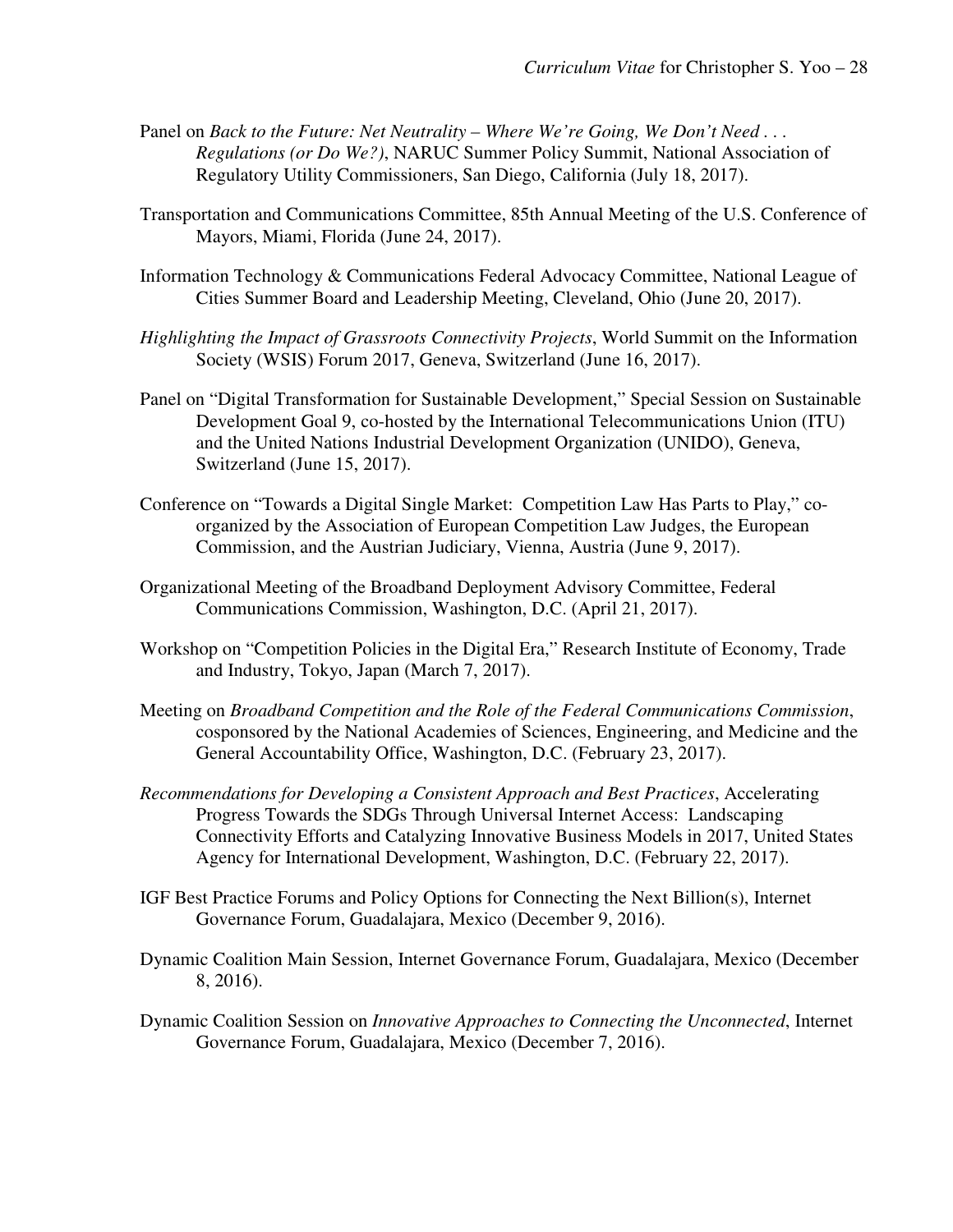- *Exploring Demand-Side Drivers of Internet Adoption*, Internet Governance Forum, Guadalajara, Mexico (December 6, 2016).
- *Initiatives Connecting the Unconnected: Where's the Data?*, Internet Governance Forum, Guadalajara, Mexico (December 6, 2016).
- Open Forum Session on *Internet for All: Improving Global and Regional Coordination*, cohosted by the World Economic Forum, Global Connect, IEEE, ISOC, ITU, and the World Bank, Internet Governance Forum, Guadalajara, Mexico (December 5, 2016).
- Seminar on *Open Source and the Relevant Regulation*, cosponsored by the Open Innovation Network, Electronic Intellectual Property Center of the Chinese Ministry of Industry and Information Technology, and the University of International Business and Economics, Beijing, China (November 29, 2016).
- Session on *NexGen Internet: IMT 2020, White Spaces, Solar Planes and Loon Can India Become the Republic of Technologies?*, India Telecom 2016: 9th International Conference on ICT & Digital Technology, jointly organized by the Department of Telecommunications, Ministry of Communications, Government of India, and the Federation of Indian Chambers of Commerce and Industry (FICCI), New Delhi, India (November 1, 2016).
- *Case Studies on Broadband Deployment and Adoption*, ITU-Intel Forum on Digital Transformation, Rabat, Morocco (November 9, 2016).
- Panel on *The Application of Competition Rules in Internet Industry*, 5th China Competition Policy Annual Forum on "Implementation of Competition Policy in Supply-Side Structural Reform," hosted by the Expert Advisory Committee of the Anti-Monopoly Commission, State Council of China, and organized by the Competition Law Center, University of International Business and Economics, Beijing, China (October 27, 2016).
- *Competition Law in the Information Economy*, Competition Policy Research Centre, Japan Fair Trade Commission, Tokyo, Japan (August 19, 2016).
- Training Project on *Communications and Digital Economy: Conceptual Framework and International Practices*, cosponsored by Thammasat University and the National Broadcasting and Telecommunications Commission of Thailand, Bangkok, Thailand (July 11–15, 2016).
- Seminar on *The Future of Internet Regulation*, National Broadcasting and Telecommunications Commission, Bangkok, Thailand (May 3–4, 2016).
- Briefing on *Empirical Studies of U.S. vs. European Broadband Coverage and Municipal Fiber in the U.S.*, Ofcom, London, United Kingdom (December 1, 2015).
- Panel on *Zero Rating, Open Internet and Freedom of Expression*, Internet Governance Forum, Joao Pessoa, Brazil (November 13, 2015).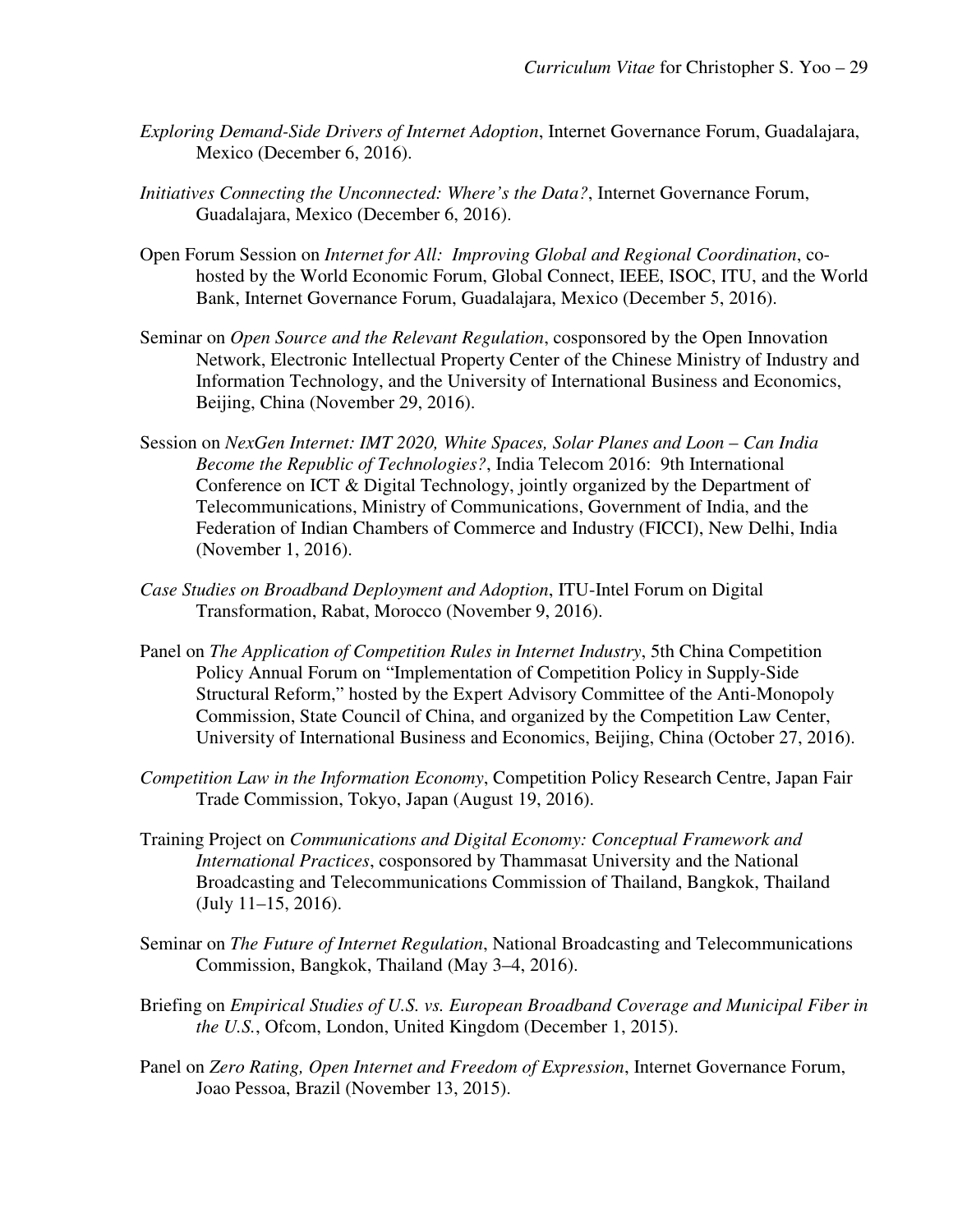- Main Session on *A Dialogue on Zero-Rating and Network Neutrality*, Internet Governance Forum, Joao Pessoa, Brazil (November 12, 2015).
- Panel on *Economics of Global Internet Deployment*, Internet Governance Forum, Joao Pessoa, Brazil (November 11, 2015).
- Panel on *Net Neutrality: Yes, No or Maybe?*, Internet Governance Forum, Joao Pessoa, Brazil (November 11, 2015).
- Briefing on Policies for Promoting Broadband Deployment, United States Mission to the European Union, Brussels, Belgium (May 8, 2015).
- Panel on "The FCC's Open Internet Proposals, Section 706, the Communications Act, and the Role of the States," Federal-State Joint Conference on Advanced Services, California Public Utility Commission, San Francisco, California (November 19, 2014).
- *U.S. vs. European Broadband Deployment: What Do the Data Say?*, Thought Leaders Speaker Series, California Public Utility Commission, San Francisco, California (October 2, 2014).
- Discussant, Roundtable on *Policy Approaches to Ensure an Open Internet*, Federal Communications Commission, Washington, D.C. (September 16, 2014).
- Discussant on Economic Perspectives, Main/Focus Session on *Network Neutrality: Towards a Common Understanding of a Complex Issue*, Internet Governance Forum, Istanbul, Turkey (September 3, 2014).
- Panel on *Internet Governance: A Case for Variable Geometry?*, Internet Governance Forum, Istanbul, Turkey (September 3, 2014).
- *Examining the Comcast-Time Warner Cable Merger and the Impact on Consumers: Hearing Before the Senate Committee on the Judiciary*, 113th Congress (April 9, 2014).
- *The FTC at 100: Views from the Academic Experts: Hearing Before the Subcommittee on Commerce, Manufacturing, and Trade, House Committee on Energy and Commerce*, 113th Congress (February 28, 2014).
- Report on "Die Netzneutralitätsdebatte im internationalen Vergleich" (The Network Neutrality Debate in International Comparison), Bundesministeriums fur Wirtschaft und Technologie (BMWi) (Federal Ministry for Economics and Technology), Berlin, Germany (October 2013) (with Irene Bertschek, Fabienne Rasel, and Florian Smuda).
- Workshop on "Multistakeholderism and the Dynamic Internet on Internet Governance," Internet Governance Forum, Nusa Dua, Indonesia (October 24, 2013).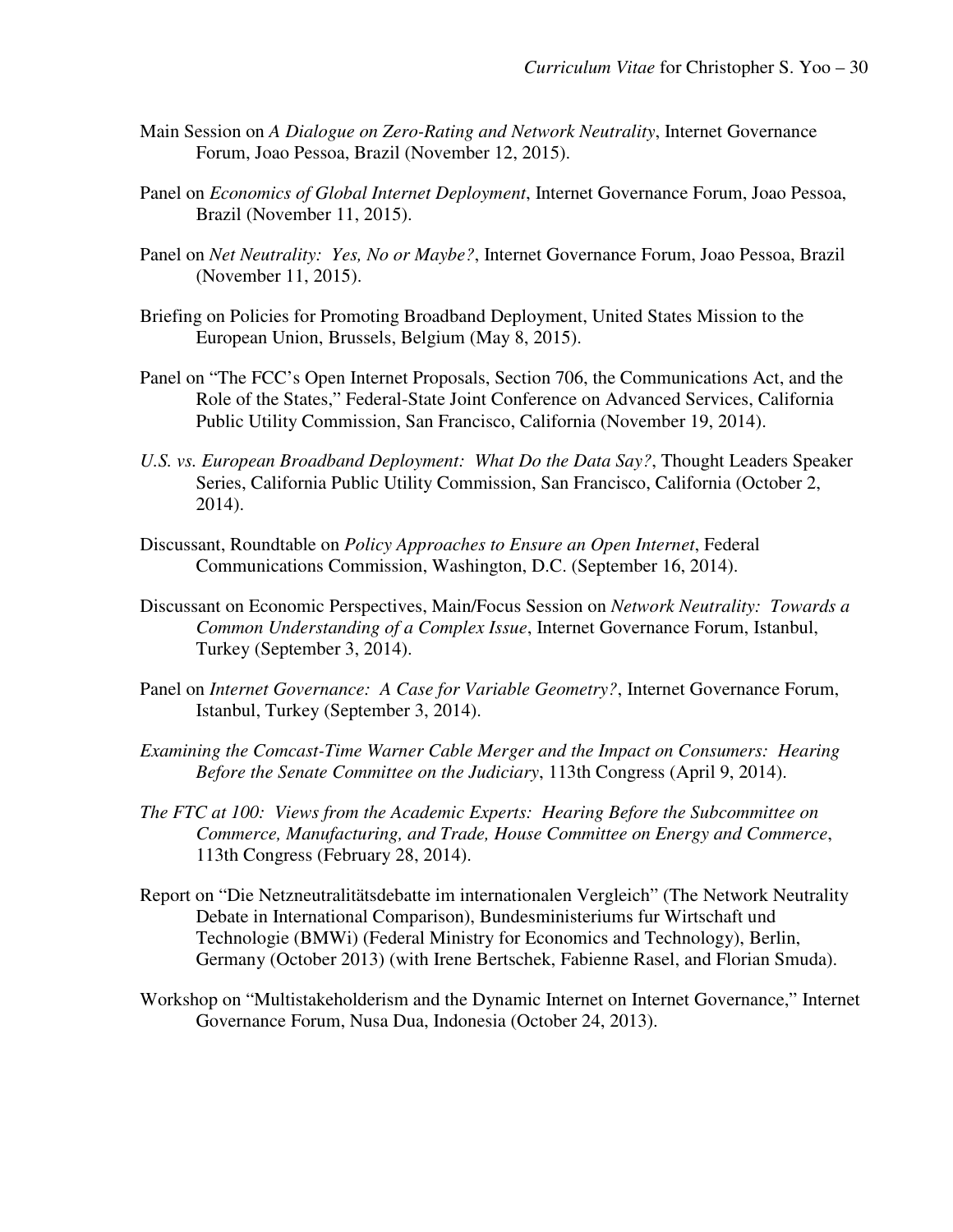- Keynote Address on *Net Neutrality The US Perspective* and Panel Discussion on *Netzneutralität im internationalen Kontext* (*Net Neutrality in the International Context*), Workshop on "Netzneutralität in der internationalen Debatte" ("Net Neutrality in the International Debate"), Bundesministeriums für Wirtschaft und Technologie (BMWi) (Federal Ministry for Economics and Technology), Berlin, Germany (November 27, 2012).
- *Network Neutrality: Economic, Technological, and Legal Considerations*, Korea Information Society Development Institute, Kwacheon, Korea (August 1, 2011).
- *Network Neutrality: Current U.S. Developments and Technological Critique*, Korea Information Society Development Institute, Kwacheon, Korea (July 25, 2011).
- *Consumers, Competition, and the Consolidation in the Video and Broadband Market: Hearing Before the Senate Committee on Commerce, Science, and Transportation*, 111th Congress (March 11, 2010).
- *Innovation, Investment, and the Open Internet: Workshop Before the Federal Communications Commission*, Massachusetts Institute of Technology Media Lab, Cambridge, Massachusetts (January 13, 2010).
- *Piracy of Live Sports Broadcasting Over the Internet: Hearing Before the House Committee on the Judiciary*, 111th Congress (December 16, 2009).
- *The Internet Freedom Preservation Act of 2008: Hearing on H.R. 5353 Before the Subcommittee on Telecommunications and the Internet, House Committee on Energy and Commerce*, 110th Congress (May 6, 2008).
- *Net Neutrality and Free Speech on the Internet: Hearing Before the Task Force on Competition Policy and Antitrust Laws, House Committee on the Judiciary*, 110th Congress 53–63, 78, 80–82, 84, 89–92, 98–99 (March 11, 2008).
- *Broadband Network Management Practices: Public En Banc Hearing Before the Federal Communications Commission*, Harvard Law School, Cambridge, Massachusetts (February 25, 2008).
- *Broadband Connectivity Competition Policy: Public Workshop Before the Federal Trade Commission*, Washington, D.C. (February 14, 2007).
- *Media Ownership: Hearing Before the Federal Communications Commission*, Belmont University, Nashville, Tennessee (December 11, 2006).
- *Presidential Signing Statements: Hearing Before the Senate Committee on the Judiciary*, 109th Congress 22–24, 29–30, 32–34, 36–37, 85–94, 247–58 (June 27, 2006).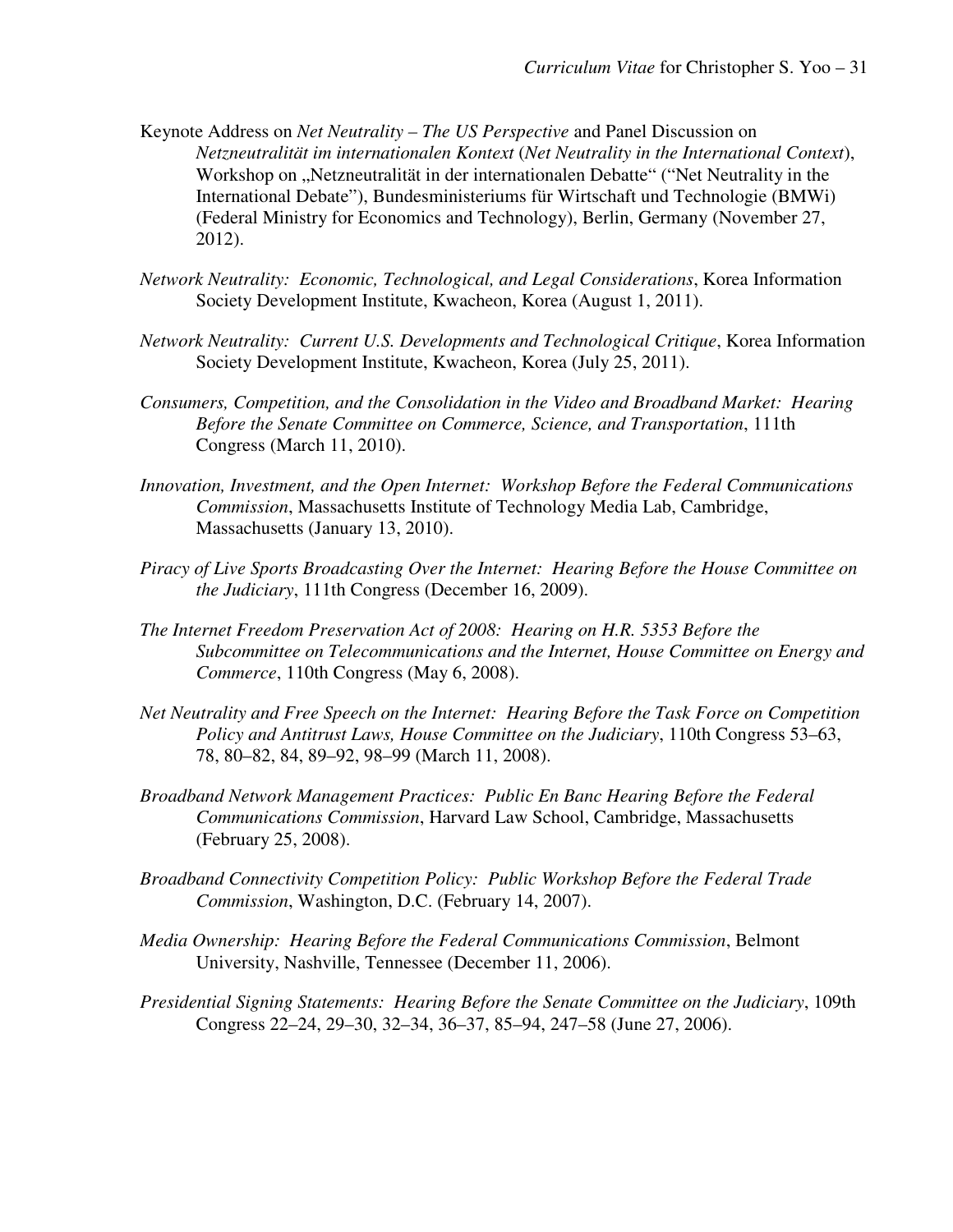*Nomination of John G. Roberts., Jr., as Chief Justice of the United States: Confirmation Hearing Before the Senate Committee on the Judiciary*, 109th Congress 518–20, 1437–40 (September 15, 2005).

#### **Scholarly Presentations**

- *Empirical Analysis of Innovative Approaches to Connecting the Unconnected*, 9th Workshop on Internet Economics (WIE 2018), cosponsored by the Massachusetts Institute of Technology and the Cooperative Association for Internet Data Analysis (CAIDA), University of California at San Diego, San Diego, California (December 13, 2018).
- *Recent U.S. Competition Law Cases on Internet Platforms*, Alibaba, Hangzhou, China (November 2, 2018).
- Opening Remarks, Seventh Annual Waseda Global Patent Law Conference, hosted by the Waseda Research Center for the Legal System of Intellectual Property, the Center for Technology, Innovation and Competition, University of Pennsylvania, and the Nagoya University Graduate School of Law, Waseda University School of Law, Tokyo, Japan (October 27, 2018).
- Moderator, Panel on *Debating the Non-Delegation Doctrine*, Symposium on "The History, Theory, and Practice of Administrative Constitutionalism," sponsored by the *University of Pennsylvania Law Review*, University of Pennsylvania Law School, Philadelphia, Pennsylvania (October 20, 2018).
- *Privacy Issues in Online Retailing*, Director Council's Meeting, Baker Retailing Center, Wharton School, New York, New York (October 17, 2018).
- *Security Track: BGP Route Security*, 74th North American Network Operators Group Meeting (NANOG 74), Vancouver, British Columbia (October 2, 2018).
- *Overcoming Legal Barriers to RPKI Adoption*, 74th North American Network Operators Group Meeting (NANOG 74), Vancouver, British Columbia (October 1, 2018).
- *Should the New Titans be Tamed? Lessons from the US, EU and China*, 6th Annual Antitrust Salon on "Where Is Antitrust Going?," co-sponsored by George Washington University Law School and Concurrences, Washington, D.C. (September 24, 2018).
- Panel on *Innovative Approaches to Connecting the Unconnected*, 46th Annual Telecommunications Policy Research Conference, American University Washington College of Law, Washington, D.C. (September 21–22, 2018).
- *Hipster Antitrust: Beyond Competition*, Annual Conference on Competition, International Bar Association, Florence, Italy (September 14–15, 2018).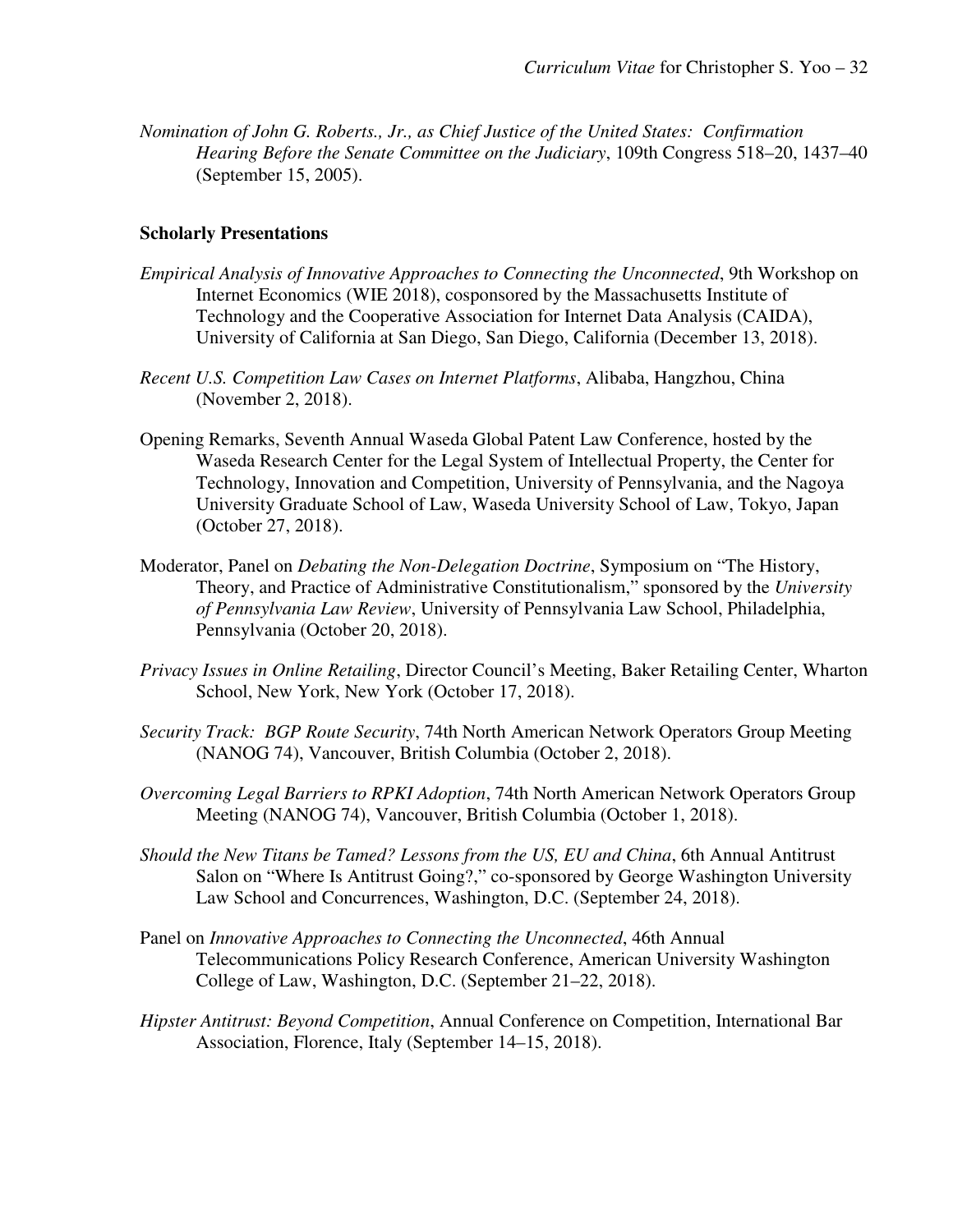- Conference on "Navigating the Risks and Opportunities of AI and Disruptive Technologies," cosponsored by the Berkeley Center for Law and Technology and Winston & Strawn, University of California at Berkeley, Berkeley, California (September 6, 2018).
- Aspen Institute 2018 Conference on Communications Policy on "Next-Generation Digital Infrastructure: Towards a New Regime for Promoting Investment, Competition and Consumer Protection," Aspen, Colorado (August 12–15, 2018).
- *Rethinking the Idea/Expression Dichotomy: Insights from Linguistics and Cognitive Science*, Intellectual Property Scholars Conference, Boalt Hall School of Law, University of California at Berkeley, Berkeley, California (August 9–10, 2018).
- *Security and Privacy-Aware Cyber-Physical Systems: Legal Considerations*, Principal Investigator Meeting of National Science Foundation-Intel Project on Cyber-Physical Systems, Stanford University, Stanford, California (July 12–13, 2018).
- Panel on *Big Data and Antitrust*, "Due Process in Antitrust Enforcement: China, Europe, and the U.S.," Penn Wharton China Center, Beijing, China (June 30, 2018).
- Presentation of Results by the Research Team and Panel Discussion, "Due Process in Antitrust Enforcement: China, Europe, and the U.S.," Penn Wharton China Center, Beijing, China (June 30, 2018).
- *Operating as a Global Internet for All Community*, Special Meeting of the Internet for All Global Steering Committee, World Economic Forum, Cologny, Switzerland (June 28, 2018).
- Plenary Session on *Public Law and Technology*, 2018 Annual Conference of the International Society of Public Law (ICON-S), Hong Kong University, Hong Kong (June 27, 2018).
- *The AT&T/Time Warner Decision: What it Means for Technology and Media Mergers*, Technology Policy Institute, Washington, D.C. (June 19, 2018).
- Commentator on *The Versificator: Algorithms & Authorship in the Adult Entertainment Industry*, Third Copyright Scholarship Roundtable, Center for Technology, Innovation and Competition, University of Pennsylvania Law School, Philadelphia, Pennsylvania (June 9, 2018).
- Panel on *Facing the Future of U.S. Regulation: New Technologies & Old Rules*, Conference on "New Perspectives on U.S. Regulatory History: Past & Present of Public Utilities and Antitrust Law," Harvard Business School, Cambridge, Massachusetts (June 5, 2018).
- *The Joint Enforcement of Competition and Data Privacy by the United States Federal Trade Commission and Its implications for the EU*, Forum for EU-US Legal-Economic Affairs, the Mentor Group, Brussels, Belgium (May 12–14, 2018).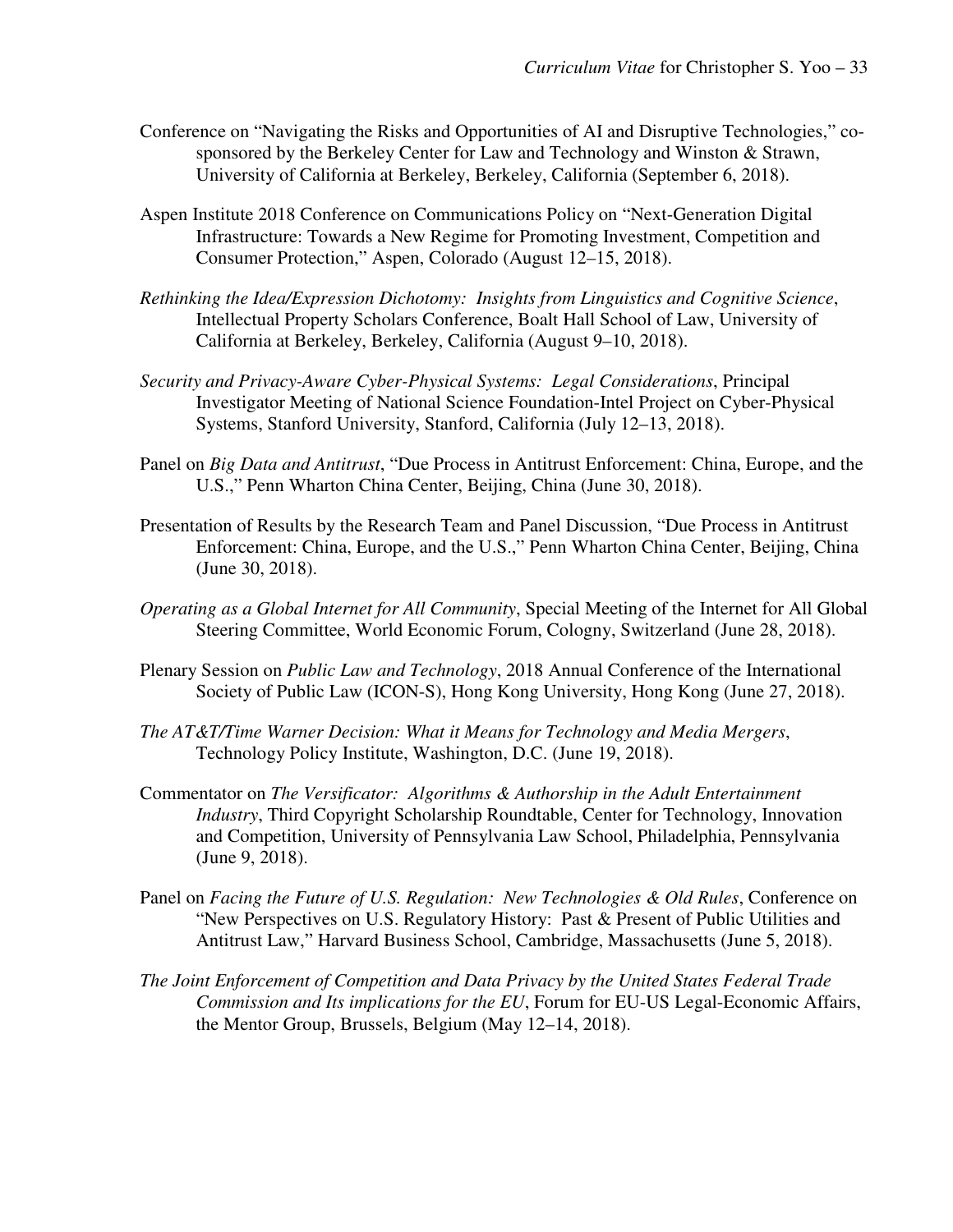- *Securing the Routing Infrastructure: Legal Barriers to RPKI Adoption*, Sixth Annual Workshop on Computer Science and the Law, the Center for Technology, Innovation and Competition, University of Pennsylvania Law School, Philadelphia, Pennsylvania (May 10, 2018).
- Tutorial on *Intellectual Property (with a Special Emphasis on Computer-Related Topics)*, Sixth Annual Workshop on Computer Science and the Law, the Center for Technology, Innovation and Competition, University of Pennsylvania Law School, Philadelphia, Pennsylvania (May 10, 2018).
- Workshop on "Antitrust Due Process in the United States, European Union and Taiwan: A Comparative Perspective," Chung Yuan Christian University, Zhongli, Taiwan (April 30, 2018).
- *A Preliminary Look at 5G: Separating the Hype from the Reality*, Chung Yuan Christian University, Zhongli, Taiwan (April 30, 2018).
- Roundtable Discussion, Conference on "Enforcing Competition Law—Balancing the Two Pillars of Efficiency and Justice," cosponsored by the Seoul National University Center for Competition Law and the Center for Technology, Innovation and Competition, Seoul, Korea (April 26, 2018).
- *Balancing Efficiency and Justice Institutional Perspectives*, Conference on "Enforcing Competition Law—Balancing the Two Pillars of Efficiency and Justice," cosponsored by the Seoul National University Center for Competition Law and the Center for Technology, Innovation and Competition, Seoul, Korea (April 26, 2018).
- *Balancing Efficiency and Justice Procedural Perspectives*, Conference on "Enforcing Competition Law—Balancing the Two Pillars of Efficiency and Justice," cosponsored by the Seoul National University Center for Competition Law and the Center for Technology, Innovation and Competition, Seoul, Korea (April 26, 2018).
- *Revisiting the Justifications for Unlicensed Spectrum*, "New Perspectives on Spectrum Policy," cosponsored by the Warren Center on Network & Data Sciences and the Center for Technology, Innovation and Competition, University of Pennsylvania Law School, Philadelphia, Pennsylvania (April 23, 2018).
- *The Overlooked Reconceptualization of Transformative Fair Use: The Incorporation of Patent-Style Principles into Copyright*, "The Kinship between Copyright and Patent Law," Inaugural Conference of the *Journal on Law and Innovation*, University of Pennsylvania Law School, Philadelphia, Pennsylvania, (April 19, 2018).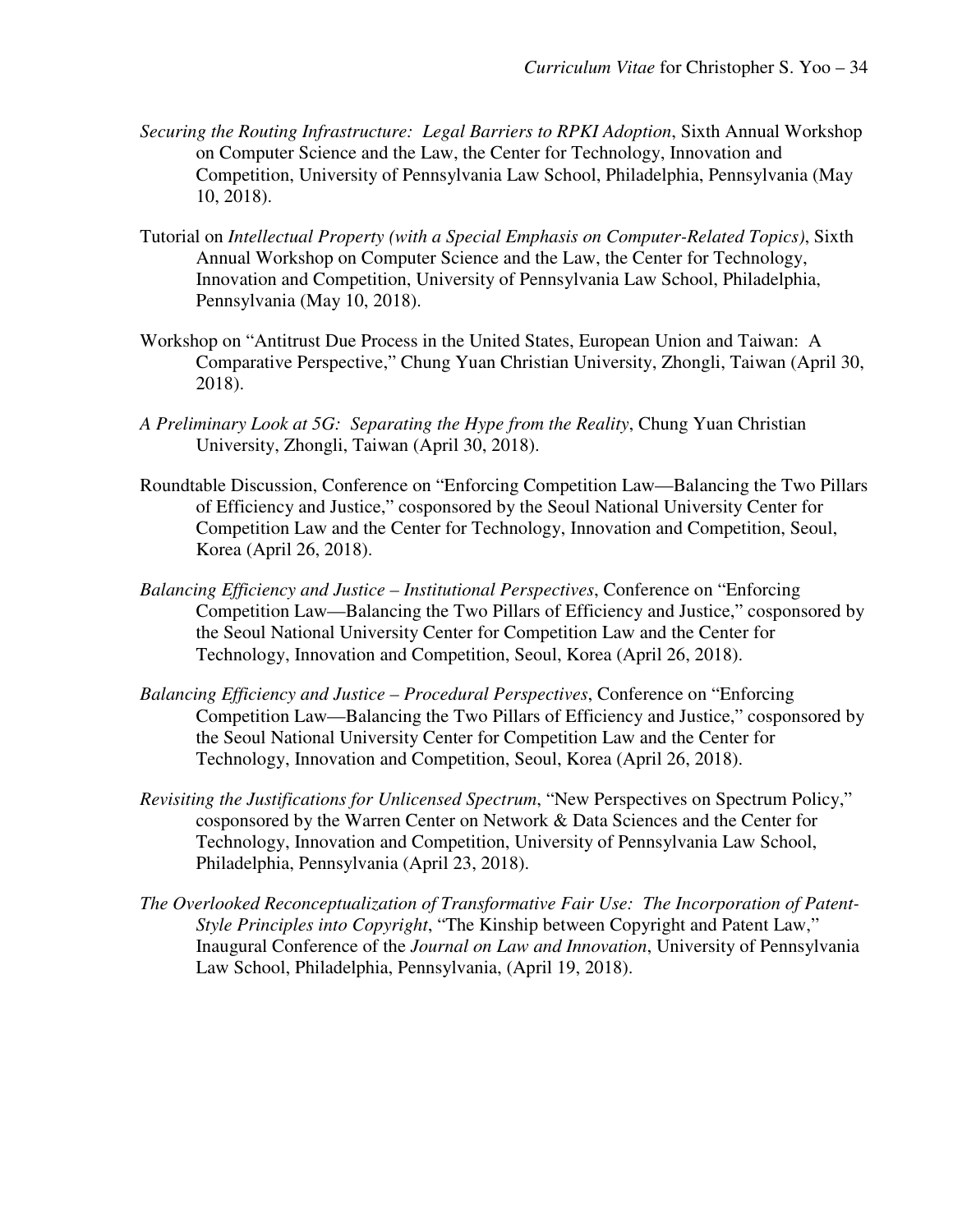- Moderator, Panel on *Roboadvising: Operational Forms and Strategies*, Conference on "Robo Advisors at the Regulatory Crossroads," cosponsored by the Penn Wharton Public Policy Initiative, Warren Center for Network & Data Sciences, Georgetown Institute of International Economic Law, and the Center for Technology, Innovation and Competition, University of Pennsylvania Law School, Philadelphia, Pennsylvania (April 13, 2018).
- Panel on *Net Neutrality: Déjà Vu or a New Era?*, 66th Annual Spring Meeting of the American Bar Association Section of Antitrust Law, Washington, D.C. (April 12, 2018).
- Advisers Meeting, Restatement of Information Privacy Principles, American Law Institute, Washington, D.C. (April 5, 2018).
- Opening Remarks, Symposium on "Development of Intellectual Property Law in Asia," *University of Pennsylvania Asian Law Review*, Philadelphia, Pennsylvania (March 30, 2018).
- *Final Thoughts and Looking Ahead: Perspectives from Three of FSF s Academic All-Stars*, Tenth Annual Telecom Policy Conference on Connecting All of America: Advancing the Gigabit and 5G Future, Free State Foundation, Washington, D.C. (March 27, 2018).
- Kickoff Presentation on Market Definition and Market Power, Roundtable on "Competition Law Challenges in the Digital Economy," Competition Policy International, New Delhi, India (March 20, 2018).
- Roundtable on "Extraterritorial Distress in Competition Law," Competition Policy International, New Delhi, India (March 20, 2018).
- Concluding Remarks, Workshop on "The Future of Standard Essential Patents: Learning from *Microsoft v. Motorola*'s Legacy," cosponsored by the Penn Program on Regulation, Leo Model Government Service & Public Affairs Initiative, the Wharton Competition and Policy Initiative, and the Center for Technology, Innovation and Competition, University of Pennsylvania Law School, Philadelphia, Pennsylvania (March 16, 2018).
- *Changes in the Internet Topology*, Center for Communication, Media and Information Technologies, Aalborg University Copenhagen, Denmark (March 9, 2018).
- *Net Neutrality: Recent Developments and Their Technological Implications*, cosponsored by IDA – The Danish Society of Engineers and the Center for Communication, Media and Information Technologies, Aalborg University Copenhagen, Denmark (March 8, 2018).
- *What's New in Net Neutrality?*, Grupo de las Tecnologías de la Información y las Comunicaciones, Escuela Técnica Superior de Ingenieros de Telecomunicación, Universidad Politécnica de Madrid, Madrid, Spain (March 5, 2018).
- *Megacities: The Next Digital Frontier*, GSMA Digital Policy Roundtable, Mobile World Congress, Barcelona, Spain (February 28, 2018).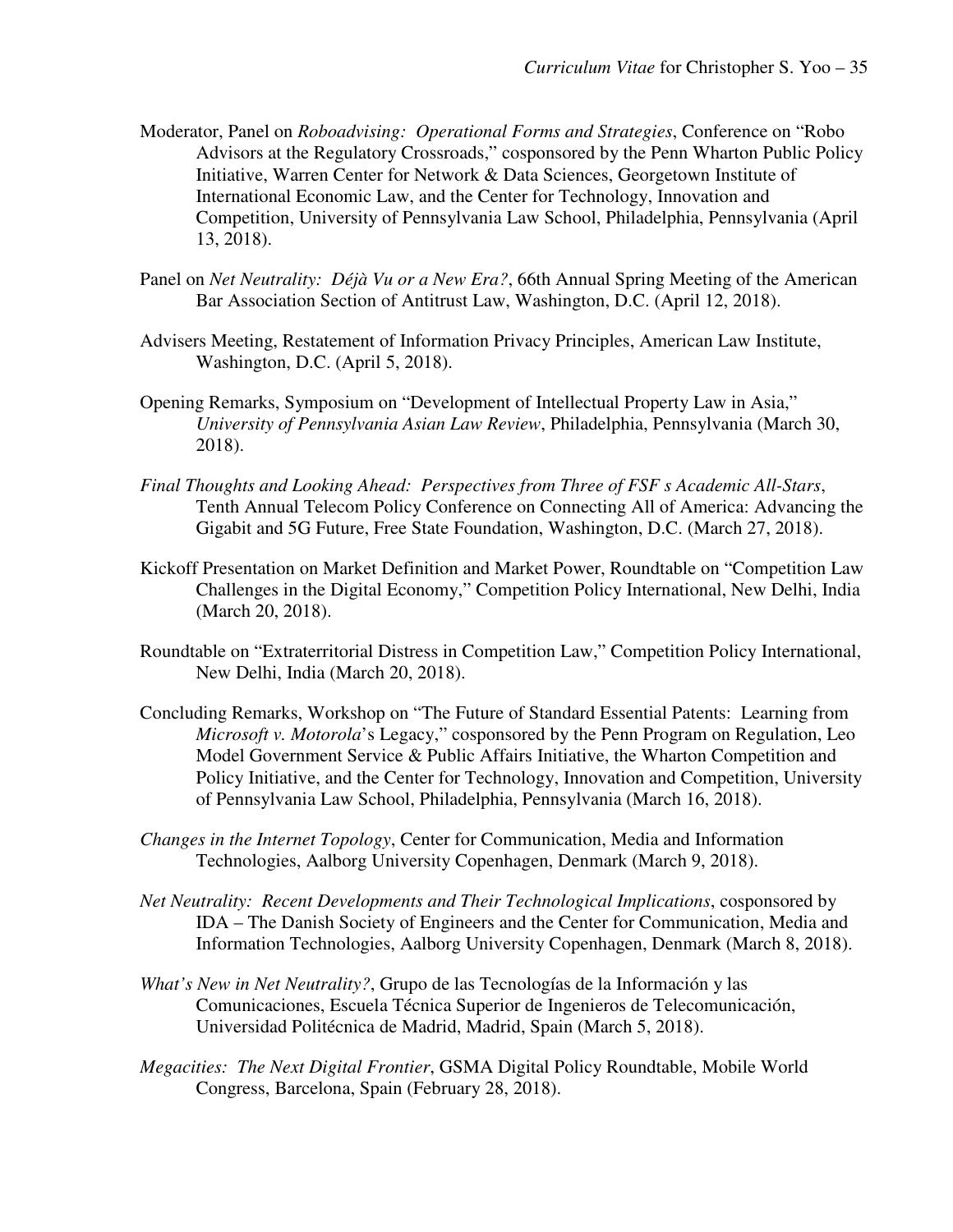- *Access & Gender Case Studies*, Access Coalition of the EQUALS Research Group, Mobile World Congress, Barcelona, Spain (February 27, 2018).
- *Due Process, Transparency, and Rational Decisionmaking in Antitrust Enforcement: China, Europe, and the U.S.*, 2nd Annual Penn China Research Symposium, University of Pennsylvania Law School, Philadelphia, Pennsylvania (February 21, 2018).
- *The Internet as a Distributed Network: A Critical Analysis*, Conference on "Regulating Computing and Code," Silicon Flatirons Center, University of Colorado, Boulder, Colorado (February 12, 2018).
- "A Conversation on Net Neutrality," Berkman Klein Center for Internet and Society, Harvard University, Cambridge, Massachusetts (January 25, 2018).
- *US-China Tête-à-Tête on Competition and Regulation in Online Markets*, cosponsored by Competition Policy International and the Global Antitrust Institute, George Mason University, Washington, D.C. (January 16, 2018).
- Moderator, "Running on Empty: The Risk of Trademark Depletion and Possible Solutions," Center for Technology, Innovation and Competition, University of Pennsylvania Law School, Philadelphia, Pennsylvania (January 9, 2018).
- *Product Life Cycle Theory and the Maturation of the Internet*, 8th Workshop on Internet Economics (WIE 2017), cosponsored by the Massachusetts Institute of Technology and the Cooperative Association for Internet Data Analysis (CAIDA), University of California at San Diego, San Diego, California (December 13, 2017).
- *Hot Topics in Wireless and Wireline Infrastructure Policy*, 35th Annual Institute on Telecommunications Policy & Regulation, Practicing Law Institute, Washington, D.C. (December 8, 2017).
- *James Wilson as Architect of the Presidency*, Fourth Annual Salmon P. Chase Colloquium, Georgetown Center for the Constitution, Georgetown University Law Center, Washington, D.C. (December 1, 2017).
- Commentator, Panel on *Networks 2*, "After the Digital Tornado: Networks, Algorithms, Humanity," cosponsored by the Wharton School, Comcast, the William and Phyllis Mack Institute for Innovation Management, Center for Technology, Innovation and Competition, and the Warren Center on Network & Data Sciences University of Pennsylvania, Philadelphia, Pennsylvania (November 17, 2017).
- *Media Markets: Competition and Regulatory Issues*, Annual D.C. Colloquium, Jevons Institute of Competition Law and Economics, University College of London, Georgetown Club, Washington, D.C. (November 14, 2017).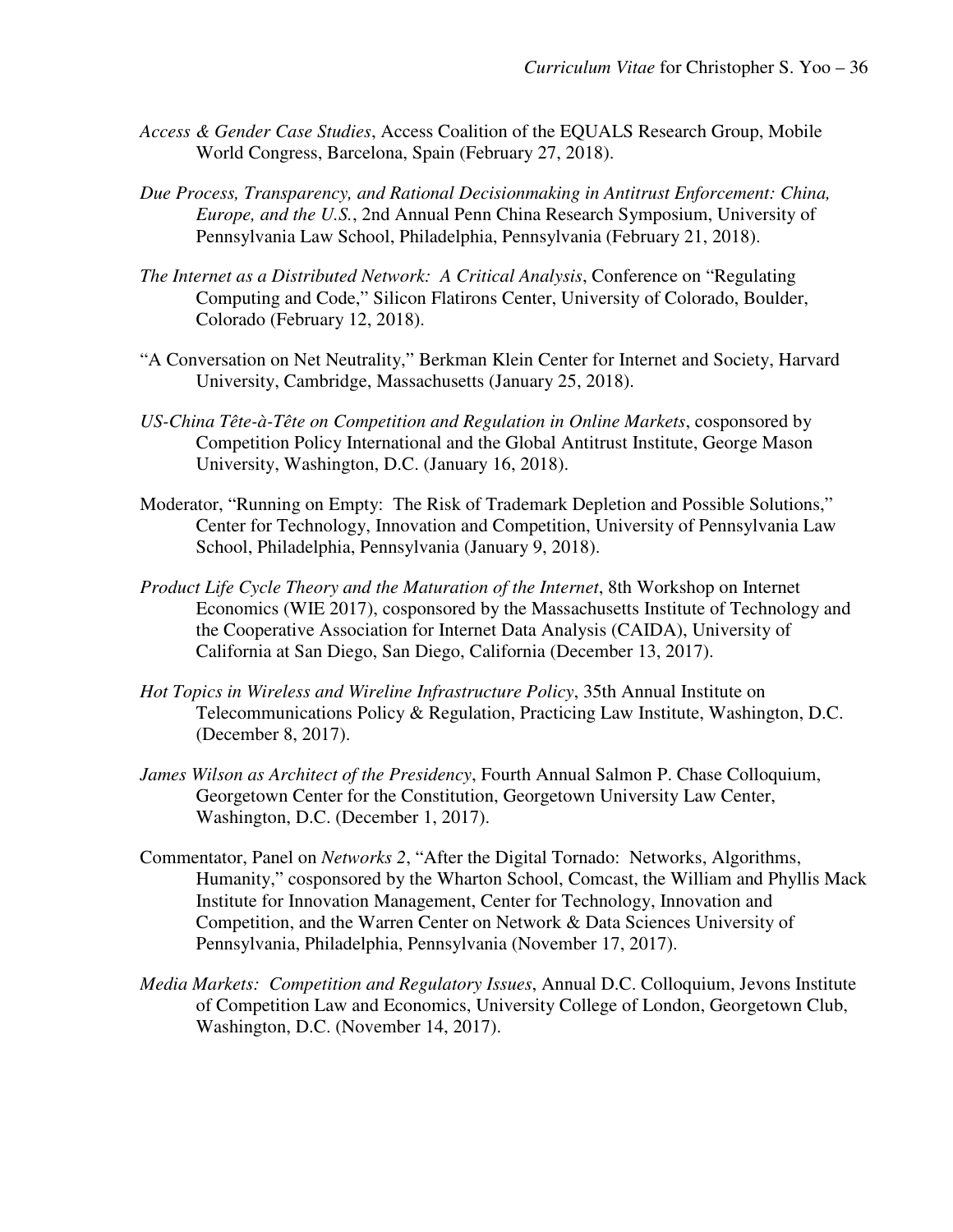- Panels on *How "Platform Competition" Is Developing in the Mobile Device Space* and *Innovating with Data: Opportunities and Consideration*, Seminar on Platform Competition and Data Innovation, ICT Law & Economy Institute, Sogang University, Seoul, Korea (November 7, 2017).
- Presentation of Preliminary Results of the Project Comparing Competition Law in China, Europe, and the U.S., Penn Wharton China Center, Beijing, China (November 4, 2017).
- Opening Remarks, Sixth Annual Waseda Global Patent Law Conference, cosponsored by the Waseda Research Center for the Legal System of Intellectual Property, and the Center for Technology, Innovation and Competition, University of Pennsylvania, Waseda University School of Law, Tokyo, Japan (October 21, 2017).
- Workshop on Intellectual Property and Antitrust, Waseda University Faculty of Law, Tokyo, Japan (October 20, 2017).
- Working Group on *Evidence-Based Research* and Moderated Panel on Working Groups, IEEE Internet Inclusion: Advancing Solutions, sponsored by IEEE in collaboration with Guifi.net, Internet Society, ITU, Partnership for Public Access, People Centered Internet, USAID, the World Bank, and the World Economic Forum, Washington, D.C. (October 16, 2017).
- Commentator on *Hands on the Wheel: A Call for Greater Regulation of Semi-Autonomous Cars*, Inaugural Junior Faculty Forum on Law and STEM, cosponsored by Stanford Law School, Northwestern University Pritzker School of Law, and the University of Pennsylvania, Philadelphia, Pennsylvania (October 6, 2017).
- *James Wilson as the Architect of the U.S. Presidency*, Public Law Workshop, University of Minnesota Law School, St. Paul, Minnesota (September 28, 2017).
- *The Best Things in Life Are Free? The Economics of Advertising Support and the Implications for Privacy*, Tsinghua University School of Law, Beijing, China (September 22, 2017).
- *Modularity, Open Source, and the Challenge of Fragmentation*, 7th Global Forum on Internet Governance, Tsinghua University School of Law, Beijing, China (September 15, 2017).
- *Municipal Fiber in the U.S.: An Empirical Assessment*, 45th Annual Telecommunications Policy Research Conference, George Mason University School of Law, Arlington, Virginia (September 8, 2017).
- Panel on *Regulation of Internet Platforms*, 45th Annual Telecommunications Policy Research Conference, George Mason University School of Law, Arlington, Virginia (September 7, 2017).
- *Antitrust and Platforms: Lessons from the* Microsoft *Cases and Beyond*, Conference on "Global Trends in Modern Competition Law & Policy," 54th Comparative Law and Politics Symposium, University of Tokyo, Tokyo, Japan (August 4, 2017).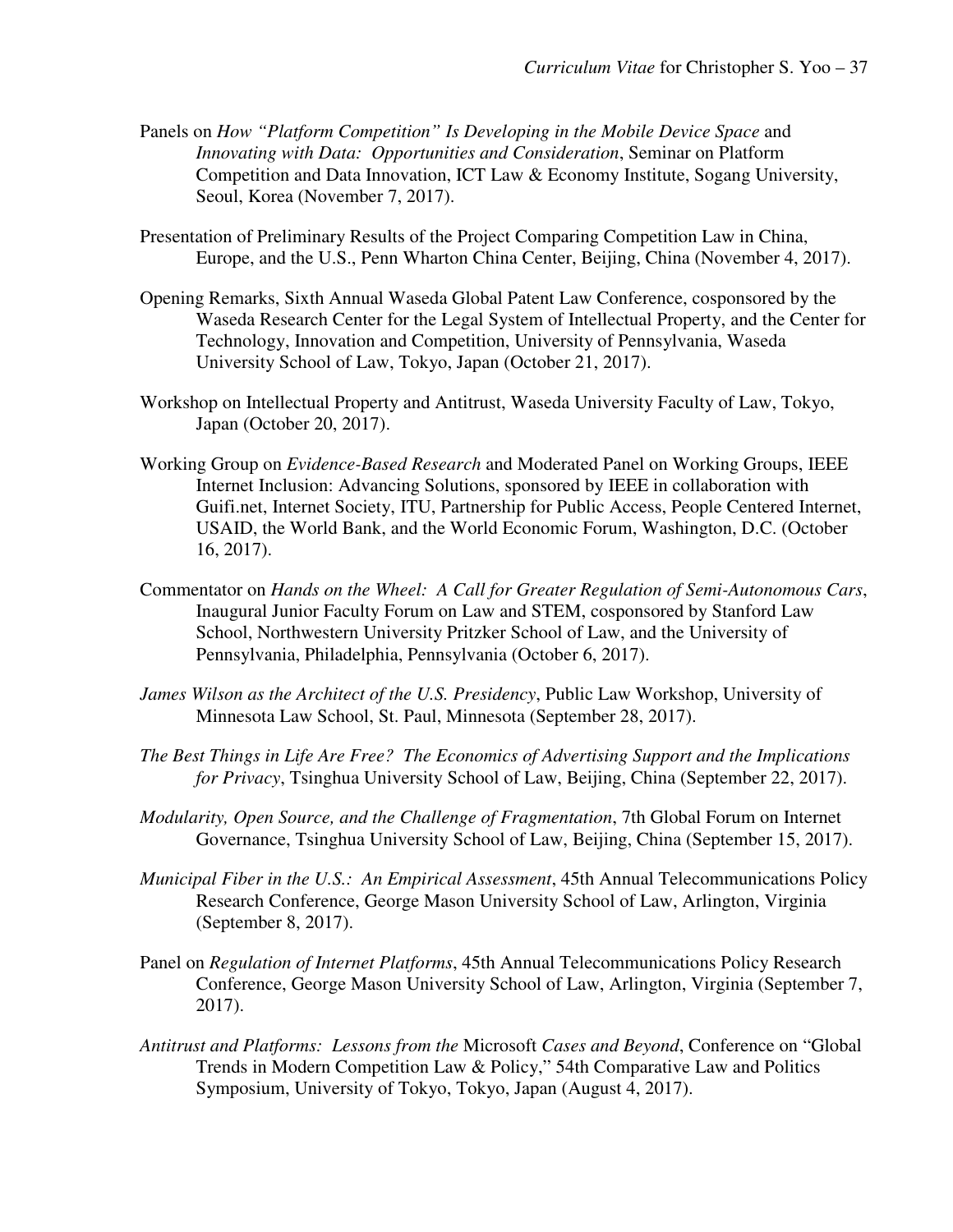- *5G and Network Neutrality*, Conference on "The Future of the Internet Innovation, Integration and Sustainability," 50th Freiburg Seminar on Network Economics, University of Freiburg, Freiburg, Germany (July 11, 2017).
- Moderator, Session on "Next-Generation Spectrum Enforcement," International Spectrum Workshop, co-presented by Foundation Paris-Dauphine, Université Paris- Dauphine, and Silicon Flatirons-University of Colorado, Paris, France (June 28, 2017).
- Connecting Research to Policy: Broadband Deployment, Access, and Use Discussion, Pew Charitable Trusts, Washington, D.C. (June 23, 2017).
- Network for Digital Development Advancing a Global Action Agenda, co-hosted by the World Economic Forum and the IEEE, World Summit on the Information Society (WSIS) Forum 2017, International Telecommunications Union (ITU), Geneva, Switzerland (June 15, 2017).
- Organizational Meeting, Research Group of the Global Partnership for Gender Equality in the Digital Age, United Nations University Institute on Computing and Society (UNU-CS), Geneva, Switzerland (June 15, 2017).
- *Modularity, Open Source, and the Challenge of Fragmentation*, Innovation and Competition Roundtable, cosponsored by Trento LawTech and the Center for Technology, Innovation and Competition, L'Università degli Studi di Trento, Trento, Italy (June 5, 2017).
- "Should Cities Build Fiber Networks: An Empirical Analysis," cosponsored by the Penn Wharton Public Policy Institute and the Center for Technology, Innovation and Competition, Washington, D.C. (May 24, 2017).
- Panelist, *The Future of the Internet Ecosystem in a Post-Internet Regulation World*, cosponsored by the Technology Policy Institute and the Center for Technology, Innovation and Competition, Washington, D.C. (May 23, 2017).
- *Open Source, Modular Platforms, and the Challenge of Fragmentation*, Fifth Annual Workshop on Computer Science and the Law, Center for Technology, Innovation and Competition, University of Pennsylvania Law School, Philadelphia, Pennsylvania (May 9, 2017).
- Tutorial on Government Surveillance, Fifth Annual Workshop on Computer Science and the Law, Center for Technology, Innovation and Competition, University of Pennsylvania Law School, Philadelphia, Pennsylvania (May 9, 2017).
- Salon Discussion on *The Impact of U.S. Regulatory Policies on the Digital Economy*, Brookings Institution, Washington, D.C. (May 3, 2017).
- "Internet Privacy: Technology and Policy Developments," Center for Technology, Innovation and Competition, U.S. House of Representatives, Washington, D.C. (May 1, 2017).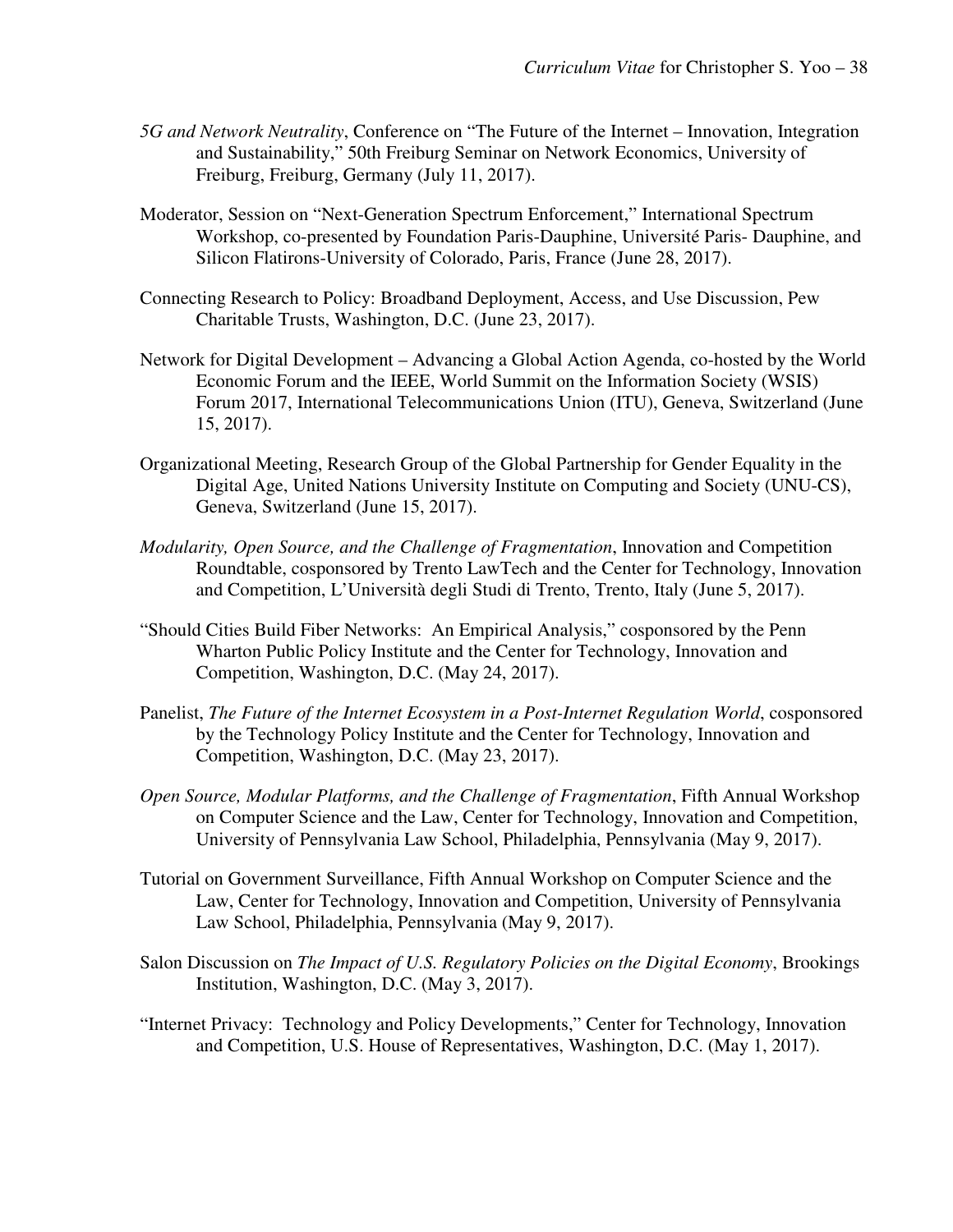- Working Group on *Evidence-Based Research* and Moderated Panel on Working Groups, IEEE Internet Inclusion: Advancing Solutions, sponsored by IEEE in collaboration with Guifi.net, Internet Society, ITU, Partnership for Public Access, People Centered Internet, USAID, the World Bank, and the World Economic Forum, Washington, D.C. (April 24– 25, 2017).
- Discussion Leader, Breakout Group on *Multistakeholder Governance Models for a National Digital Agenda*, "Future of the Digital Economy & Society: 2nd Working Meeting of Internet for All in Argentina," sponsored by the World Economic Forum, co-hosted with the Government of Argentina, the Global Connect Initiative, and the Inter-American Development Bank, Buenos Aires, Argentina (April 5, 2017).
- Commentator on *Rise of the API Copyright Dead?: An Updated Epitaph for Copyright Protection of Network and Functional Features of Computer Software*, Second Copyright Scholarship Roundtable, Center for Technology, Innovation and Competition, University of Pennsylvania Law School, Philadelphia, Pennsylvania (March 25, 2017).
- Workshop on "Emerging Technologies and Global Politics," Perry World House, University of Pennsylvania, Philadelphia, Pennsylvania (March 23, 2017).
- *Dimensioning the Proper Domain of Common Carriage: Exploring When Use It Makes Sense and When It Does Not*, Roundtable on "Revisiting the Public Utility," Vanderbilt Law School, Nashville, Tennessee (February 24, 2017).
- Future of Digital Economy & Society: Internet for All-Global Working Groups Meeting, World Economic Forum, Washington, D.C. (February 22, 2017).
- Panel on *Local Strategies*, Conference on "The Last Three Billion Initiatives to Bring the Whole World Online," New America Foundation, Washington, D.C. (February 9, 2017).
- *Metrics for Local Access Networks*, GAIA Community Networks: Sustainability & Regulation Workshop, Cambridge University, Cambridge, England (January 26, 2017).
- *Procedural Fairness in U.S. Antitrust Enforcement*, Inaugural Conference on Antitrust Enforcement, Center for Transnational Law and Business, Gould School of Law, University of Southern California, Los Angeles, California (January 14, 2017).
- Opening Remarks, Fifth Annual Waseda Global Patent Law Conference, cosponsored by the Waseda Research Center for the Legal System of Intellectual Property, and the Center for Technology, Innovation and Competition, University of Pennsylvania, Waseda University School of Law, Tokyo, Japan (December 3, 2016).
- *Competition Law in the Digital Age: The Emerging Focus on Platforms*, Institute of Comparative Law, Waseda University Faculty of Law, Tokyo, Japan (December 2, 2016).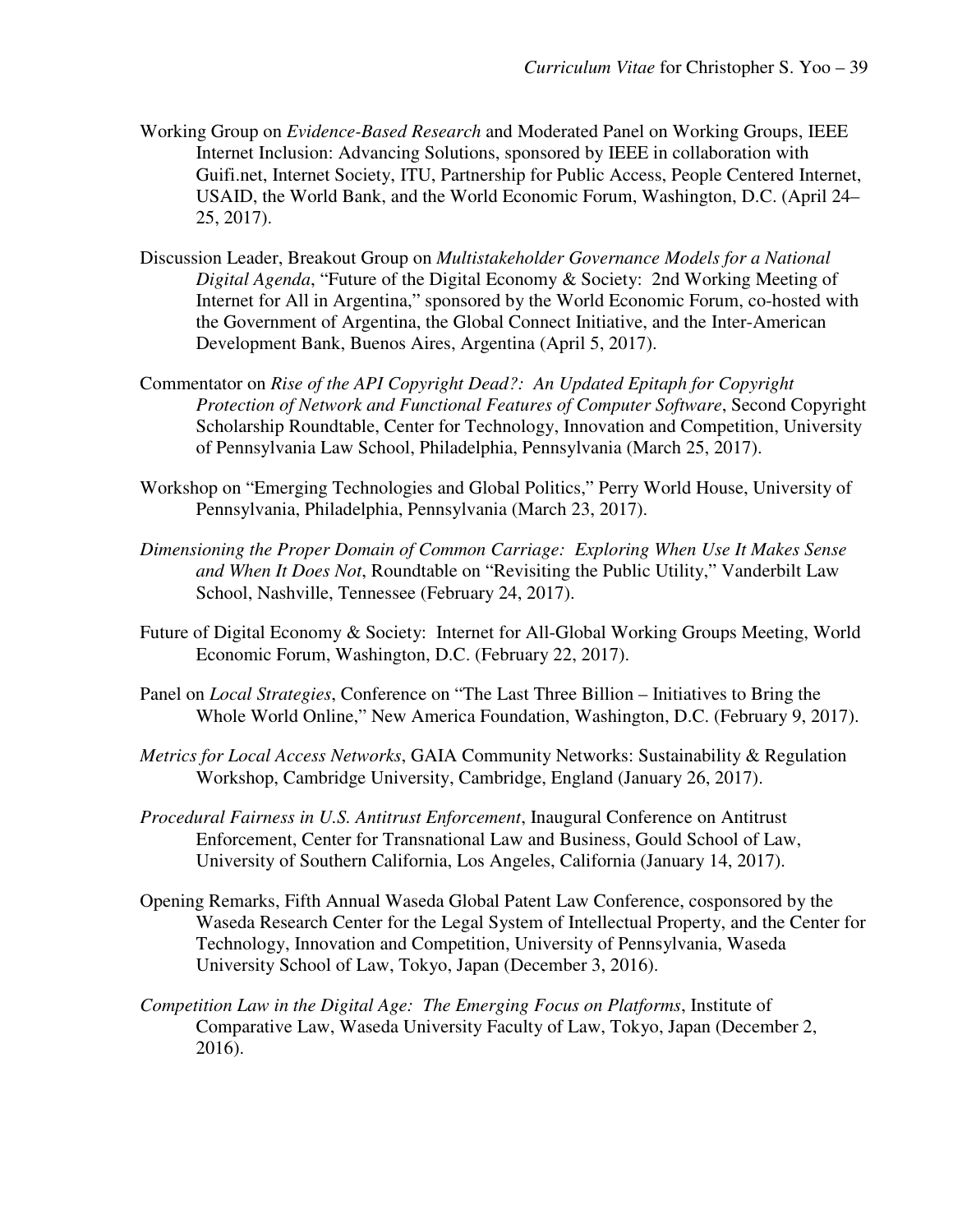- *Open Source, Modular Platforms, and the Challenge of Fragmentation*, Global Digital Foundation, Brussels, Belgium (November 23, 2016).
- *Open Source, Modular Platforms, and the Challenge of Fragmentation*, cosponsored by the Progressive Policy Institute and the Lisbon Council, Brussels, Belgium (November 22, 2016).
- Commentator, *(How) Does the Enforcement of Self-Regulation on Corporate Governance Work? Evidence from Brazil and Censorship in Indian Cinema: A Case for Reform*, 2016 Penn/Stanford International Junior Faculty Forum, University of Pennsylvania Law School, Philadelphia, Pennsylvania (November 11, 2016).
- Discussant, "Bridges II: The Law-STEM Alliance & Next Generation Innovation," Northwestern University Pritzker School of Law, Chicago, Illinois (October 29, 2016).
- Panel on *The FCC's Privacy NPRM*, Privacy+Security Forum, George Washington University, Washington, D.C. (October 25, 2016).
- Commentary on *U.S. and Chinese Approaches to Intellectual Property*, Conference on "The U.S., China, and International Law," Perry World House, University of Pennsylvania, Philadelphia, Pennsylvania (October 7, 2016).
- Presentation on *Empirical Research into Innovation Approaches to Connecting the Unconnected*, Workshop on "Internet Inclusion: Global Connect Stakeholders Advancing Solutions," sponsored by IEEE in collaboration with the Internet Society, World Bank, and People Centered Internet, Washington, D.C. (October 6, 2016).
- *Innovation and Regulation in the U.S.*, 10th Anniversary Conference on "Innovation and Regulation," Center for Law and Public Utilities, Seoul National University, Seoul, Korea (September 22–23, 2016).
- *Copyright and Personhood Revisited: Self-Actualization and the Need to Play*, Wake Forest University, Winston-Salem, North Carolina (September 15, 2016).
- High Level Roundtable on Internet for All, World Economic Forum, Cologny, Switzerland (August 30–31, 2016).
- *Network Neutrality and Innovation*, Ross Parsons Law and Business Seminar Program, University of Sydney, Sydney, Australia (August 4, 2016).
- *Self-Actualization and the Need to Create as a Limit on Copyright*, Symposium on "Comparative Dimensions of Limitations and Exceptions in Copyright Law," cosponsored by the Centre of Law and Business of the National University of Singapore Faculty of Law, Center for Technology, Innovation and Competition of the University of Pennsylvania, and the University of Hong Kong, National University Singapore, Singapore (July 21, 2016).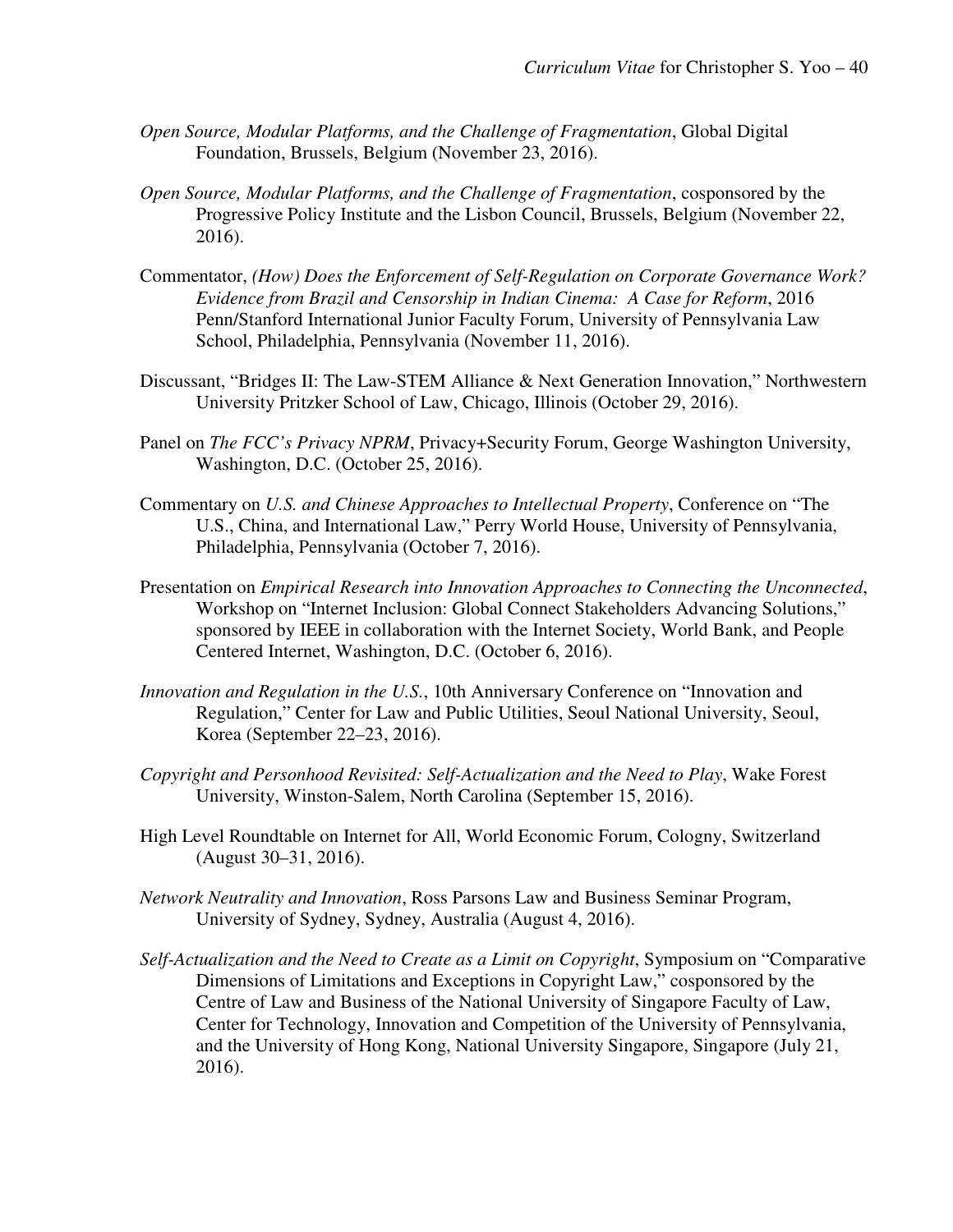Dialogue on *Shaping the Future of the Digital Economy in South Asia*, cosponsored by the World Economic Forum and the Observer Research Foundation, New Delhi, India (July 19, 2016).

*Connecting the Unconnected*, LIRNEasia, Colombo, Sri Lanka (July 18, 2016).

- *Telecommunications Policy Over the Past Forty Years: A U.S. Perspective*, Plenary Session on "Retrospective and Prospective of Telecommunications Policy Research," International Telecommunications Society Biennial Conference, Taipei, Taiwan (June 27, 2016).
- Panel on *Investment in Telecommunications for Closing the Digital Divide*, 4th Latin American Congress of Telecommunications, Cancun, Mexico (June 21, 2016).
- Panel on *Platform Business Models*, Roundtable on "Platforms and Mobile Competition," cosponsored by the London School of Economics and Political Science and the University of Leeds, London, United Kingdom (June 20, 2016).
- *Developing a Modern Approach to Antitrust Legislation: How Emerging Economies Are (and Should Be) Managing Dominant Tech Firms and the Market*, Heidelberg Antitrust Symposium on "Antitrust Law in Information Technology Markets," cosponsored by the International Law Institute, Heidelberg University Law Faculty, and the Georgetown Law Graduate and Transnational Programs Office, Heidelberg Center for American Studies, Heidelberg, Germany (June 17, 2016).
- Panels on From Website To Apps: Who Is Competing with Whom Online? and Building Successful Platforms – Balancing Freedom and Governance, International Seminar on Platforms & Mobile Competition, ICT Law & Economy Institute and Social Science Korea (SSK) Research Group, Sogang University, Seoul, Korea (June 9, 2016).
- Commentator on *Overview of Current Debates About Antitrust and Innovation*, Seoul National University, Seoul, Korea (June 8, 2016).
- Panel on *The Nature of Competition in the Digital Economy*, Seminar on "The Evolving Digital Economy and Approaches to Competition issues," Center for Global Communications (GLOCOM), International University of Japan, Tokyo, Japan (June 6, 2016).
- *Empirical Analysis of the Broadband Coverage in Europe: Infrastructure Sharing vs. Facilities-Based Competition*, NCTA INTX Academic Workshop, Boston, Massachusetts (May 16, 2016).
- Seminar on *What Is the Role for Antitrust in the ICT Licensing Disputes?*, Competition Policy International, Singapore (April 28, 2016).
- *Antitrust in the Digital Economy*, Competition Law Centre, University of International Business and Economics, Beijing, China (April 26, 2016).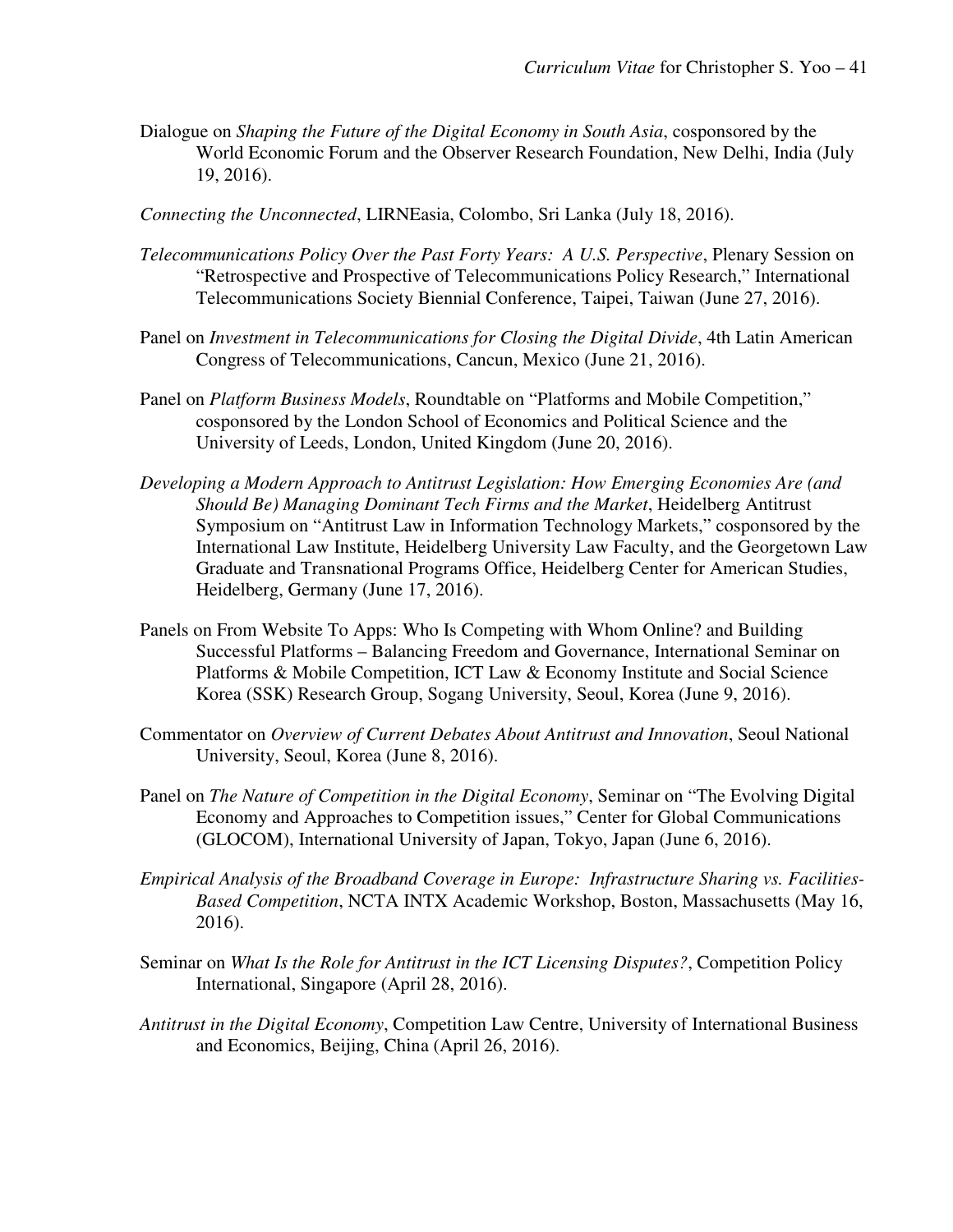- *Antitrust in the Digital Economy*, Center for Intellectual Property Law, Tsinghua University School of Law, Beijing, China (April 25, 2016).
- *Antitrust in the Digital Economy*, Center on Global Communications, International University of Japan, Tokyo, Japan (April 24, 2016).
- *The State of Broadband in ASEAN: A Snapshot Appraisal*, Joint LKY School-Qualcomm Research Conference on "Socio-Economic Impacts of Mobile Communications: Implications for ASEAN," Lee Kuan Yew School of Public Policy, National University of Singapore, Singapore (April 22, 2016).
- Panel on *Regional Status, Technologies and the Unconnected*, Workshop on "Global Connect Stakeholders: Advancing Solutions," cosponsored by the Institute of Electrical and Electronics Engineers (IEEE) and the World Bank, Washington, D.C. (April 13, 2016).
- Panel on *Congestion and Interconnection*, Conference on Global Internet Interconnection, Center for Information Technology Policy, Princeton University, Princeton, New Jersey (March 11, 2016).
- *The Best Things in Life Are Free? The Economics of Advertising Support and the Implications for Privacy*, Annual Conference of the Leibniz Science Campus, MaCCI Mannheim Centre for Competition and Innovation, Centre for European Economic Research (ZEW), Mannheim, Germany (March 3, 2016).
- *When Fragmentation Is Beneficial*, "Research Methodologies in Internet Governance," Research Advisory Network Workshop, cosponsored by the MacArthur Foundation, Global Commission on Internet Governance, and the Center for Democracy and Technology, Washington, D.C. (March 2, 2016).
- Focus Group on Policy Recommendations for Thailand, Ideas Lab, Centre for European Policy Studies, Brussels, Belgium (February 25, 2016).
- *Avoiding the Pitfalls of Net Uniformity: Implementing Nondiscrimination and Interconnection*, Conference on "The Future of the Internet Ecosystem in a Post-Open Internet Order World," cosponsored by the Technology Policy Institute and the Center for Technology, Innovation and Competition, University of Pennsylvania Law School, Washington, D.C. (January 8, 2016).
- Panel on *FTC/FCC Privacy and Security*, Media Institute, Washington, D.C. (November 17, 2015).
- *Rethinking the Idea/Expression Dichotomy: Insights from Linguistics and Cognitive Science*, Inaugural Copyright Scholarship Roundtable, Center for Technology, Innovation and Competition, University of Pennsylvania Law School, Philadelphia, Pennsylvania (November 7, 2015).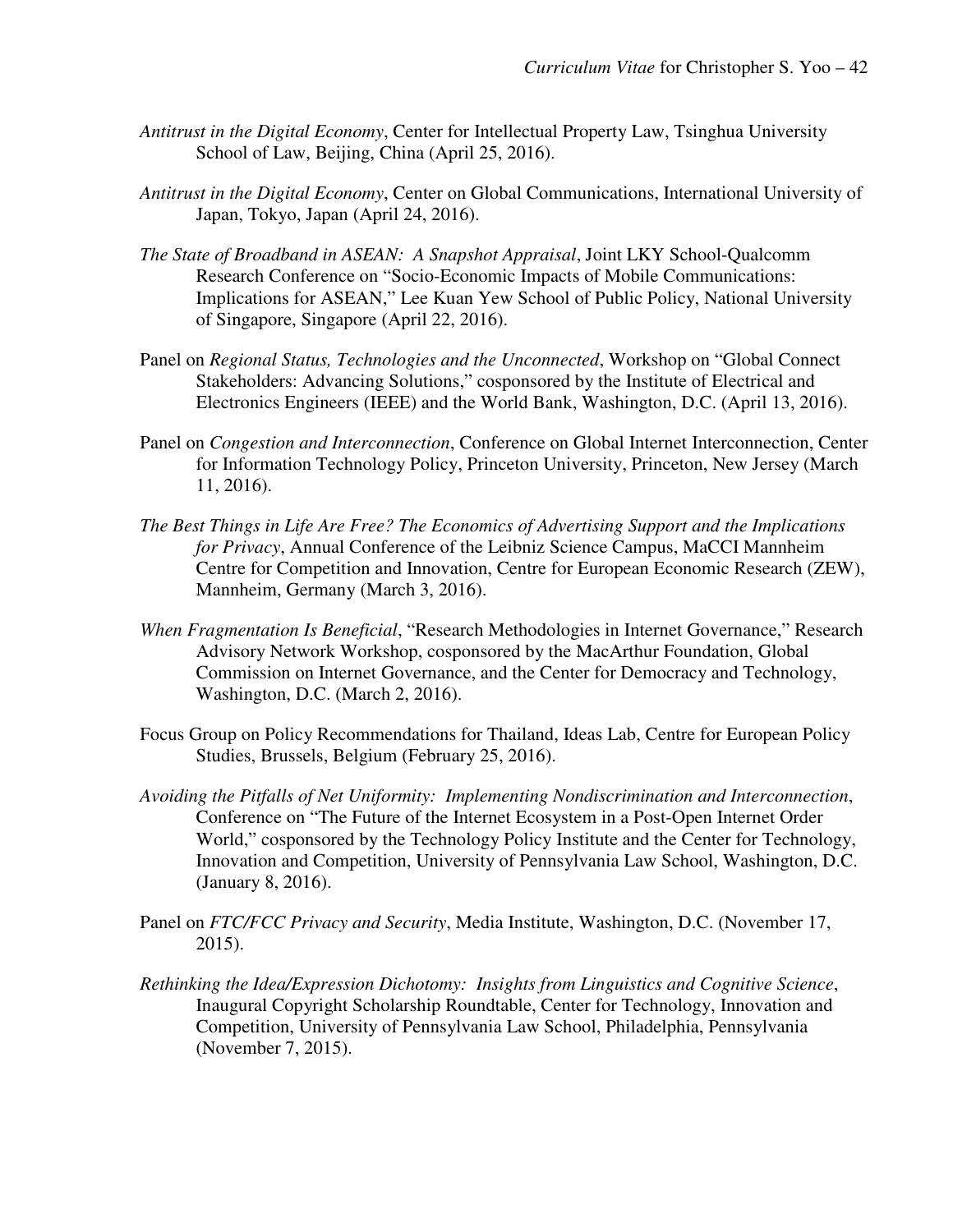- Panel on *Academic Perspectives on Cybersecurity*, 8th Annual Space, Cyber, and Telecommunications Washington DC Conference, Space, Cyber, and Telecommunications Law Program, University of Nebraska College of Law, Washington, D.C. (October 30, 2015).
- Panel on *Regulatory Issues in Competition Law*, Conference on "Comparative Approaches to Regulation in India and China," cosponsored by the Center for Asian Law, the Center for Technology, Innovation and Competition, and the Penn China Engagement Fund, University of Pennsylvania Law School, Philadelphia, Pennsylvania (October 24, 2015).
- Panel on *Communications Privacy and Security and FCC Enforcement*, Privacy + Security Forum, George Washington University, Washington, D.C. (October 22, 2015).
- Panel on *Cloud TV: The Next Generation of Media*, Conference on "The State of Telecom 2015: Building the Next Generation of Entertainment: Online Platforms and Cloud Content," Columbia Institute on Tele-Information, New York, New York (October 19, 2015).
- *Rethinking Presidential Signing Statements*, Conference on "The Bounds of Executive Discretion in the Regulatory State," cosponsored by the *University of Pennsylvania Law Review* and the Penn Program on Regulation, University of Pennsylvania Law School, Philadelphia, Pennsylvania (October 17, 2015).
- Panel on *Key Policy Question*s, Conference on "The Future of Video Competition and Regulation," Center for Innovation Policy, Duke Law School, Washington, D.C. (October 9, 2015).
- Panel on *Net Neutrality Consequences of the FCC's February 2015 Announcements; Impact on Content Delivery Ecosystem*, International Institute of Communications 46th Annual Conference on "Trends in Converged Communications: Fostering Innovation, Growth and Societal Benefit," Washington, D.C. (October 7, 2015).
- *Property Rights in the Digital Age*, 2015 Brigham-Kanner Property Rights Conference, William & Mary Law School, Williamsburg, Virginia (October 2, 2015).
- *Security and Privacy of Cyber-Physical Systems: Legal and Social Considerations*, Center for Research on Computation for Society (CRCS) Symposium, John A. Paulson School of Engineering and Applied Sciences, Harvard University, Cambridge, Massachusetts (September 25, 2015).
- *Modularity Theory, Wireless Platforms, and Competition Policy*, Foreign Authority Forum, Seoul National University School of Law, Seoul, Korea (September 17, 2015).
- *The Dynamic Internet*, Tsinghua University School of Law, Beijing, China (September 14, 2015).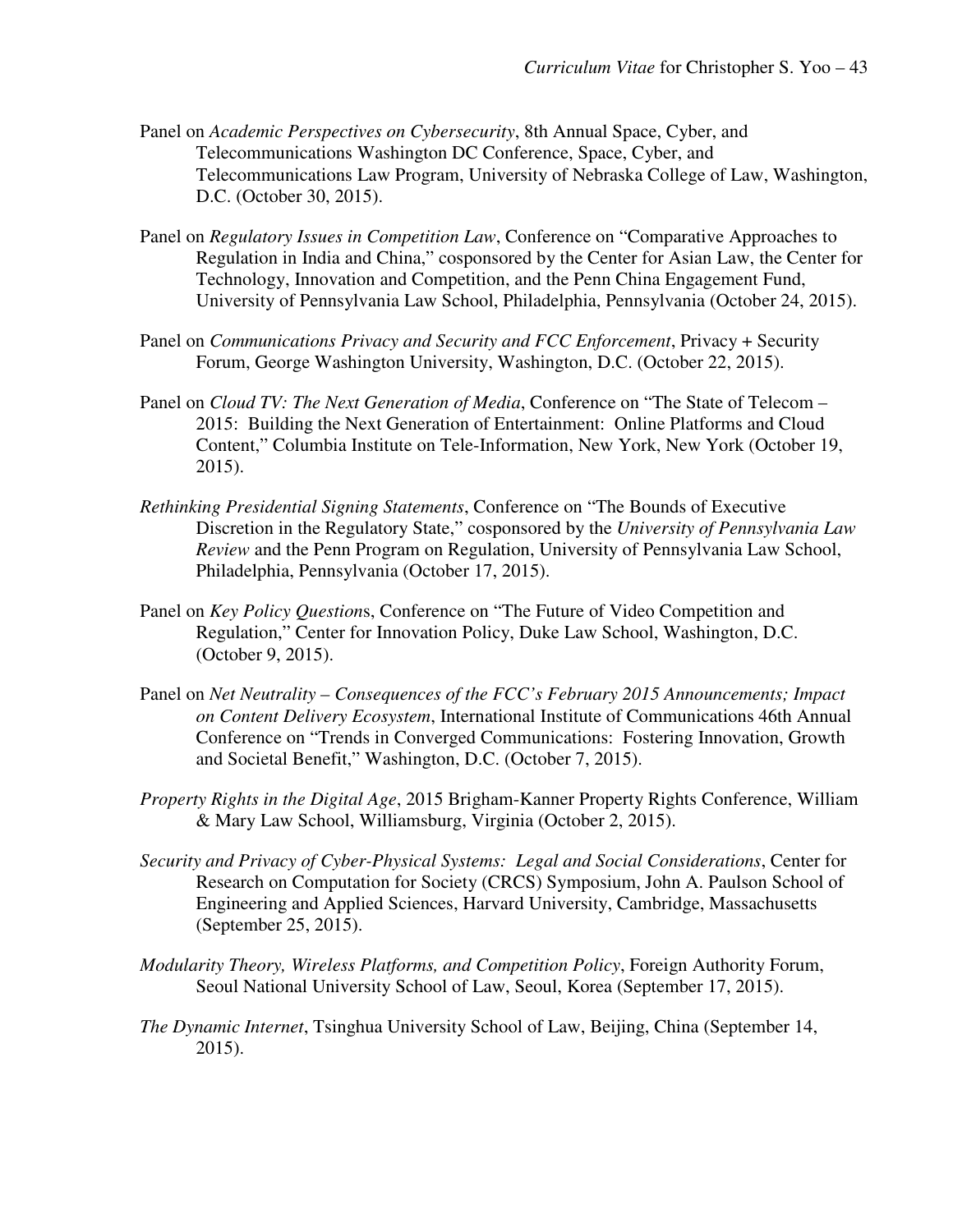- Panel on *Internet Industry and the Application of Competition Rules*, 2015 IP and Antitrust Forum, Chinese Intellectual Property Law Association, Beijing, China (September 13, 2015).
- *Modularity Theory and Internet Policy: Towards a Dynamic Theory of Network Architecture and Regulation*, Law and Economics Seminar, Harvard Law School, Cambridge, Massachusetts (September 8, 2015).
- *Building on Past Success: Towards Global Leadership in Cybersecurity Research*, Penn Engineering 2020: Workshop on Security and Sustainability, School of Engineering and Applied Science, University of Pennsylvania, Philadelphia, Pennsylvania (August 6, 2016).
- Commentator, *Access and Development: The History of "Development" and WIPO*, 2015 Annual Workshop of the International Society for the History and Theory of Intellectual Property, University of Pennsylvania Law School, Philadelphia, Pennsylvania (July 22, 2015).
- Commentator, Conference on "Openness and Intellectual Property," cosponsored by the Cinema Studies Program and the Center for Technology, Innovation and Competition, University of Pennsylvania Law School, Philadelphia, Pennsylvania (July 22, 2015).
- Discussant, *Innovation Breakthroughs in Europe's Digital Single Market: What's Next?*, Instituto Affari Internazionali, Rome, Italy (June 25, 2015).
- *Innovation, Regulation, and the EU's Digital Single Market Strategy*, Technology Policy Institute, National Press Club, Washington, D.C. (June 11, 2015).
- Panel on *Are Net Neutrality Rules Necessary?: Lessons and Case Studies from Around the World*, Conference on "The Making of Net Neutrality Rules," FGV Law School, Rio de Janeiro, Brazil (June 8, 2015).
- *Cloud Computing, Contractibility, and Network Architecture*, Privacy Law Scholars Conference, University of California at Berkeley, Berkeley, California (June 4, 2015).
- Panel on *Competition in Telecom: Net Neutrality and Innovation*, Canadian Telecom Summit, Toronto, Canada (June 1, 2015).
- *Modularity Theory, Wireless Platforms, and Competition Policy*, Philadelphia Area Cyberlaw Colloquium, Center for Technology, Innovation and Competition, University of Pennsylvania Law School, Philadelphia, Pennsylvania (May 29–30, 2015).
- *Network Neutrality in the US and Europe: A Study in Contrasting Approaches*, American Academy in Berlin, Berlin, Germany (May 21, 2015).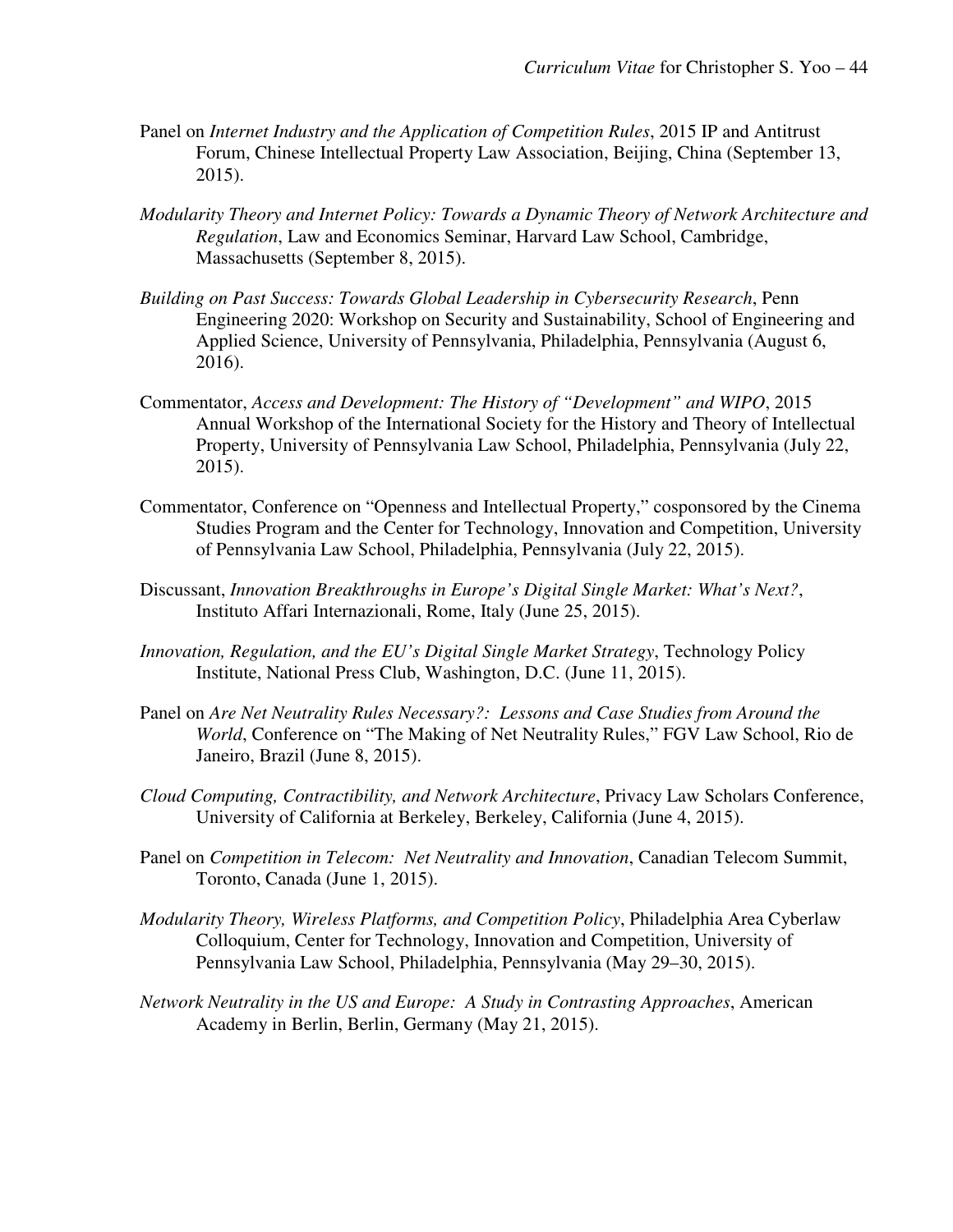- Discussant on Antitrust and Economic Regulation, 25th Annual Meeting of the American Law and Economics Association, Columbia University, New York, New York (May 15, 2015).
- Panel on *Examining the Future of the Open and Universal Internet*, Conference on Internet Governance and Cyber-Security, Columbia School of International and Public Affairs, New York, New York (May 14, 2015).
- *Property Theory and the Balance Between Licensed and Unlicensed Spectrum*, Third Annual Workshop on Computer Science and the law, Center for Technology, Innovation and Competition, University of Pennsylvania Law School, Philadelphia, Pennsylvania (May 12–13, 2015).
- Tutorial on the Internet, Third Annual Workshop on Computer Science and the law, Center for Technology, Innovation and Competition, University of Pennsylvania Law School, Philadelphia, Pennsylvania (May 12–13, 2015).
- *Modularity as a Basis for a Dynamic Theory of Internet Regulation*, Cable Academic Workshop, cosponsored by the Searle Center on Law, Regulation, and Economic Growth, Northwestern University School of Law, and the Silicon Flatirons Center, University of Colorado, Chicago, Illinois (May 5, 2015).
- Moderator, Panel on *The Law, Philosophy, and Ethics of End User Responsibility for Privacy*, Conference on "Taking Responsibility for One's Own Data Privacy and Security—Is it Possible, and How?," Center for Technology, Innovation and Competition, University of Pennsylvania Law School, Philadelphia, Pennsylvania (April 24, 2015).
- Panel on *Securing Net Neutrality: Antitrust, Rules, Both or Neither?*, 63rd Annual Spring Meeting of the American Bar Association Section of Antitrust Law, Washington, D.C. (April 15, 2015).
- *EU and the US: A Digital Love Story?*, Wilfried Martens Centre for European Studies, Brussels, Belgium (March 5, 2015).
- *The Economics of Mobile Network Traffic Management*, Net Neutrality Thematic Workshop, GSMA Ministerial Programme, Mobile World Congress, Barcelona, Spain (March 4, 2015).
- *Interoperability and Interconnection in the Network Industries*, Conference on "The Digital Broadband Migration: First Principles for a 21st Century Innovation Policy," Silicon Flatirons Center, University of Colorado, Boulder, Colorado (February 10, 2015).
- *Common Carriage and the Open Internet*, 63rd Meeting of the North American Network Operators Group (NANOG 63), San Antonio, Texas (February 2, 2015).
- Policy Perspectives from Technology Leaders, Council on Foreign Relations, Washington, D.C. (January 28, 2015).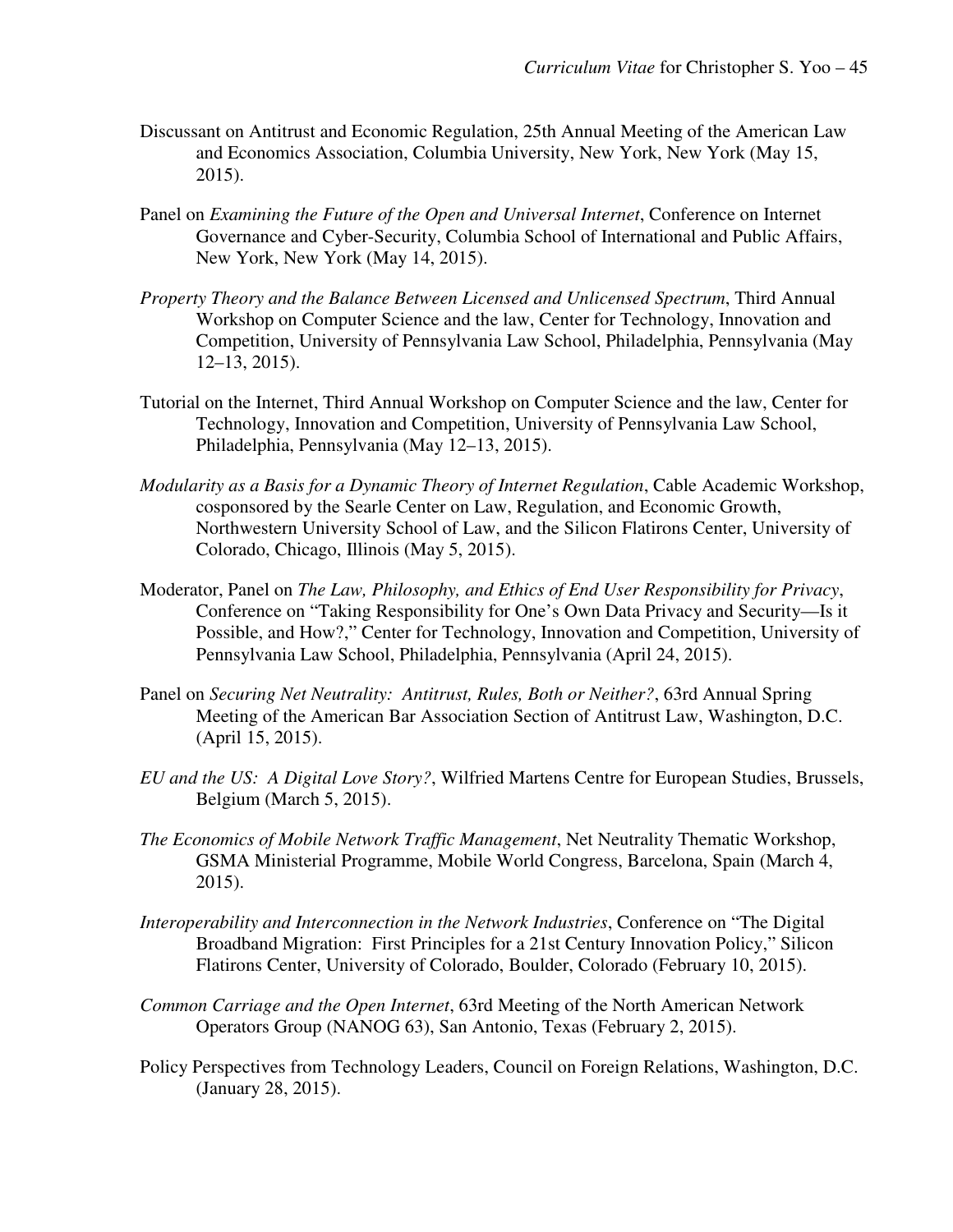- Panel on *Global Digital Free Speech*, The Media Institute, Washington, D.C. (January 21, 2015).
- Panel on *The Telecommunications Act in an All-IP World*, Consumer Electronics Show, Las Vegas, Nevada (January 7, 2015).
- Panel on *Net Neutrality: Where Does the FCC Go from Here?*, 2015 Annual Meeting of the Association of American Law Schools, Washington, D.C. (January 5, 2015).
- *Law: From Common Carriage to Expert Regulator*, Panel on "Historical Background: Lessons, Literature, Landmarks," 5th Workshop on Internet Economics (WIE 2014) on "Economic Health of the Internet Ecosystem," cosponsored by the Massachusetts Institute of Technology and the Cooperative Association for Internet Data Analysis (CAIDA), University of California at San Diego, San Diego, California (December 11, 2014).
- *Interconnection and the Multiple Roles Paid by Pricing*, Panel on "Norms for Negotiating," 5th Workshop on Internet Economics (WIE 2014) on "Economic Health of the Internet Ecosystem," cosponsored by the Massachusetts Institute of Technology and the Cooperative Association for Internet Data Analysis (CAIDA), University of California at San Diego, San Diego, California (December 10, 2014).
- Closing Plenary Session on *The Future of Research and Policy in the Electronic Communications Sector*, 2014 Biennial Conference of the International Telecommunications Society, Rio de Janeiro, Brazil (December 3. 2014).
- Keynote Address on *The Evolving Internet Architecture*, 2014 Biennial Conference of the International Telecommunications Society, Rio de Janeiro, Brazil (December 1. 2014).
- *Legal Mechanisms for Governing the Transition of Key Internet Domain Name Functions to the Global Multistakeholder Community*, Global Commission on Internet Governance Ottawa Meeting, co-organized by Chatham House and the Centre for International Governance Innovation, Ottawa, Canada (November 25, 2014).
- Panel on *Network Neutrality*, cosponsored by the Yale Information Society Project and the Center for Technology, Innovation and Competition, Yale Law School, New Haven, Connecticut (November 18, 2014).
- Panel on *To Regulate or Not to Regulate: Should Net Neutrality Be Required by Law?*, 34th Edward V. Sparer Symposium on "Law 2.0: Progress and Challenges for Justice in the Digital Age," Toll Public Interest Center, University of Pennsylvania Law School, Philadelphia, Pennsylvania (November 14, 2014).
- Panel on *Competition in the Communications Space—Feast or Famine?*, 2014 Annual National Lawyers Convention, Federalist Society, Washington, D.C. (November 13, 2014).
- Advisers Meeting, Restatement of Information Privacy Principles, American Law Institute, San Francisco, California (November 6, 2014).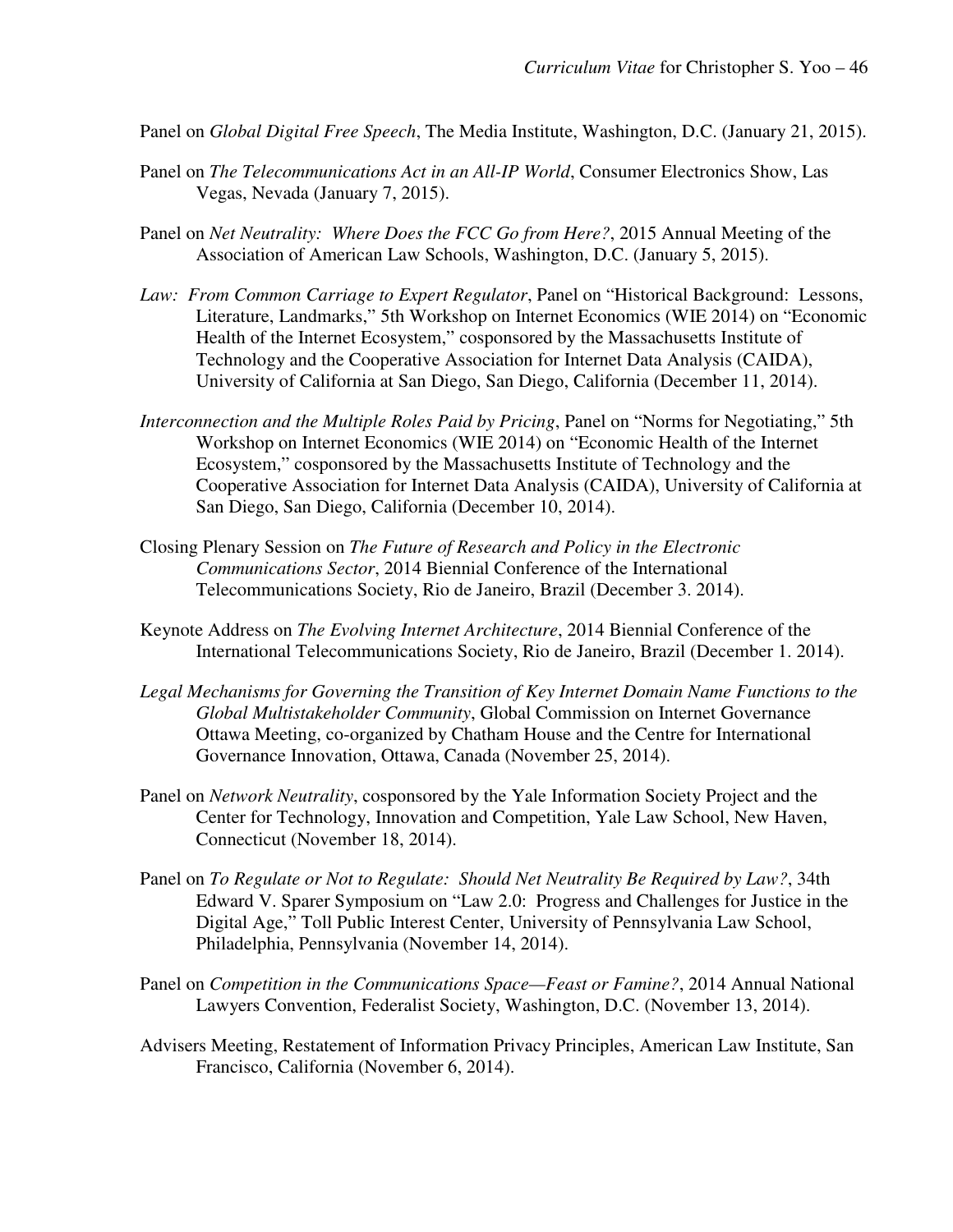- *Network Neutrality and Two-Sided Markets*, Annual D.C. Colloquium, Jevons Institute of Competition Law and Economics, University College of London, Cosmos Club, Washington, D.C. (November 4, 2014).
- "U.S.-European Comparison," Conference on *Broadband Deployment: What Do the Data Say?*, cosponsored by the Mannheim Centre for Competition and Innovation and the Center for Technology, Innovation and Competition, Zentrum für Europäische Wirtschaftsforschung (ZEW), Mannheim, Germany (October 22, 2014).
- "US vs. European Broadband Deployment," cosponsored by the Centre for European Policy Studies and the Center for Technology, Innovation and Competition, Brussels, Belgium (October 21, 2014).
- Moderator, Panel Discussion, "The Open Internet: Should Wireless Technologies Be Regulated Differently?," cosponsored by the Penn Wharton Public Policy Initiative and the Center for Technology, Innovation and Competition, Willard Hotel, Washington, D.C. (October 15, 2014).
- Moderator, Panel on *Title II Telecommunications Services*, "The Open Internet?: Classifying Communication Services," cosponsored by the Penn Wharton Public Policy Initiative and the Center for Technology, Innovation and Competition, National Press Club, Washington, D.C. (October 1, 2014).
- *Modularity Theory and Internet Policy*, Fall Faculty Symposium, Warren Center for Network & Data Sciences, University of Pennsylvania, Philadelphia, Pennsylvania (September 26, 2014).
- *Protocol Layering and Internet Policy*, 42nd Annual Telecommunications Policy Research Conference, George Mason University School of Law, Arlington, Virginia (September 14, 2014).
- *U.S. vs. European Broadband Deployment: What Do the Data Say?*, Telecommunications Policy Research Conference Capitol Hill Briefing, U.S. House of Representatives, Washington, D.C. (September 11, 2014).
- Opening Keynote Address, *Past Performance Does Not Guarantee Future Results: Towards a Dynamic Theory of Telecom Regulation*, Conference on "Regulating the Evolving Internet Ecosystem," cosponsored by the Federal Communications Commission, American Enterprise Institute's Center for Internet, Communications, and Technology Policy, and the University of Nebraska College of Law, Washington, D.C. (September 10, 2014).
- *Public Good Economics and Standard Essential Patents*, Intellectual Property Scholars Conference, Boalt Hall School of Law, University of California at Berkeley, Berkeley, California (August 8, 2014).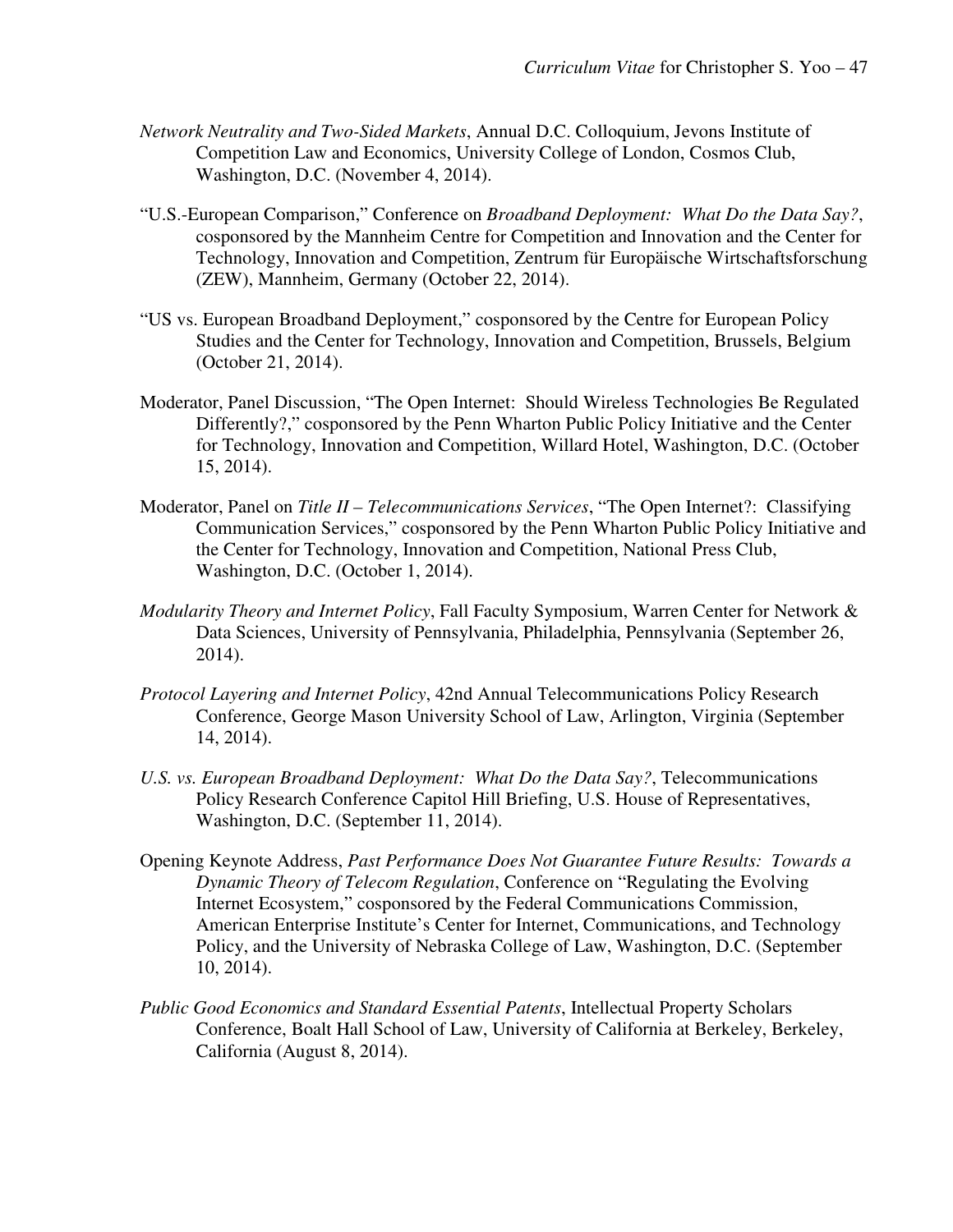- *U.S. vs. European Broadband Deployment: What Do the Data Say?*, Comcast State Government Affairs 2014 Summer Meeting, Chicago, Illinois (July 28, 2014).
- *Recent Developments in Network Neutrality*, Center for Global Communications (GLOCOM), International University of Japan, Tokyo, Japan (June 30, 2014).
- *Modularity Theory and Internet Policy*, Inaugural Workshop on Computer Science and the Law, Center for Technology, Innovation and Competition, University of Pennsylvania Law School, Philadelphia, Pennsylvania (June 24, 2013).
- *Copyright and Personhood Revisited: The Role of Play*, Conference on "Value Pluralism and Intellectual Property Law," cosponsored by the University of Hong Kong Faculty of Law and the Center for Technology, Innovation and Competition, University of Hong Kong, Hong Kong (June 10–11, 2014).
- *U.S. vs. European Broadband Deployment: What Do the Data Say?*, Workshop on "The Future of Broadband Regulation," cosponsored by the Federal Communications Commission and the Institute for Information Policy at Penn State University, Washington, D.C. (May 29, 2014).
- *Legal Mechanisms for Governing the Transition of Key Internet Domain Name Functions to the Global Multistakeholder Community*, Global Commission on Internet Governance Stockholm Meeting, co-organized by Chatham House and the Centre for International Governance Innovation, Stockholm, Sweden (May 27, 2014).
- Moderator, Panel on "Disruptive Technologies in the Digital Marketplace—Google Books, *Aereo*, BitTorrent, and the Future of Online Copyright" (featuring Judges Denny Chin and Michael Baylson), AIPLA Spring Meeting, Philadelphia, Pennsylvania (May 15, 2014).
- Tutorial on the Internet, Second Annual Workshop on Computer Science and the Law, Center for Technology, Innovation and Competition, University of Pennsylvania Law School, Philadelphia, Pennsylvania (May 13–14, 2014).
- *Property Theory and the Balance Between Licensed and Unlicensed Spectrum*, cosponsored by the Private Law Consortium and the Center for Technology, Innovation and Competition, University of Pennsylvania Law School, Philadelphia, Pennsylvania (May 11–12, 2014).
- *Platform Agnosticism in Video Distribution*, online symposium on "The Next Generation of Video" sponsored by the Columbia Institute for Tele-Information, Columbia University (May 6, 2014).
- *The Open Internet in the Aftermath of* Verizon v. FCC*: What Comes Next?*, Center for Information and Technology Policy, Princeton University, Princeton, New Jersey (April 24, 2014).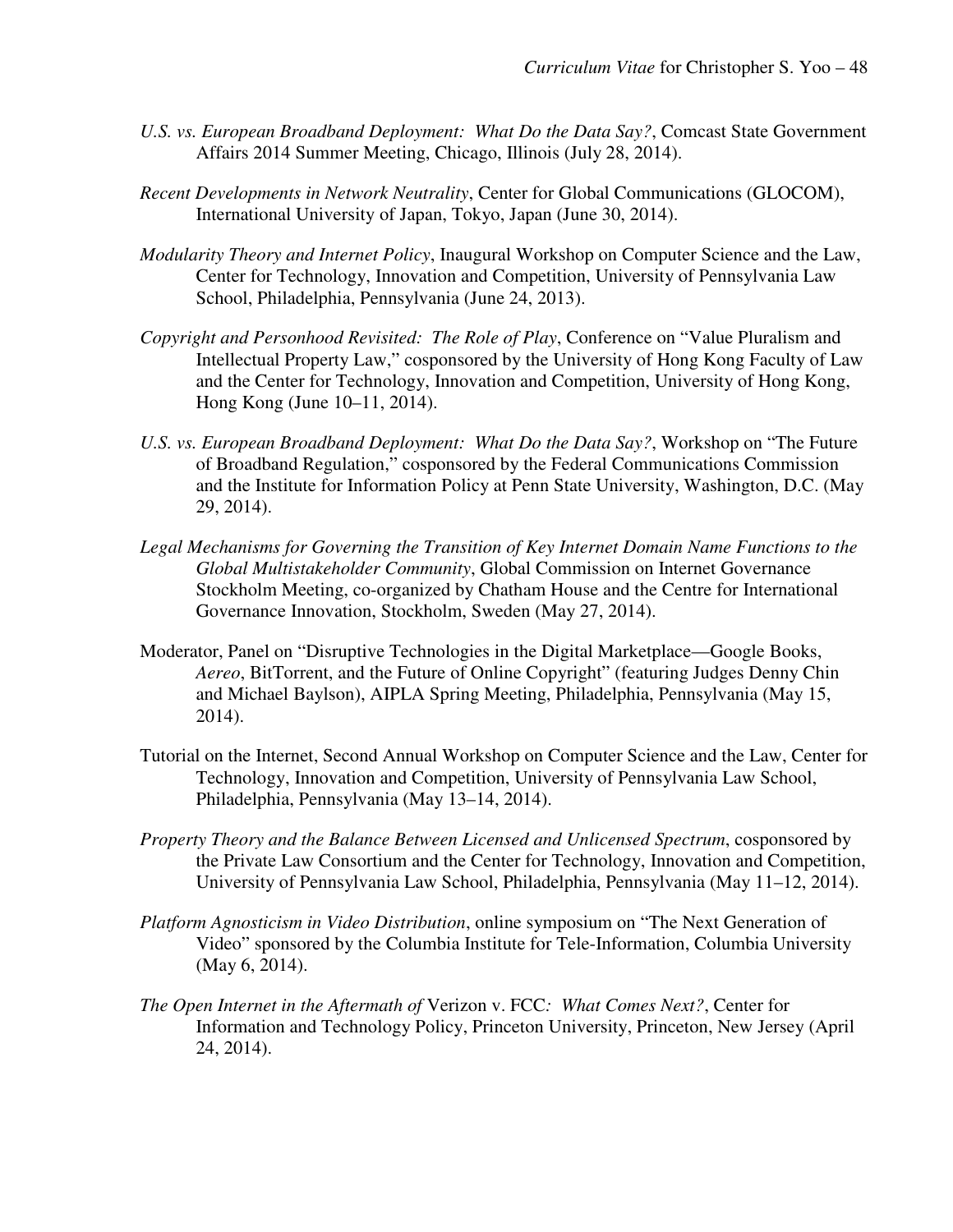- Panel Discussion on Mark Lemley's *IP Without Scarcity*, Program in Law & Market Behavior, Notre Dame Law School, Notre Dame, Indiana (April 11, 2014).
- Panel on "A New FCC and A New Communications Act: Perspectives from Academia, the Hill, and the FCC," 6th Annual Winter Telecom Policy Conference, Free State Foundation, Washington, D.C. (March 18, 2014).
- *Cyberwar: What, Why, How, and Who,* Philadelphia Area Cyberlaw Colloquium, Wharton School, University of Pennsylvania, Philadelphia, Pennsylvania (February 28, 2014).
- *The Unitary Executive at the Constitutional Convention: James Wilson and the Creation of the American Presidency*, 5th Annual Hugh and Hazel Darling Foundation Originalism Works-in-Progress Conference, University of San Diego Law School, San Diego, California (February 21, 2014).
- Online Seminar on *Verizon v. FCC*, Telecom Italia (February 12, 2014).
- Panel on *The Open Internet: Where Do We Go from Here?*, Progressive Policy Institute, Washington, D.C. (January 29, 2014).
- Panel on *Will the Net Neutrality Order Survive Appeal? Should It?*, Program on "Broadband and Cable Television Law 2014," Practicing Law Institute, New York, New York (January 27, 2014).
- Keynote Address, *The Dynamic Internet*, Pacific Telecommunications Council 2014 Conference on "New World, New Strategies," Honolulu, Hawaii (January 21, 2014).
- Panel on *D.C. Circuit Decision on FCC Open Internet Rules: Win or Loss?*, Congressional Internet Caucus Advisory Committee, Washington, D.C. (January 17, 2014).
- Panel on *The End of Net Neutrality?: The DC Circuit Court of Appeal's Decision, and the Proposed Merger Time Warner Cable-Charter*, online symposium sponsored by the Columbia Institute for Tele-Information, Columbia University (January 15, 2014).
- *Comparing U.S. and European Broadband Coverage*, 4th Workshop on Internet Economics (WIE 2013) on "Economic Health of the Internet Ecosystem," cosponsored by the Massachusetts Institute of Technology and the Cooperative Association for Internet Data Analysis (CAIDA), University of California at San Diego, San Diego, California (December 13, 2013).
- *The Impact of Advertising: Lessons from Broadcasting*, 4th Workshop on Internet Economics (WIE 2013) on "Economic Health of the Internet Ecosystem," cosponsored by the Massachusetts Institute of Technology and the Cooperative Association for Internet Data Analysis (CAIDA), University of California at San Diego, San Diego, California (December 12, 2013).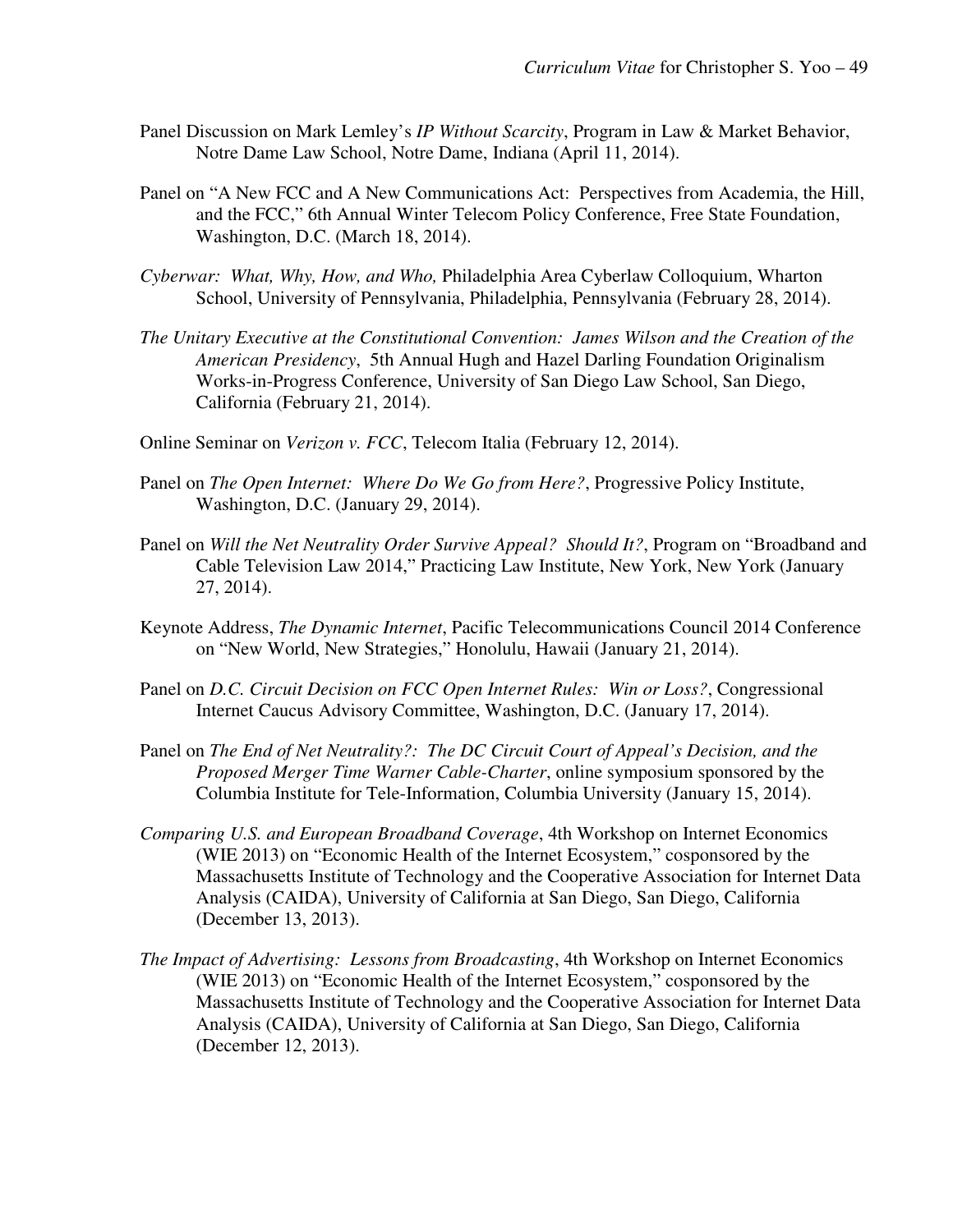- *Standard Essential Patents, FRAND Licensing, and Public Good Economics*, "Patent Reform: Theoretical Propositions and Factual Foundations," Center for Technology, Innovation and Competition, University of Pennsylvania Law School, Philadelphia, Pennsylvania (December 6, 2013).
- *The Dynamic Internet: How Technology, Users, and Businesses Are Transforming the Network*, Panel on "Leaders of the New Telecosm," New Telecosm Summit: Transforming Telecom to All-IP Networks and HD Voice, New York, New York (invited December 3, 2013).
- Conference on "Does Platform Competition Render Common Carriage Irrelevant in an IP World?," Progressive Policy Institute, Washington, D.C. (November 20, 2013).
- *Cyberwar: Invisible (and Visible) Harms*, Conference on "Invisible Harms: Intellectual Property, Privacy, and Security in a Global Network," Cosponsored by University of Pennsylvania Global Initiative, Wharton School, Cinema Studies Program, and School for Engineering and Applied Science, Philadelphia, Pennsylvania (November 14, 2013).
- Panel on *Cyber War, Cyber Weapons and Internet Governance*, 8th Annual Symposium of the Global Internet Governance Academic Network, Nusa Dua, Indonesia (October 21, 2013).
- Panel on *Preparing Future Professionals for this Brave New World*, Conference on "Scholarship After Snowden: Teaching and Research in a World of Pervasive Digital Surveillance," cosponsored by the University of Pennsylvania Law School and the Center for Global Communication Studies, Philadelphia, Pennsylvania (October 17, 2013).
- Panel on *Anti-Social Media? Existence and Exercise of Market Power in Social Networking Platforms*, Antitrust and Intellectual Property Conference, American Bar Association Section of Antitrust Law, Stanford Law School, Stanford, California (October 10, 2013).
- Panel on *Is Common Carriage Still Relevant?*, 41st Annual Telecommunications Policy Research Conference, George Mason University School of Law, Arlington, Virginia (invited September 27, 2013).
- Advisers Meeting, Third Restatement of Information Privacy Principles, American Law Institute, Washington, D.C. (September 19, 2013).
- Members Consultative Group Meeting, Third Restatement of Information Privacy Principles, American Law Institute, Washington, D.C. (September 18, 2013).
- Panel on *Regulation, Broadband Growth, and the Economy*, Conference on "Broadband, Economic Growth, and the Implications for Spectrum Policy," American Enterprise Institute, Washington, D.C. (September 17, 2013).
- *Standard Essential Patents and Public Good Economics*, Workshop on FRAND, Levin College of Law, University of Florida, Gainesville, Florida (September 11, 2013).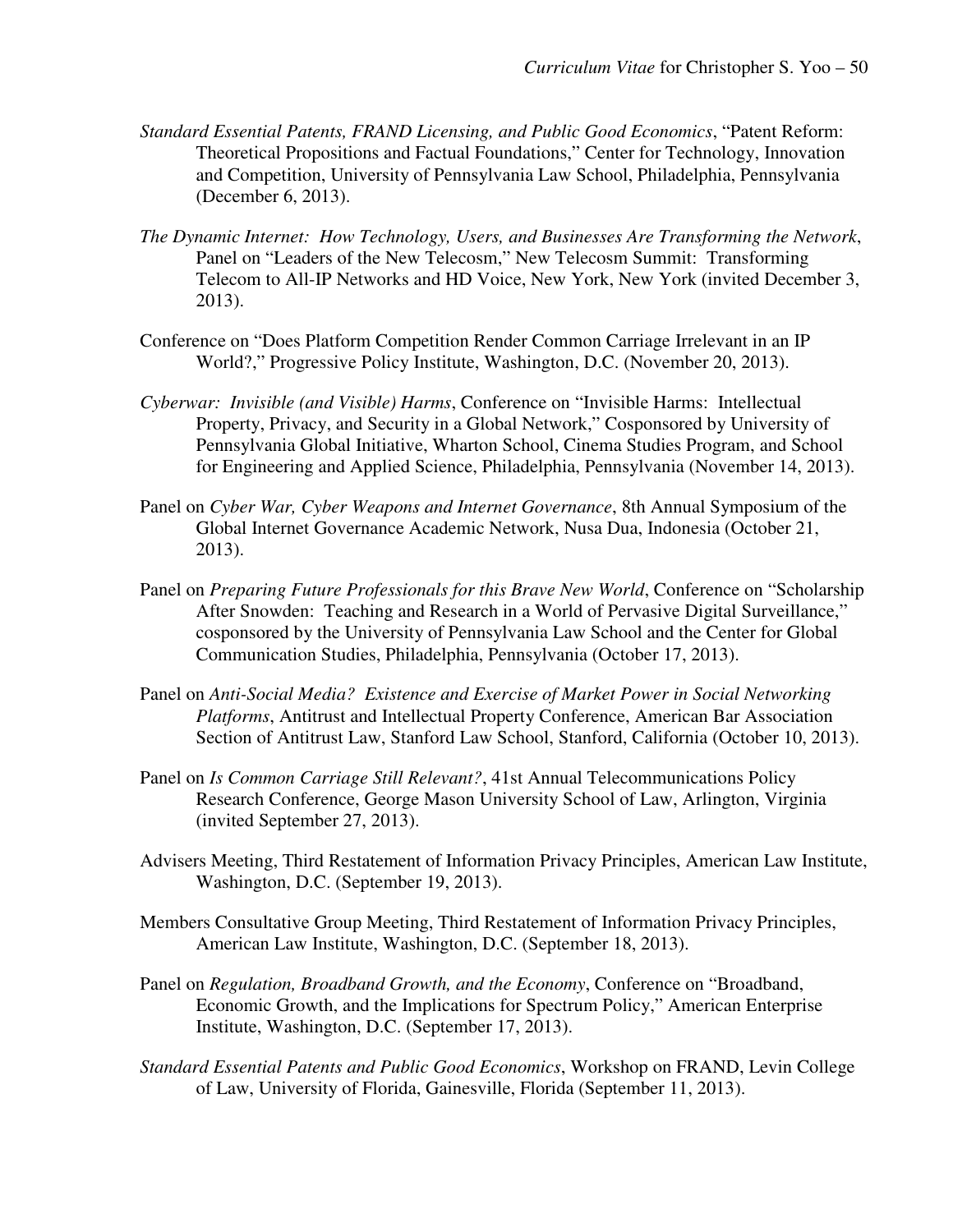- Invited Presentation, Taking Stock: An AEI Invitation-Only Dinner on the Future of Internet Regulation, American Enterprise Institute, Washington, D.C. (September 10, 2013).
- Panel on *Competition, Regulation, and the Evolution of Internet Business Models*, Aspen Forum on "Creative Destruction and Growth: Policy Choices," Technology Policy Institute, Aspen, Colorado (August 19, 2013).
- *Modularity Theory and Internet Policy*, Intellectual Property Scholars Conference, Benjamin N. Cardozo School of Law, Yeshiva University, New York, New York (August 9, 2013).
- *Modularity Theory and Internet Policy*, Inaugural Workshop on Computer Science and the Law, Center for Technology, Innovation and Competition, University of Pennsylvania Law School, Philadelphia, Pennsylvania (June 24, 2013).
- Tutorial on the Network Engineering Principles Underlying the Internet Protocols, Inaugural Workshop on Computer Science and the Law, Center for Technology, Innovation and Competition, University of Pennsylvania Law School, Philadelphia, Pennsylvania (June 24, 2013).
- *Decentralization and Its Discontents*, Conference on "The Future of Internet Governance After Dubai: Are We Heading to a Federated Internet?," Columbia Institute for Tele-Information, Columbia University, New York, New York (June 20, 2013).
- *Contractibility and Internet Privacy*, Public Policy Conference on "The Law and Economics of Privacy and Data Security," Institute for Law and Economics, George Mason University School of Law, Arlington, Virginia (June 19, 2013).
- *Is There a Role for Common Carriage in an Internet-Based World?*, 2013 National Conference of the Intellectual Property & Information Law, Institute for Intellectual Property & Information Law, University of Houston Law Center, Santa Fe, New Mexico (June 8, 2013).
- *How the Internet Promotes (and Hinders) Entrepreneurship*, Workshop on "Theory of Broadband: Regulation, Networks and Applications," Columbia Institute for Tele-Information, Columbia University, New York, New York (May 31, 2013).
- Keynote Address, *Modularity Theory and Internet Policy*, Workshop on "Competition Policy and Regulation of Media and Communications," Tilburg Law and Economics Center, Tilburg University, Tilburg, the Netherlands (May 24, 2013).
- *Wireless Network Neutrality: Technological Challenges and Policy Implications*, Conference on Telecommunications Policy, University of Haifa, Haifa, Israel (May 22, 2013).
- *How the Internet Promotes (and Hinders) Entrepreneurship*, Conference on "Understanding Entrepreneurship: On IP, Culture and Innovation Environments," Bar-Ilan University, Ramat-Gan, Israel (May 21, 2013).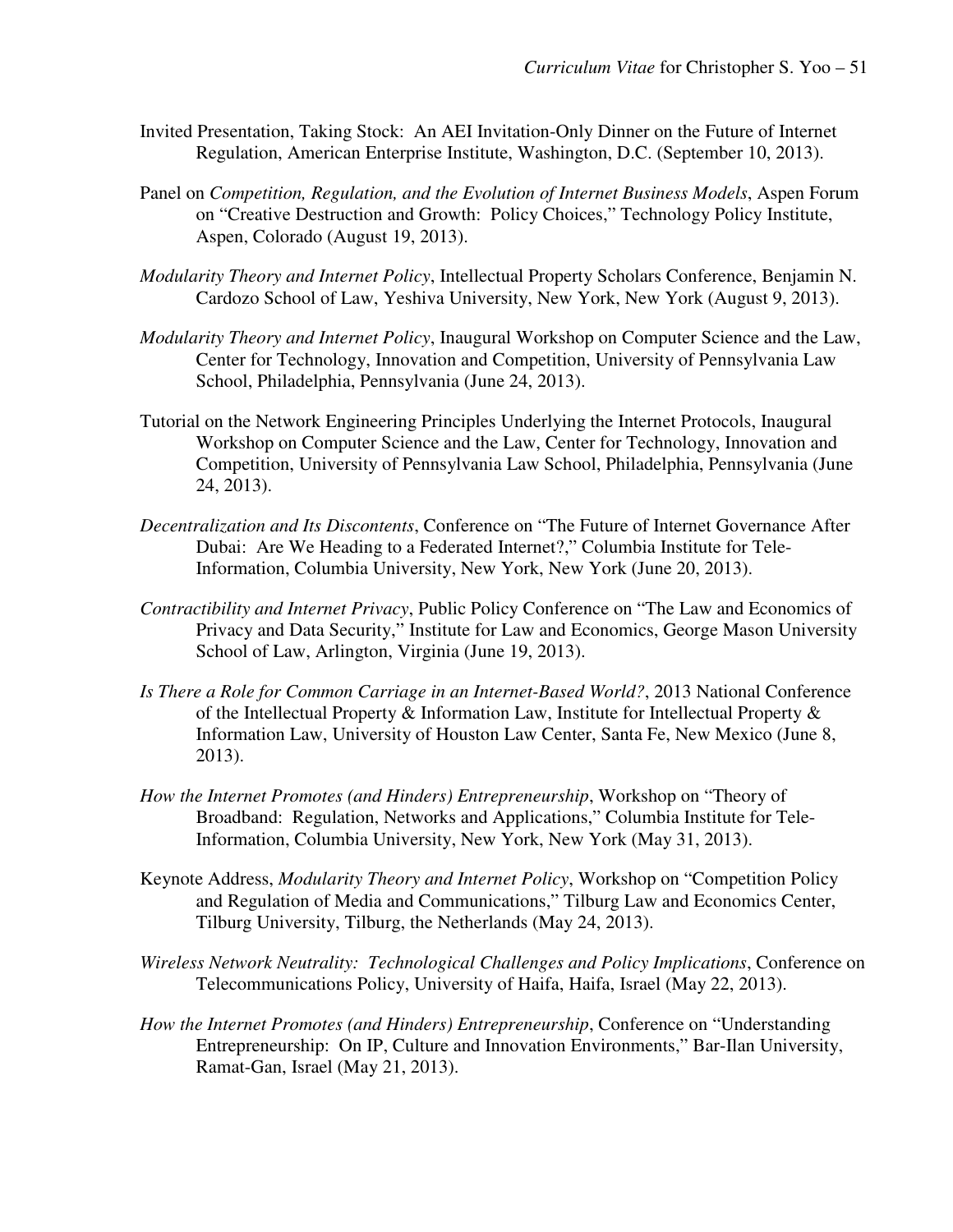- Moderator, Panel on *The Intersection of Patent Law and Entrepreneurship*, Conference on "Understanding Entrepreneurship: On IP, Culture and Innovation Environments," Bar-Ilan University, Ramat-Gan, Israel (May 20, 2013).
- Moderator, Panel on *The State of Competition in Search and Social Media*, 3rd Annual Conference on Competition, Search, and Social Media, George Mason Law & Economics Center, George Mason University School of Law, Arlington, Virginia (May 15, 2013).
- *Beyond Coase: Property Theory and Emerging Technologies*, Invited Faculty Workshop, Universität Mannheim, Mannheim, Germany (April 23, 2013).
- Panel on *Nothing But 'Net : The Uncertain Future of Internet Regulation in the Digital Age*, Conference on "Lessons from Broadcast Regulation for the Twenty-First Century," cosponsored by the American Bar Association Section of Administrative Law and Regulatory Practice, *Administrative Law Review*, and the Communications & Media Law Society, Washington College of Law, American University, Washington, D.C. (April 16, 2013).
- Keynote Address, *Regulatory Economics in New Telecom Markets: US and European Perspectives*, "Network Economy Forum," London School of Economics, London, England (March 25, 2013).
- Keynote Address, *Possible Paradigm Shifts in Broadband Policy*, Conference on "Competition and Innovation in the Era of Broadband," sponsored by *I/S: A Journal of Law and Policy for the Information Society*, Moritz College of Law, Ohio State University, Columbus, Ohio (March 22, 2013).
- Featured Speaker on Introductory Panel (along with Robert Kahn), Forum on "Rethinking the Internet: The Way Forward," cosponsored by Telecom Italia and *The Financial Times*, Telecom Italia Future Centre, Venice, Italy (March 21, 2013).
- Discussion on *Broadband in the U.S.: Myths and Realities*, Technology Policy Institute, Washington, D.C. (March 14, 2013).
- *The Unitary Executive at the Constitutional Convention: James Wilson and the Creation of the American Presidency*, 2013 Discussion Group on Constitutionalism, University of Maryland Law School, College Park, Maryland (February 22–23, 2013).
- Panel on *Will the Net Neutrality Order Survive Appeal?*, Program on "Broadband and Cable Television Law 2013," Practicing Law Institute, New York, New York (January 28, 2013).
- "Internet Policy Going Forward: Does One Size Still Fit All?," Book Luncheon on *Communications Law and Policy in the Digital Age: The Next Five Years*, Free State Foundation, Washington, D.C. (January 23, 2013).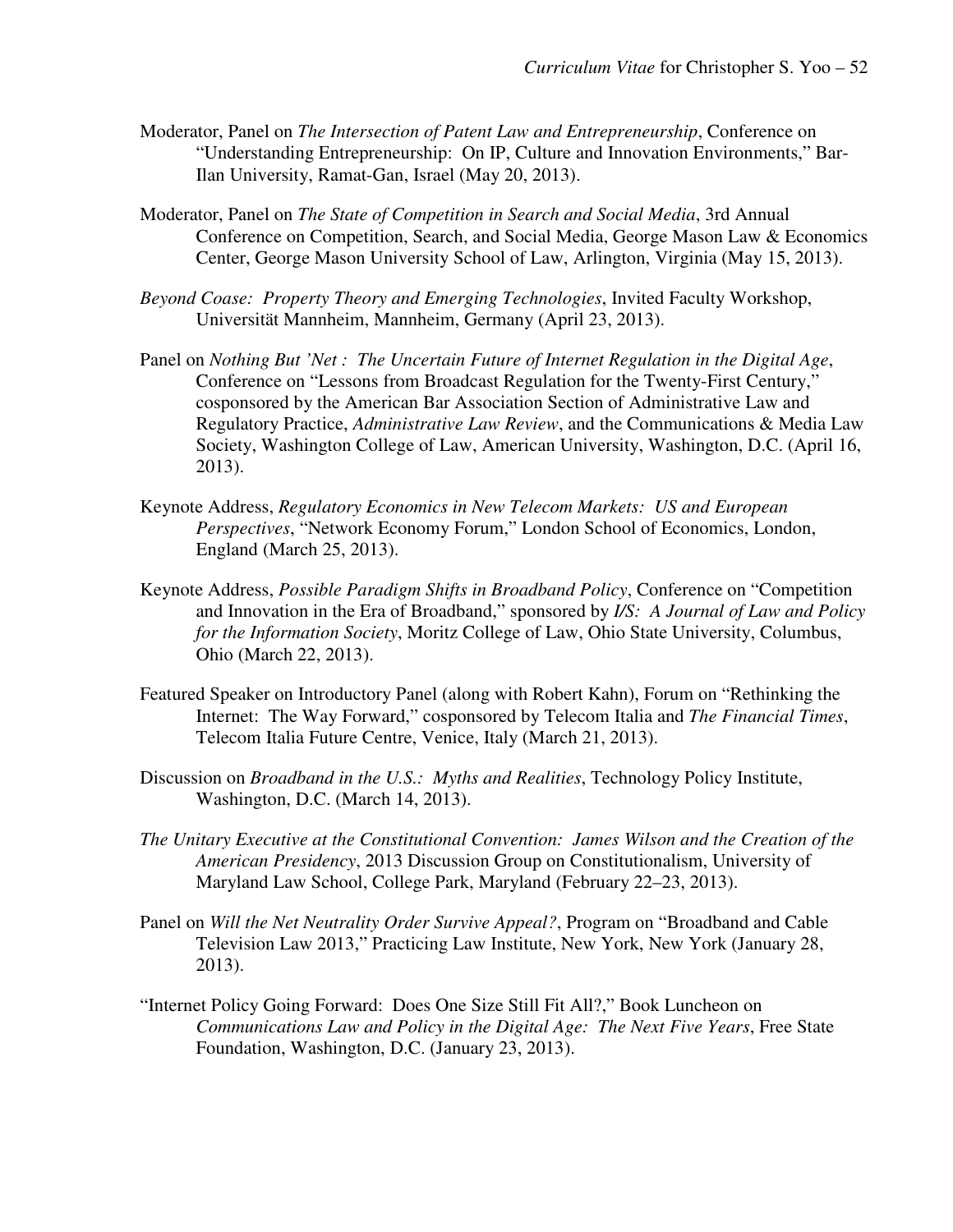- Panel on *Should Congress Rewrite the Telecomm Act?*, 9th Annual State of the Net Conference, Congressional Internet Caucus Advisory Committee, Washington, D.C. (January 22, 2013).
- "Still a Series of Tubes? The Dynamic Internet and Competition Policy," American Enterprise Institute, Washington, D.C. (January 16, 2013).
- *Contractibility and Internet Privacy*, Research Roundtable on "The Law and Economics of Privacy and Data Security," George Mason University School of Law, Arlington, Virginia (December 12–13, 2012).
- *The Dynamic Internet: Policy Implications of Broadband Business Model Evolution*, AdvancedComm Summit 2012, Advanced Communication Law & Policy Institute, New York Law School, Philadelphia, Pennsylvania (December 11, 2012).
- *The Network Neutrality Debate in the US and in the EU: Parallels and Differences*, MaCCI Law and Economics Conference on "The Future of the Internet, Network Neutrality, Search Neutrality, and Vertical Foreclosure," Mannheim Centre for Competition and Innovation, Zentrum für Europäische Wirtschaftsforschung (ZEW), Mannheim, Germany (October 25–26, 2012).
- *Internet Policy and the Limits of Layering*, Conference on "The Evolving Internet," cosponsored by the *University of Pennsylvania Law Review* and the Center for Technology, Innovation and Competition, University of Pennsylvania Law School, Philadelphia, Pennsylvania (October 20, 2012).
- *Legal Dimensions of "Remarks on Cyberwarfare,"* Roundtable on "Cyberwar and the Rule of Law," Center for Ethics and the Rule of Law, University of Pennsylvania Law School, Philadelphia, Pennsylvania (October 15, 2012).
- Conference on "Information Privacy Law," American Law Institute, San Francisco, California (September 28, 2012).
- *Modularity Theory and Internet Policy*, 40th Annual Telecommunications Policy Research Conference, George Mason University School of Law, Arlington, Virginia (September 23, 2012).
- *The Government Takeover of the U.S. Telecommunications System During World War I*, 40th Annual Telecommunications Policy Research Conference, George Mason University School of Law, Arlington, Virginia (September 22, 2012).
- *The Dynamic Internet*, Big Ideas @ Penn, University of Pennsylvania, Philadelphia, Pennsylvania. (September 19, 2012).
- Roundtable Discussion on Telecommunications Reform, Brookings Institution, Washington, D.C. (September 10, 2012).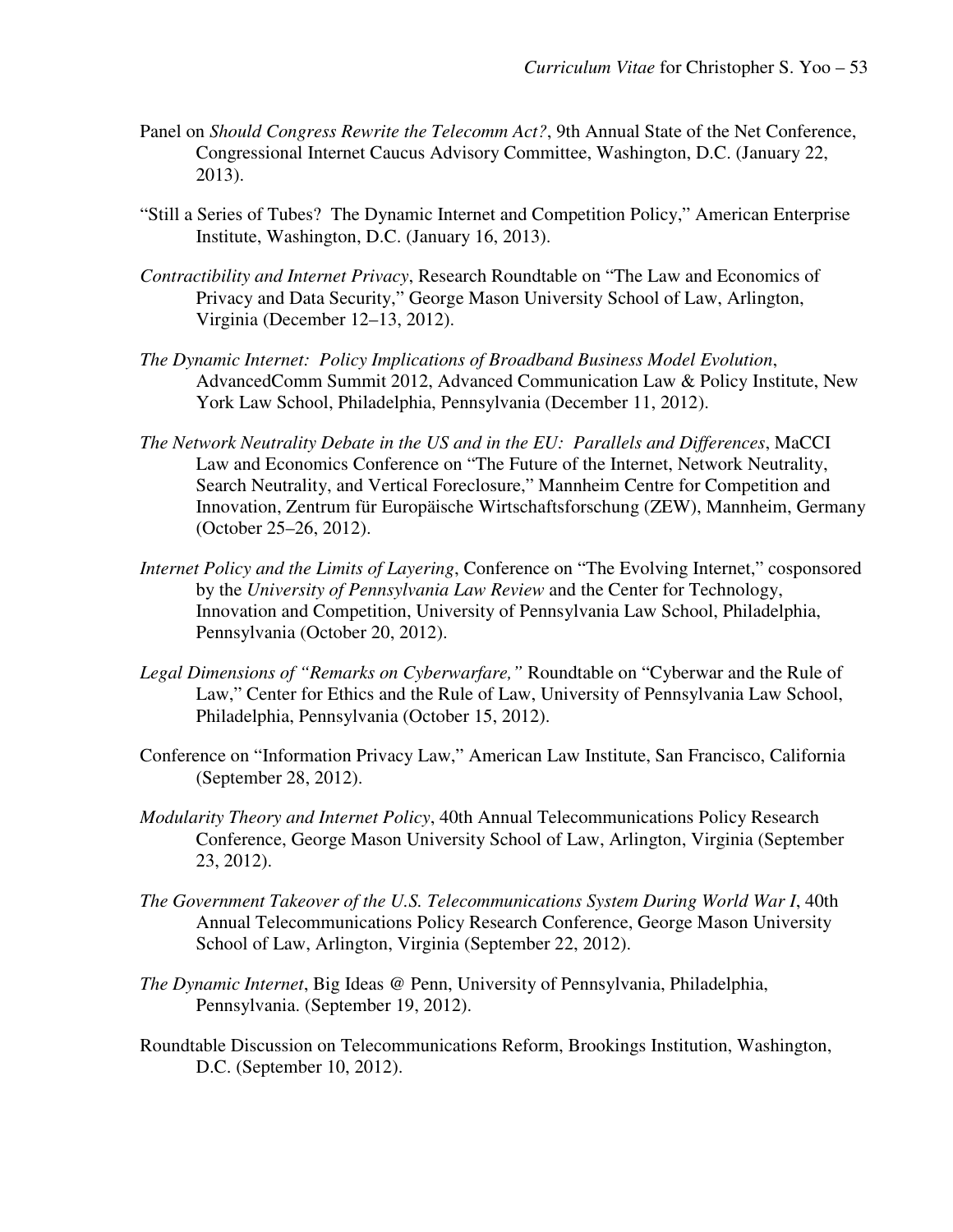- Panel on *Copyright and the Internet*, Conference on Patent and Copyright Law in India; Emerging Issues, National Law School of India University, Bangalore, India (July 17, 2012).
- *The Dynamic Internet*, Conference on "The Future of Internet Economics," Technology Policy Institute, Washington, D.C. (June 15, 2012).
- Plenary Panel on *Challenges of Updating International Regulatory Infrastructure*, AALS Mid-Year Meeting on "When Technology Disrupts Law: How Do IP, Internet, and Bio Law Adapt?," University of California at Berkeley, Berkeley, California (June 11, 2012).
- *Law and Policy of the Cloud*, Conference on "Mobile Personal Clouds with Silver Linings," Columbia Institute for Tele-Information, Columbia Business School, New York, New York (June 8, 2012).
- *Is There a Role for Common Carriage in an All-IP Environment?*, Conference on "The End of the Phone System," Mack Center for Technological Innovation, Wharton School, University of Pennsylvania, Philadelphia, Pennsylvania (May 19, 2012).
- Panel on *Search, Duties to Deal, and Essential Facilities*, 2nd Annual Conference on Competition, Search, and Social Media, George Mason Law & Economics Center, George Mason University School of Law, Arlington, Virginia (May 16, 2012).
- *The Economics of Copyright*, IPR University Center, Helsinki, Finland (April 4, 2012).
- Tribute Panel, Festschrift in Honor of Martin H. Redish, Northwestern University School of Law, Chicago, Illinois (March 30, 2012).
- *The Internet World: Will It Remain Free from Public Utility Regulation?*, 4th Annual Winter Telecom Policy Conference, Free State Foundation, Washington, D.C. (March 20, 2012).
- Moderator, Panel on *Cloud Computing and Industry Structure*, Conference on "Cloud Computing: Economic and Regulatory Implications," Center for Technology, Innovation and Competition, University of Pennsylvania Law School, Philadelphia, Pennsylvania (February 24, 2012).
- *Cloud Computing and Regulation*, Conference on "Cloud Computing: Economic and Regulatory Implications," Center for Technology, Innovation and Competition, University of Pennsylvania Law School, Philadelphia, Pennsylvania (February 24, 2012).
- *Social Media: A Case Study in the Competitive Impact of Network Economic Effects*, 15th Annual Symposium on Antitrust Law: Antitrust in High Tech Industries, cosponsored by the *George Mason Law Review* and the George Mason Law and Economics Center, Arlington, Virginia (January 26, 2012).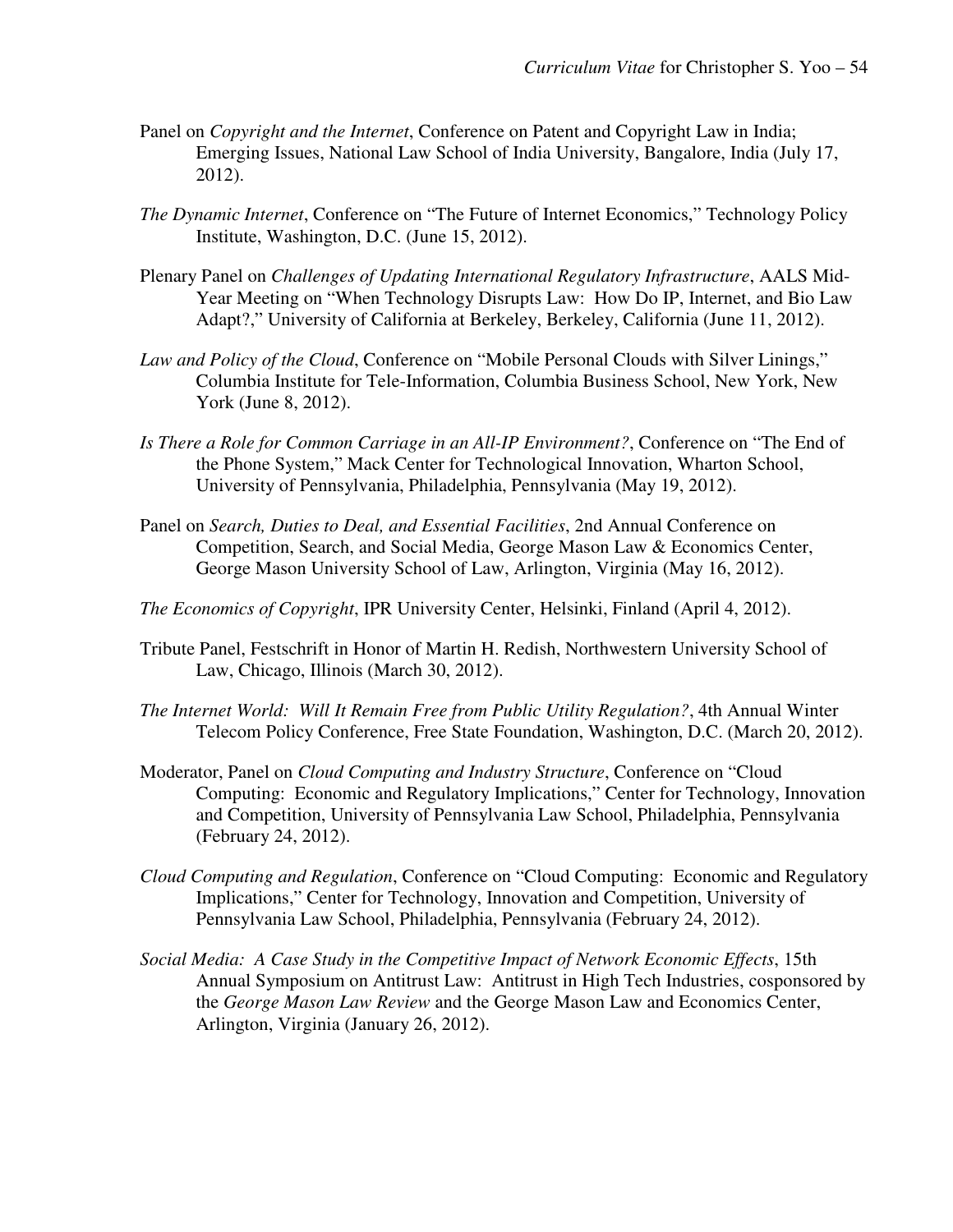- *Trans-Atlantic Telecom Dialog Network Neutrality: Act II*, DigiWorld 2011 Summit: 33rd International IDATE Conference on "Will the Device Be King," Montpelier, France (November 16, 2011).
- *Coase Revisited: Property Theory Through the Lens of Spectrum Policy*, Conference on "New Dimensions in Property Theory" sponsored by the *University of Pennsylvania Law Review*, University of Pennsylvania Law School, Philadelphia, Pennsylvania (November 6, 2011).
- Panel on *Communications Networks and Innovation*, Inaugural Conference on Information Policy and Modes of Innovation, Rutgers Institute for Information Policy and Law, Rutgers School of Law-Camden, Camden, New Jersey (November 4, 2011).
- Book Symposium on NETWORKS IN TELECOMMUNICATIONS: ECONOMICS AND LAW, University of Pennsylvania Law School, Philadelphia, Pennsylvania (October 24, 2011).
- *Overview of Cloud Computing*, Cloud Computing Conference: Law and Policy Issues in the Cloud, Centre for Innovation Law and Policy, University of Toronto, Toronto, Canada (October 14, 2011).
- *The Future of Internet Law*, Conference on "Communications Law and Policy in the Digital Age: The Next Five Years," Free State Foundation, Washington, D.C. (October 12, 2011).
- *Internet Architecture and Regulation*, Workshop and Lecture Series on Technology Policy, Law, and Economics, cosponsored by the Swiss Federal Institute of Technology Zurich and the University of Zurich, Zurich, Switzerland (October 4–5, 2011).
- *The Enduring Role of the Common Law of Copyright During the Age of Statutes*, Conference on "Intellectual Property and the Common Law: Lessons and Synergies," Center for Technology, Innovation and Competition, University of Pennsylvania Law School, Philadelphia, Pennsylvania (May 7, 2011).
- *Copyright and Personhood Revisited: The Role of Play*, James E. Beasley School of Law, Temple University, Philadelphia, Pennsylvania (April 4, 2011).
- Moderator, Panel on *Open Source and Derivative Works*, Annual Symposium on Copyright Law, Penn Intellectual Property Group, University of Pennsylvania Law School, Philadelphia, Pennsylvania (March 22, 2011).
- *Technologies of Control and the Future of the First Amendment*, Conference on "The Constitution in the Age of Obama," *William & Mary Law Review*, William & Mary Law School, Williamsburg, Virginia (February 26, 2011).
- *Integrating Engineering Principles into Internet Policy: A Critical Reexamination of Layering and the End-to-End Argument*, Duke Law Review's 41st Annual Administrative Law Symposium, Duke Law School, Durham, North Carolina (February 25, 2011).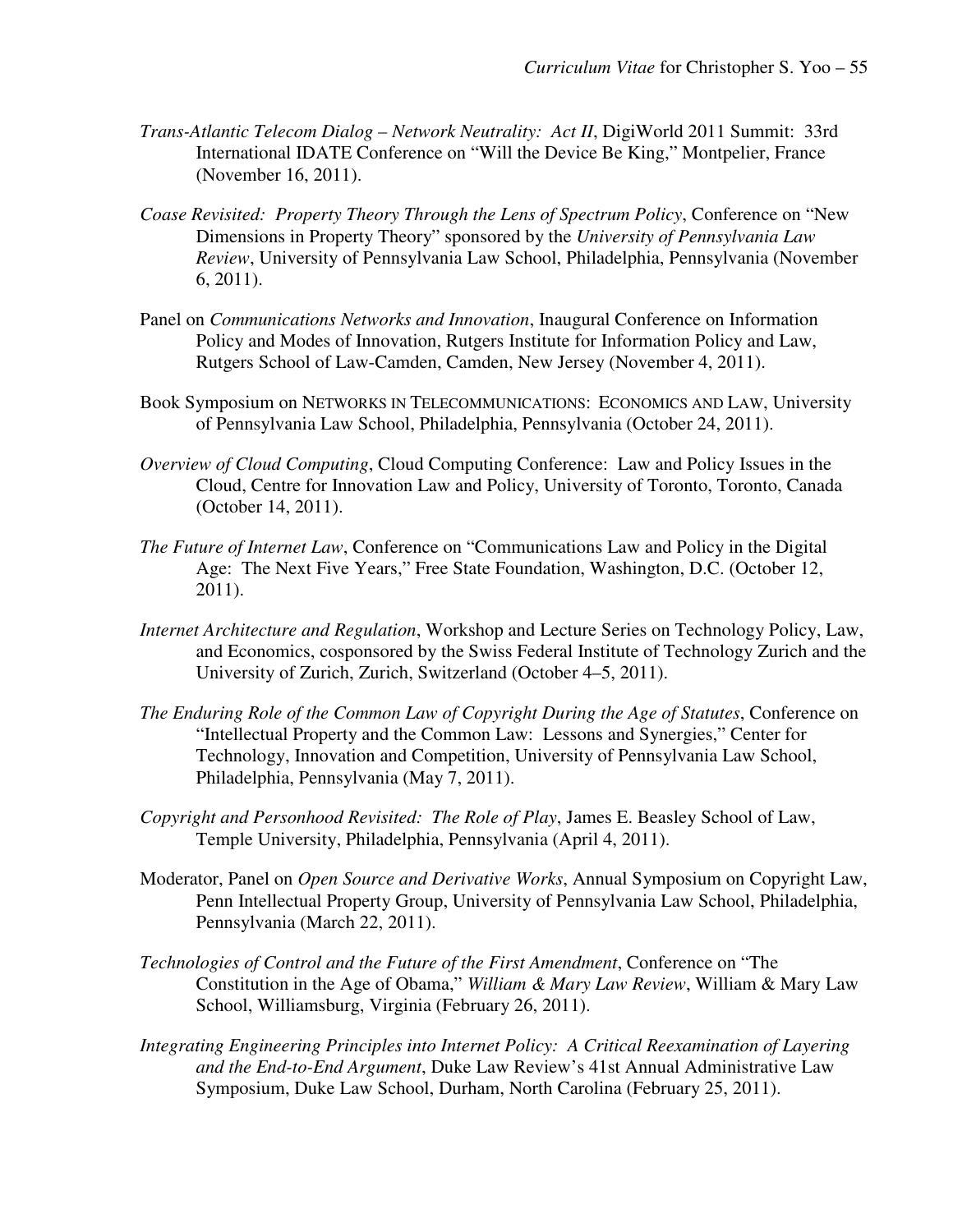- *Reregulation of Telecommunications and the Clash Between Competing Visions of How Best to Promote Competition and Innovation*, Conference on "Reregulation" sponsored by the *Journal of Corporation Law*, University of Iowa College of Law, Iowa City, Iowa (February 18, 2011).
- Panel on *Control*, Penn Internet Scholars Workshop, Philadelphia, Pennsylvania (February 11, 2011).
- *Broadband Policy: What's Next After the FCC's Net Neutrality Decision?*, 3rd Annual Winter Telecom Policy Conference, Free State Foundation, Washington, D.C. (February 4, 2011).
- *Integrating Engineering Principles into Internet Policy: A Critical Reexamination of Layering and the End-to-End Argument*, Center on Law and Information Policy, Fordham University School of Law, New York, New York (January 28, 2011).
- Panel on *Congress and the Open Internet Order: Discuss*, 7th Annual State of the Net Conference, Congressional Internet Caucus Advisory Committee, Washington, D.C. (January 19, 2011).
- *The Federal Takeover of the U.S. Telephone System During World War I*, Wharton Colloquium on Media and Communications Law, University of Pennsylvania, Philadelphia, Pennsylvania (December 10, 2010).
- *Promoting the Buildout of New Networks vs. Compelling Access to the Monopoly Loop: A Clash of Regulatory Paradigms*, "Equal Access Issues in Communications Law," 4th International Conference of the Center for Law and Public Utilities, Seoul National University, Honolulu, Hawaii (November 26, 2010).
- "Perspectives on the Future of Digital Communications," Time Warner Cable Research Program on Digital Communications and Information Technology and Innovation Foundation, Washington, D.C. (November 16, 2010).
- Future Internet Architecture Workshop, National Science Foundation, Arlington, Virginia (November 15–16, 2010).
- *Cloud Computing: Architectural and Policy Implications*, Conference on "Antitrust and the Dynamics of Competition in 'New Economy' Industries," Technology Policy Institute, Washington, D.C. (October 22, 2010).
- Panel on *Investment Community's Sentiment*, Conference on "The State of Telecom 2010: Matching Supply and Demand for the Next Generation of Broadband," Columbia Institute on Tele-Information, New York, New York (October 15, 2010).
- *Product Life Cycle Theory and the Maturation of the Internet*, 38th Annual Telecommunications Policy Research Conference, George Mason University School of Law, Arlington, Virginia (October 2, 2010).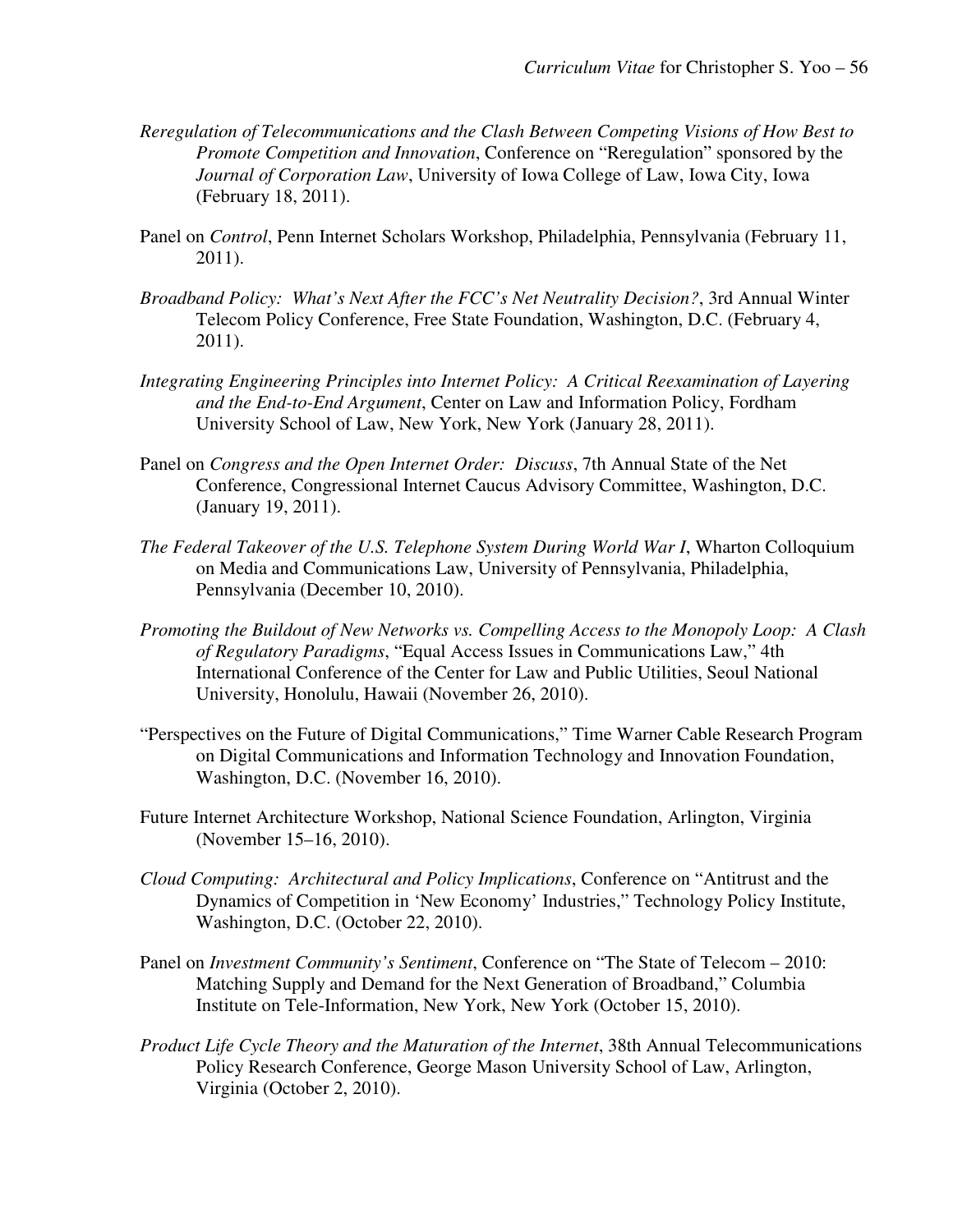- Panel on *The Role of Managed Services on Broadband Networks*, Information Technology and Innovation Foundation, Washington, D.C. (October 1, 2010).
- *Public and Private Censorship: The Enduring Distinction*, Conference on "Bits Without Borders: Law, Communications & Transnational Culture Flow in a Digital Age," Intellectual Property & Communications Law Program, Michigan State University, East Lansing, Michigan (September 24, 2010).
- *The Exception to the Exception: Nationalization of American Telecommunications During World War I*, Annual Meeting of the American Political Science Association, Washington, D.C. (September 3, 2010).
- *Antitrust and Competition in High-Tech Industries*, Aspen Forum, Technology Policy Institute, Aspen, Colorado (August 23, 2010).
- *Integrating Engineering Principles into the Network Neutrality Debate*, International Telecommunications Society 18th Biennial and Silver Anniversary Conference, Waseda University, Tokyo, Japan (June 28, 2010).
- *The Changing Internet*, Center for Global Communications (GLOCOM), International University of Japan, Tokyo, Japan (June 7, 2010).
- *Federal Communications Oversight and Authority: Who Is in Charge?*, Congressional Internet Caucus Advisory Committee, U.S. Capitol, Washington, D.C. (May 11, 2010).
- Panel on *New Applications, New Challenges*, Conference on "Rough Consensus and Running Code: Integrating Engineering Principles into the Internet Policy Debates," Center for Technology, Innovation and Competition, University of Pennsylvania Law School, Philadelphia, Pennsylvania (May 7, 2010).
- Tutorial for Agency and Legislative Staff, Conference on "Rough Consensus and Running Code: Integrating Engineering Principles into the Internet Policy Debates," Center for Technology, Innovation and Competition, University of Pennsylvania Law School, Philadelphia, Pennsylvania (May 6, 2010).
- Panel on *Changing Technology and the Limits of the Layered and End-to-End Models*, Conference on "Rough Consensus and Running Code: Integrating Engineering Principles into the Internet Policy Debates," Center for Technology, Innovation and Competition, University of Pennsylvania Law School, Philadelphia, Pennsylvania (May 6, 2010).
- *Copyright and Personhood Revisited: The Role of Play*, Intellectual Property Speaker Series, Benjamin N. Cardozo School of Law, Yeshiva University, New York, New York (April 21, 2010).
- *Copyright and Personhood Revisited: The Role of Play*, Earle Mack School of Law, Drexel University, Philadelphia, Pennsylvania (April 7, 2010).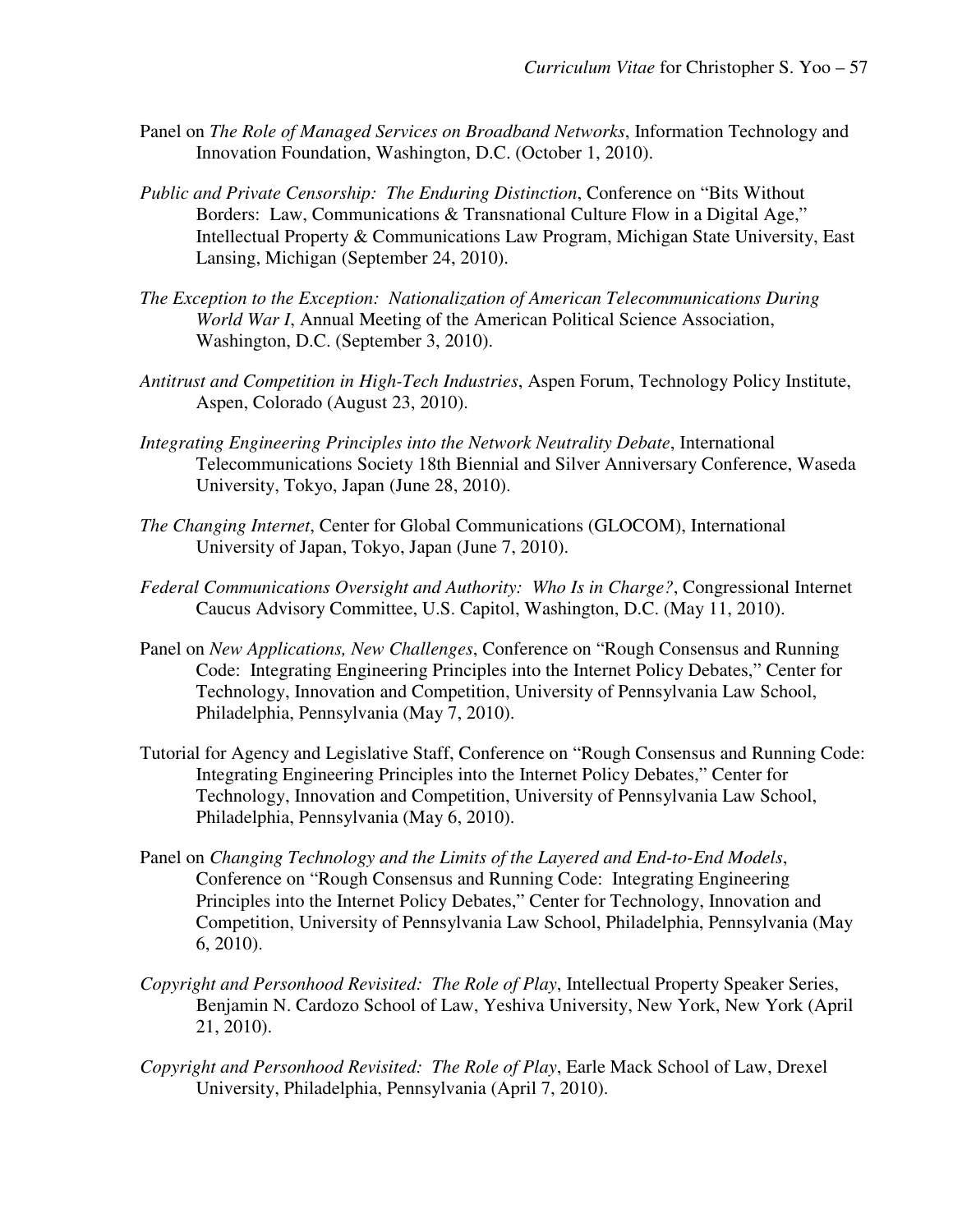- *The Transformation of the Internet*, Annenberg School for Communication, University of Pennsylvania, Philadelphia, Pennsylvania (April 2, 2010).
- Panel on *New Technology and the First Amendment: What Is the Rationale for Regulation?*, Seminar on "Media Regulation and the First Amendment in the 21st Century," cosponsored by the Federal Communications Bar Association Mass Media Committee, Freedom Forum, and the ABA Forum on Communications Law, Washington, D.C. (March 31, 2010).
- Participant, Colloquium on "Intellectual Property and New Media," Acton School of Business, Austin, Texas (March 26–27, 2010).
- Panel on *How Can Open Internet Principles Impact Innovation Amongst Those Who Have Not Yet Adopted Broadband?*, Media and Technology Policy Forum on "Open Internet, Innovation and Economic Development," Joint Center on Political and Economic Studies, Washington, D.C. (March 3, 2010).
- Moderator, Debate on *Originalism in Criminal Procedure: Ancient Checks or Newfangled Rights?*, 2010 Federalist Society National Student Symposium, University of Pennsylvania Law School, Philadelphia, Pennsylvania (February 26, 2010).
- *Product Life Cycle Theory and the Maturation of the Internet*, Law and Economics Workshop, Boston University School of Law, Boston, Massachusetts (February 17, 2010).
- Panel on *The FCC's Net Neutrality NPRM Comments: Where Are We?*, 6th Annual State of the Net Conference, Congressional Internet Caucus Advisory Committee, Washington, D.C. (January 26, 2010).
- *Free Speech and the Myth of the Internet as an Unintermediated Experience*, Seton Hall University School of Law, Newark, New Jersey (January 19, 2010).
- Panel on *Net Neutrality Regulation: Why Now or Ever?,* 2nd Annual Winter Telecom Policy Conference, Free State Foundation, Washington, D.C. (January 29, 2010).
- Tech Debate on *Network Neutrality*, Web 2.0 Expo, cosponsored by TechWeb and O'Reilly Media, New York, New York (November 17, 2009).
- Roundtable on *The Limits of Antitrust Revisited*, Searle Center on Law, Regulation, and Economic Growth, Northwestern University School of Law, Chicago, Illinois (October 29–30, 2009).
- Panel on *Networks for the Future: The Importance of Wired and Wireless Next Generation Networks*, Technology Policy Forum on "New Media, New Networks: The Evolution of Content on the Internet," cosponsored by Arts+Labs and the Institute for Politics, Democracy & the Internet, Graduate School of Political Management, George Washington University, Washington, D.C. (October 29, 2009).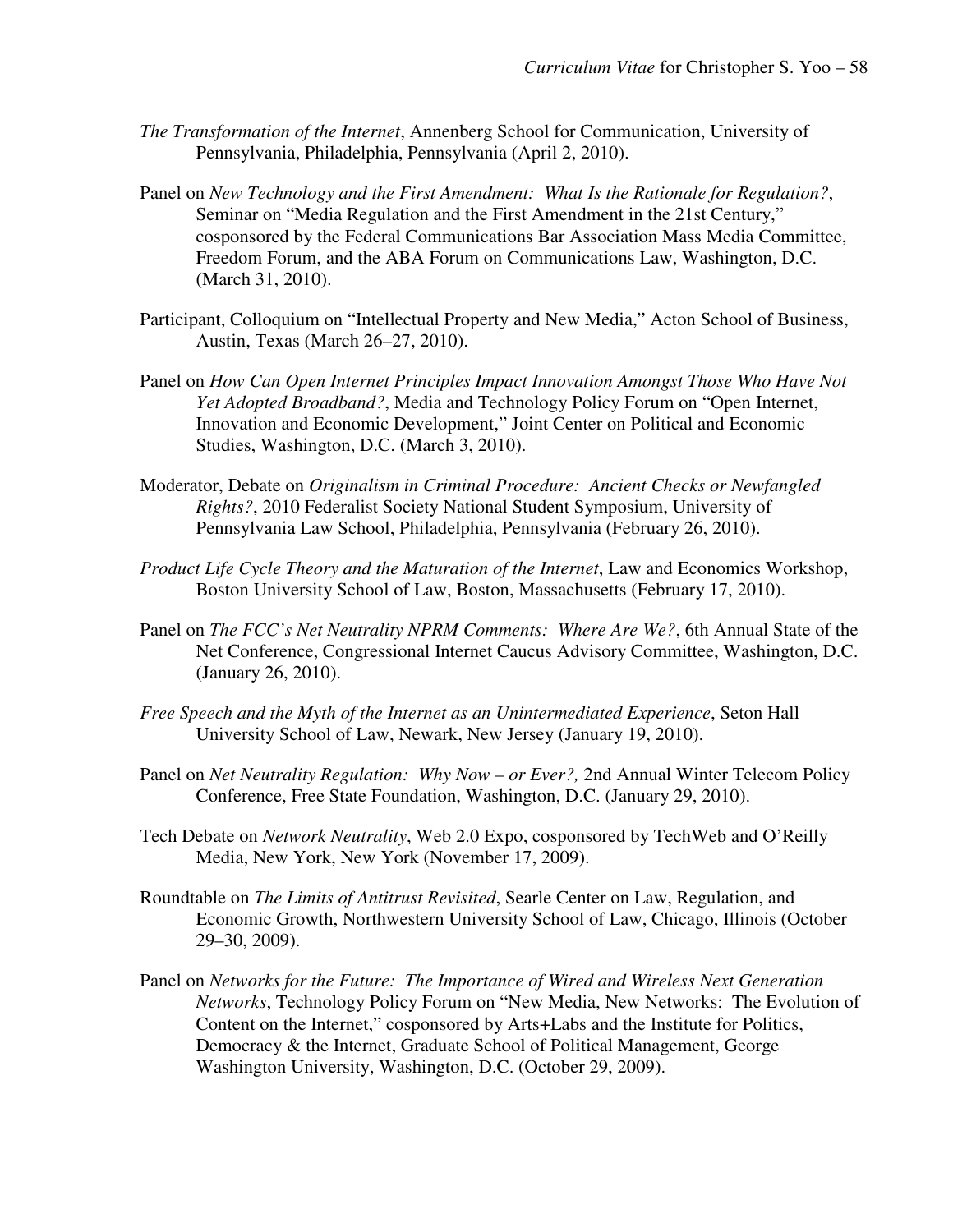- Panel on *Net Neutrality: Understanding the FCC's Proposed Rule Making*, Congressional Internet Caucus Advisory Committee, Washington, D.C. (October 28, 2009).
- Panel on *Internet Public Policy Issues & Alternative Solutions*, Workshop on "When Want & Freedom Collide: Finding a Fair Internet Capacity Sharing Solution," Global Information Infrastructure Commission, London, England (September 30, 2009).
- *Free Speech and the Myth of the Internet as an Unintermediated Experience*, 37th Annual Telecommunications Policy Research Conference, George Mason University School of Law, Arlington, Virginia (September 26, 2009).
- Panel on "End-to-End Arguments, Internet Innovation, and the Net Neutrality Debate," Information Technology and Innovation Foundation, Washington, D.C. (September 25, 2009).
- *Free Speech and the Myth of the Internet as an Unintermediated Experience*, Penn Interactive Media Colloquium, Wharton School, Philadelphia, Pennsylvania (September 11, 2009).
- *Network Neutrality after* Comcast*: Toward a Case-by-Case Approach to Reasonable Network Management,* Conference on "New Directions in Communications Policy," Free State Foundation, Washington, D.C. (September 10, 2009).
- *Rethinking Personality Theory Through the German Aesthetic Concept of* Spiel, Intellectual Property Scholars Conference, Cardozo Law School, New York, New York (August 7, 2009).
- Panel on "The Net Effect: Net Neutrality and Other Access to Technology Issues," American Constitution Society National Convention, Washington, D.C. (June 20, 2009).
- *The Maturation of the Broadband Industry and the Shift from Extensive to Intensive Competition*, Conference on "Maturing Internet Studies," Northwestern University Law School, Chicago, Illinois (May 20, 2009).
- *Nonrivalry and Price Discrimination in Copyright Economics*, 19th Annual Meeting of the American Law and Economics Association, University of California at San Diego, San Diego, California (May 15, 2009).
- *The Transformation of the Internet*, Association for Computing Machinery, School of Engineering and Applied Sciences, Columbia University, New York, New York (April 13, 2009).
- Moderator, Panel on "Trademark Law in Virtual Environments," Symposium on "Trademark in a Global Economy," Penn Intellectual Property Group, University of Pennsylvania Law School, Philadelphia, Pennsylvania (April 1, 2009).
- *The Transformation of the Internet*, Center for Information and Technology Policy, Princeton University, Princeton, New Jersey (March 26, 2009).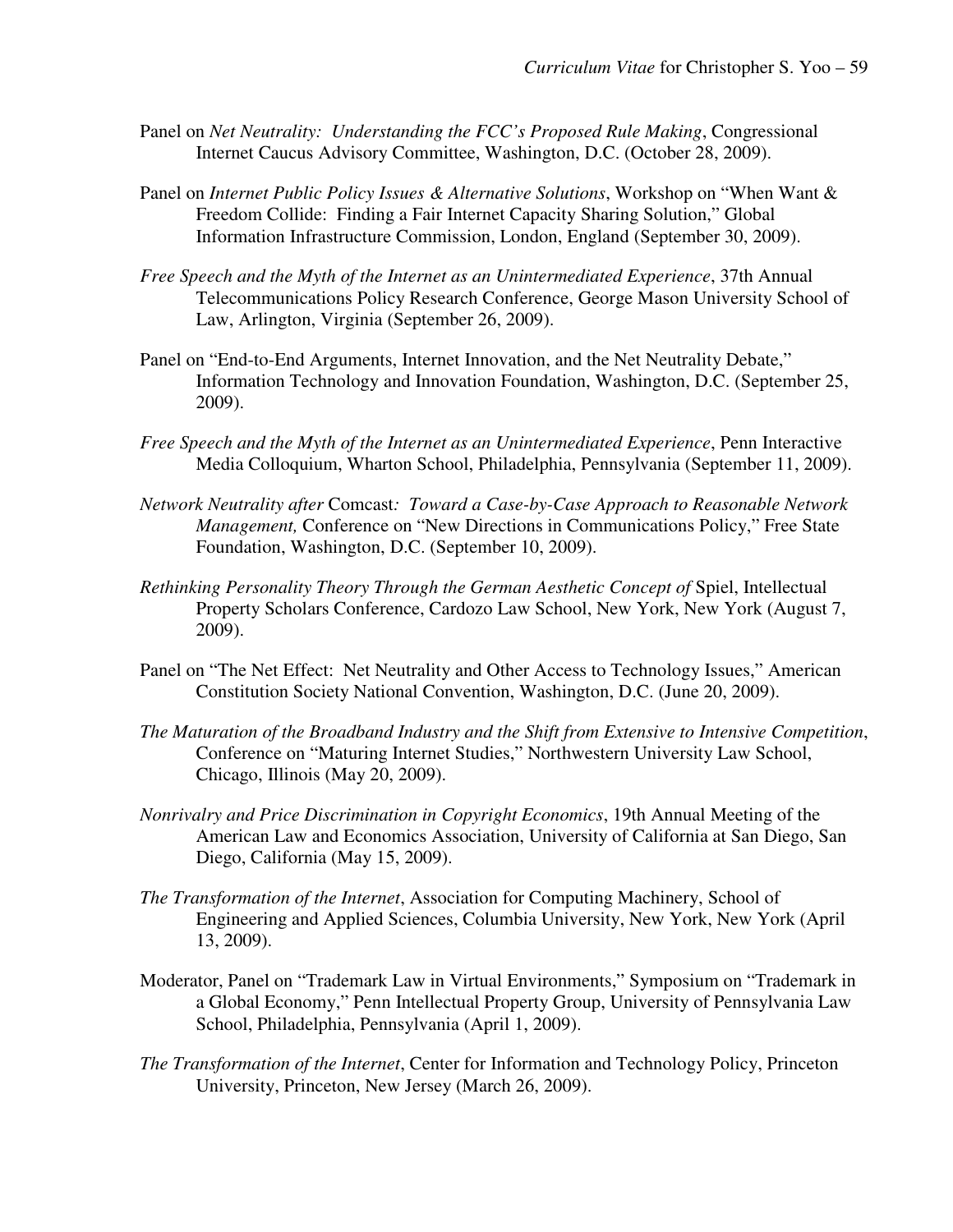- *The Transformation of the Internet*, Internet and Media Policy Working Group, Annenberg School for Communication, University of Pennsylvania, Philadelphia, Pennsylvania (February 23, 2009).
- *Network Neutrality after* Comcast*: Toward a Case-by-Case Approach to Reasonable Network Management*, Conference on "New Directions in Communications Policy," Free State Foundation, Washington, D.C. (February 26, 2009).
- *The Evolution of Internet Architecture: From Best Efforts and End-to-End to Reasonable Network Management?*, Conference on "The Digital Broadband Migration: Imagining the Internet's Future," Silicon Flatirons Telecommunications Program, University of Colorado, Boulder, Colorado (February 8–9, 2009).
- Introduction and Response to Comments, "Presidential Power in Historical Perspective," *University of Pennsylvania Journal of Constitutional Law*, University of Pennsylvania Law School, Philadelphia, Pennsylvania (February 6–7, 2009).
- *Nonrivalry and Price Discrimination in Copyright Economics*, Conference on "Foundations of Intellectual Property Reform," cosponsored by Penn Center for Technology, Innovation and Competition and the *University of Pennsylvania Law Review*, University of Pennsylvania Law School, Philadelphia, Pennsylvania (January 16–17, 2009).
- *The Transformation of the Internet*, Wharton Colloquium on Media and Communications Law, University of Pennsylvania, Philadelphia, Pennsylvania (December 6, 2008).
- Commentator, Vanderbilt Intellectual Property Roundtable, Vanderbilt University Law School, Nashville, Tennessee (November 14, 2008).
- Panel on "The Future of the Internet and How to Stop It," 36th Annual Telecommunications Policy Research Conference, George Mason University School of Law, Arlington, Virginia (September 26, 2008).
- *The Transformation of Telecommunications Network Regulation*, Research Roundtable on *Networks in Telecommunications*, Searle Center on Law, Regulation, and Economic Growth, Northwestern University School of Law, Chicago, Illinois (September 19, 2008).
- *Is Open Source Software the New Lex Mercatoria?*, 12th Annual Conference of the International Society for New Institutional Economics, University of Toronto, Toronto, Canada (June 21, 2008).
- Chair, Panel on Copyright, 18th Annual Meeting of the American Law and Economics Association, Columbia University School of Law, New York, New York (May 16, 2008).
- *Toward a Unified Theory of Access to Local Telephone Networks*, Conference on "The Enduring Lessons of the Breakup of AT&T: A Twenty-Five Year Retrospective," Center for Technology, Innovation and Competition, University of Pennsylvania Law School, Philadelphia, Pennsylvania (April 18, 2008).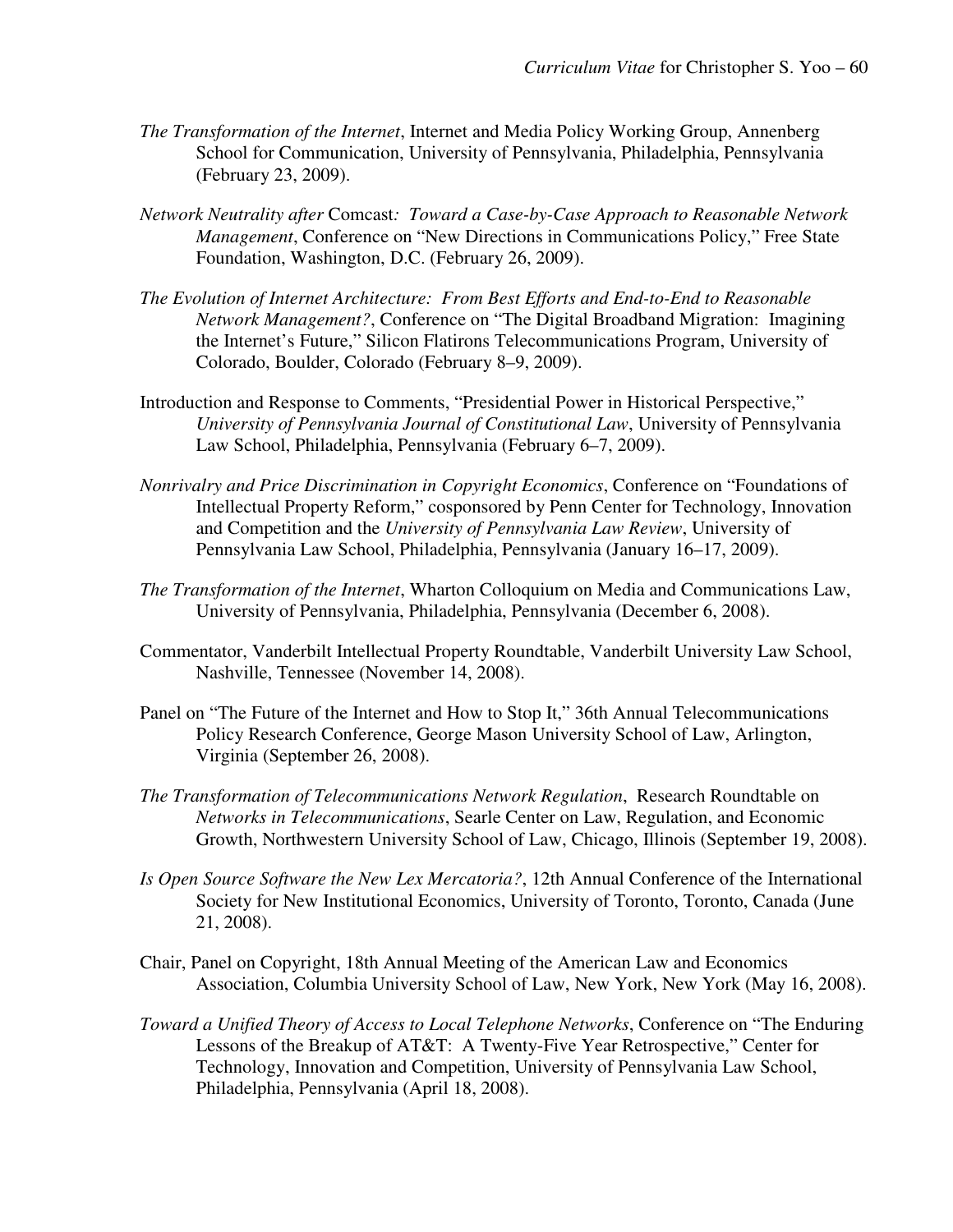- *Wireless Telephony: A Case Study in Network Diversity*, Conference on "The Emerging Controversy over Network Management: An Economic Perspective," AEI Center for Regulatory and Market Studies, Washington, D.C. (April 2, 2008).
- Moderator, Panel on *Government Oversight in the Internet Age: Does America Need an IP Czar?*, Symposium on "Copyright and the Internet," Penn Intellectual Property Group, University of Pennsylvania Law School, Philadelphia, Pennsylvania (March 19, 2008).
- *The Potential Benefits of Network Management*, Conference on "Network Management: The Latest Battle Over Net Neutrality," iGrowthGlobal, Washington, D.C. (February 29, 2008).
- *Network Neutrality, Consumers, and Innovation*, Annual Meeting of the American Economic Association, New Orleans, Louisiana (Jan. 6, 2008).
- *Innovation in Wireless Telephony: A Case Study in Network Diversity*, Conference on the "Federal Unbundling Commission," Free State Foundation, Washington, D.C. (October 30, 2007).
- *Network Neutrality, Innovation, and Consumers*, Symposium on "Law in a Networked World," University of Chicago Legal Forum, Chicago, Illinois (October 26, 2007).
- *Mandating Access to Telecom and the Internet: The Hidden Side of Trinko, 35th Annual* Telecommunications Policy Research Conference, George Mason University School of Law, Arlington, Virginia (September 30, 2007).
- *Copyright and Public Good Economics: A Misunderstood Relation*, Law and Economics Workshop, Boalt Hall School of Law, University of California at Berkeley, Berkeley, California (March 19, 2007).
- Panel on *Network Neutrality*, 3rd Annual State of the Net Conference, Congressional Internet Caucus Advisory Committee, Washington, D.C. (January 31, 2007).
- Panel on *Will the Internet Restructure Telephony?*, 2007 Annual Meeting of the Association of American Law Schools, Washington, D.C. (January 5, 2007).
- Panel on *Net Neutrality: Battle of the Titans*, 2006 Annual National Lawyers Convention, Federalist Society, Washington, D.C. (November 16, 2006).
- Symposium on "Telecommunications Regulation," Center for Communications Law and Policy and Center for Asian-Pacific Leadership, University of Southern California, Los Angeles, California (October 12–13, 2006).
- Moderator, Panel on *The Origins of the Debate over Originalism and the Living Constitution*, Conference on "Keeping Faith with the Constitution in Changing Times," American Constitution Society and the Vanderbilt University Law School, Nashville, Tennessee (October 6, 2006).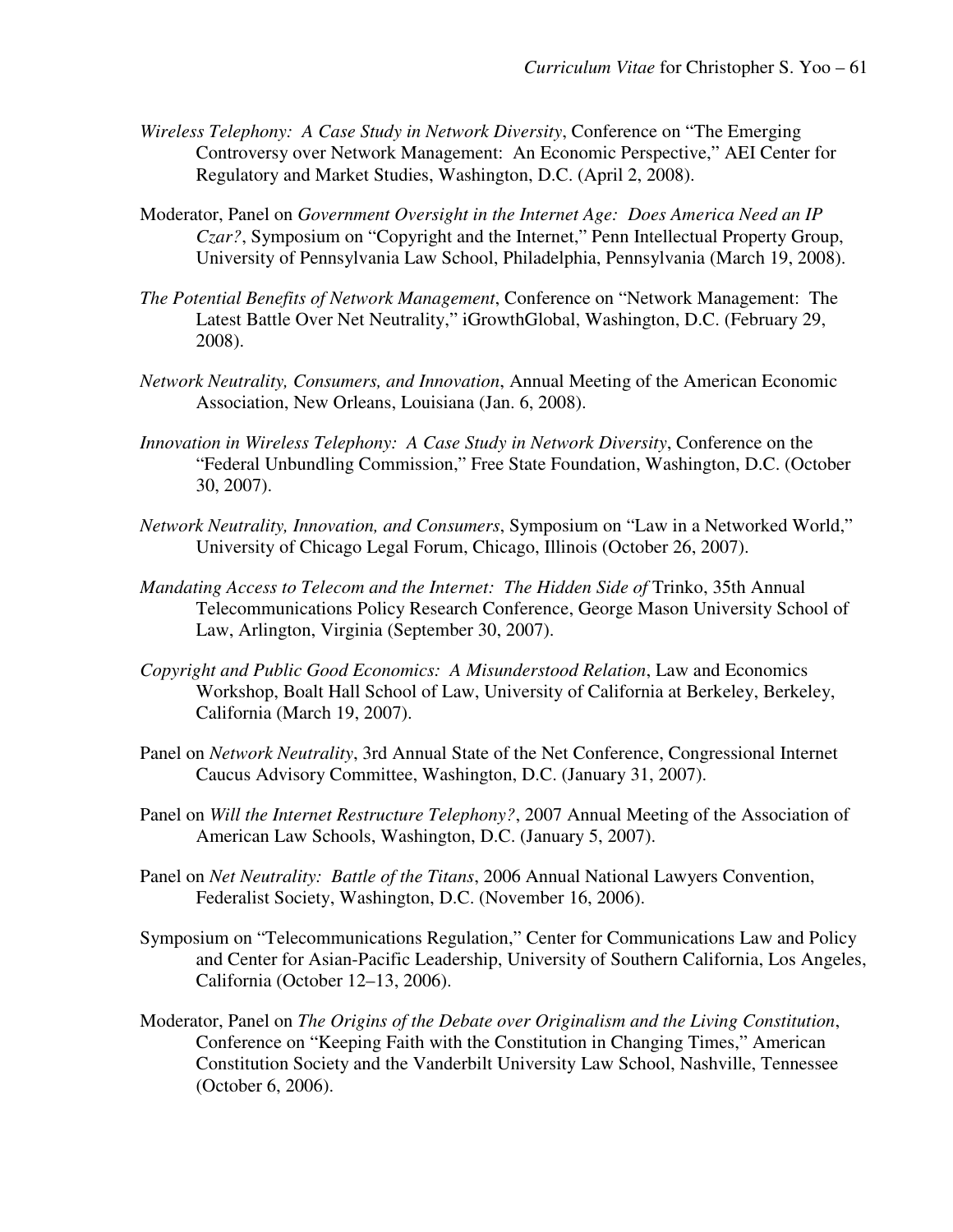- Moderator, Panel on *Internet Content Protection and Commerce*, 34th Annual Telecommunications Policy Research Conference, George Mason University School of Law, Arlington, Virginia (October 1, 2006).
- Panel on *The Relationship Between Antitrust and Regulation after* Trinko *and* Brand X, 34th Annual Telecommunications Policy Research Conference, George Mason University School of Law, Arlington, Virginia (September 29, 2006).
- Panel on *Network Neutrality and the Future of Openness on the Internet*, 16th Conference on Computers, Freedom and Privacy, Washington, D.C. (May 4, 2006).
- *Network Neutrality and the Economics of Congestion*, School of Law Entertainment, Media, and Cultural Policy Colloquium, University of California at Los Angeles School of Law, Los Angeles, California (April 7, 2006).
- *Network Neutrality and the Economics of Congestion*, University of Pennsylvania Law School, Philadelphia, Pennsylvania (March 28, 2006).
- *Beyond Network Neutrality*, Internet Society Project, Yale Law School, New Haven, Connecticut (February 16, 2006).
- *Network Regulation: The Many Faces of Access*, Program on Socio-Technical Infrastructure for Electronic Transactions, University of Michigan School of Information, Ann Arbor, Michigan (December 1, 2005).
- *Copyright as an Impure Public Good*, Legal Theory Workshop, University of Michigan Law School, Ann Arbor, Michigan (November 17, 2005).
- *Network Neutrality and the Economics of Congestion*, Wharton Colloquium on Media and Communications Law, University of Pennsylvania, Philadelphia, Pennsylvania (October 28, 2005).
- Panel on *Interoperability in the Network Economy*, Conference on "Must History Repeat Itself? Interoperability and Access in the Network Economy," Georgetown University Culture and Technology Program and Quello Center for Telecommunications Management and Law and Communications of Michigan State University, Washington, D.C. (October 12, 2005).
- *On the Regulation of Networks as Complex Systems: A Graph Theory Approach*, 33rd Annual Telecommunications Policy Research Conference, George Mason University School of Law, Arlington, Virginia (September 26, 2005).
- Panel on *Network Neutrality vs. Network Diversity: The Debate Between Open and Proprietary Broadband Architectures*, 33rd Annual Telecommunications Policy Research Conference, George Mason University School of Law, Arlington, Virginia (September 25, 2005).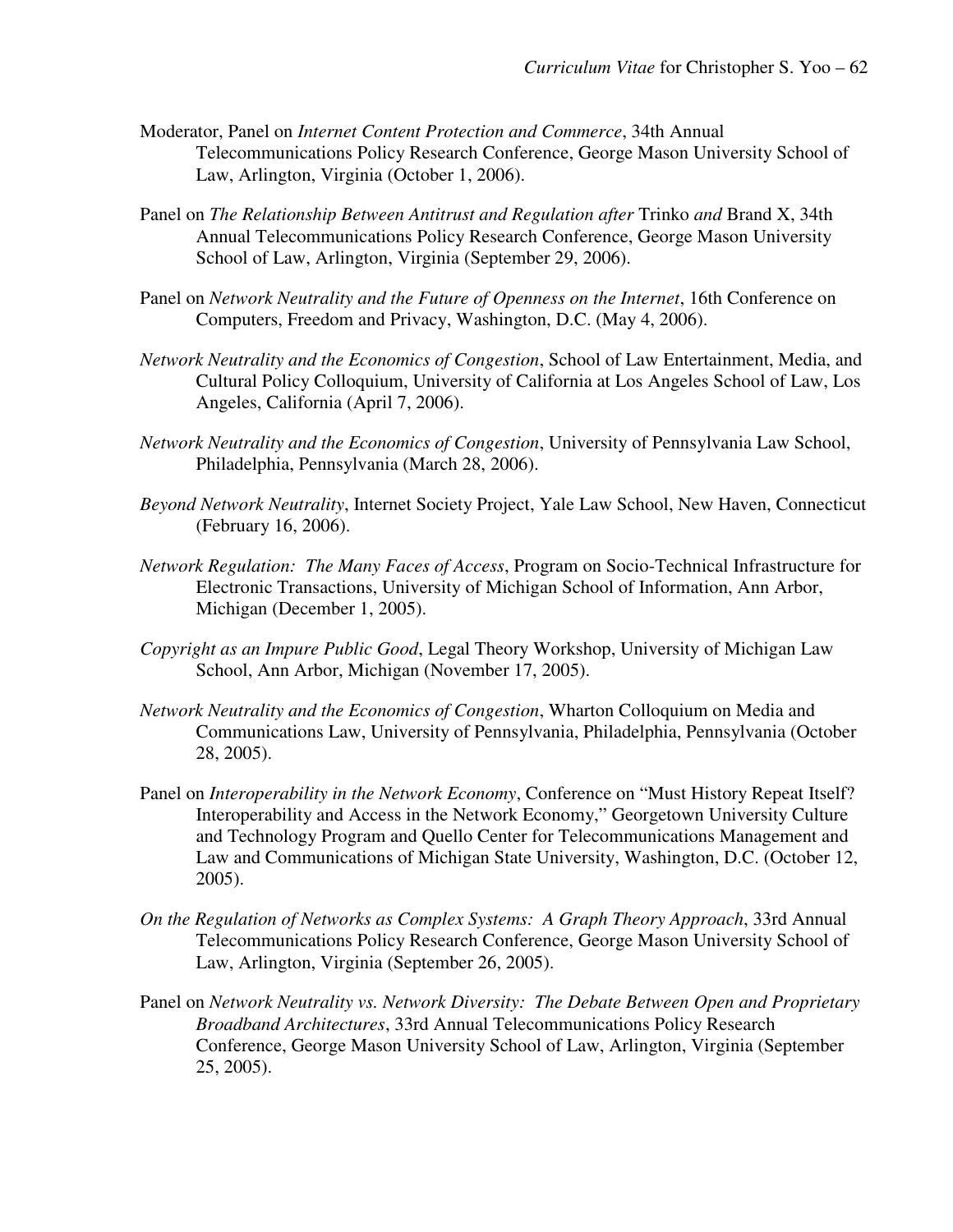- *On the Regulation of Networks as Complex Systems: A Graph Theory Approach*, 15th Annual Meeting of the American Law and Economics Association, New York University School of Law, New York, New York (May 6, 2005).
- *On the Regulation of Networks as Complex Systems: A Graph Theory Approach*, Workshop on Cyberlaw and Economics, University of Michigan Law School, Ann Arbor, Michigan (March 24, 2005).
- *Architectural Censorship and the FCC*, 32nd Annual Telecommunications Policy Research Conference, George Mason University School of Law, Arlington, Virginia (October 3, 2004).
- *The Economics of Net Neutrality: Why the Physical Layer of the Internet Should Not Be Regulated*, Progress & Freedom Foundation, Washington, D.C. (July 16, 2004) (keynote address).
- *Towards a General Theory of Network Architecture*, Center for Law and Technology, Seoul National University, Seoul, Korea (June 15, 2004).
- *Copyright and Product Differentiation*, Intellectual Property Colloquium, University of Virginia School of Law, Charlottesville, Virginia (March 26, 2004).
- *Architectural Censorship and the FCC*, Conference on Federal Regulation and the Cultural Landscape, Curb Center for Art, Enterprise, and Public Policy at Vanderbilt University, Nashville, Tennessee (March 19, 2004).
- *Would Broadband Network Neutrality Help or Hurt Competition? A Comment on the End-to-End Debate*, Conference on "The Digital Broadband Migration: Toward a Regulatory Regime for the Internet Age," Silicon Flatirons Telecommunications Program, University of Colorado, Boulder, Colorado (February 9, 2004).
- *Copyright and Product Differentiation*, Center for Law and Economic Studies, Columbia University Law School, New York, New York (February 2, 2004).
- *Copyright and Product Differentiation*, Works in Progress Intellectual Property Colloquium 2003, Tulane University Law School, New Orleans, Louisiana (October 18, 2003).
- *Copyright and Product Differentiation*, 13th Annual Meeting of the American Law and Economics Association, University of Toronto, Toronto, Canada (September 21, 2003).
- *Access to Networks: Economic and Constitutional Connections*, 31st Annual Telecommunications Policy Research Conference, George Mason University School of Law, Arlington, Virginia (September 20, 2003).
- *Copyright and Product Differentiation*, 2nd Annual Congress of the Society for Economic Research on Copyright Issues, Smith College, Northampton, Massachusetts (June 20, 2003).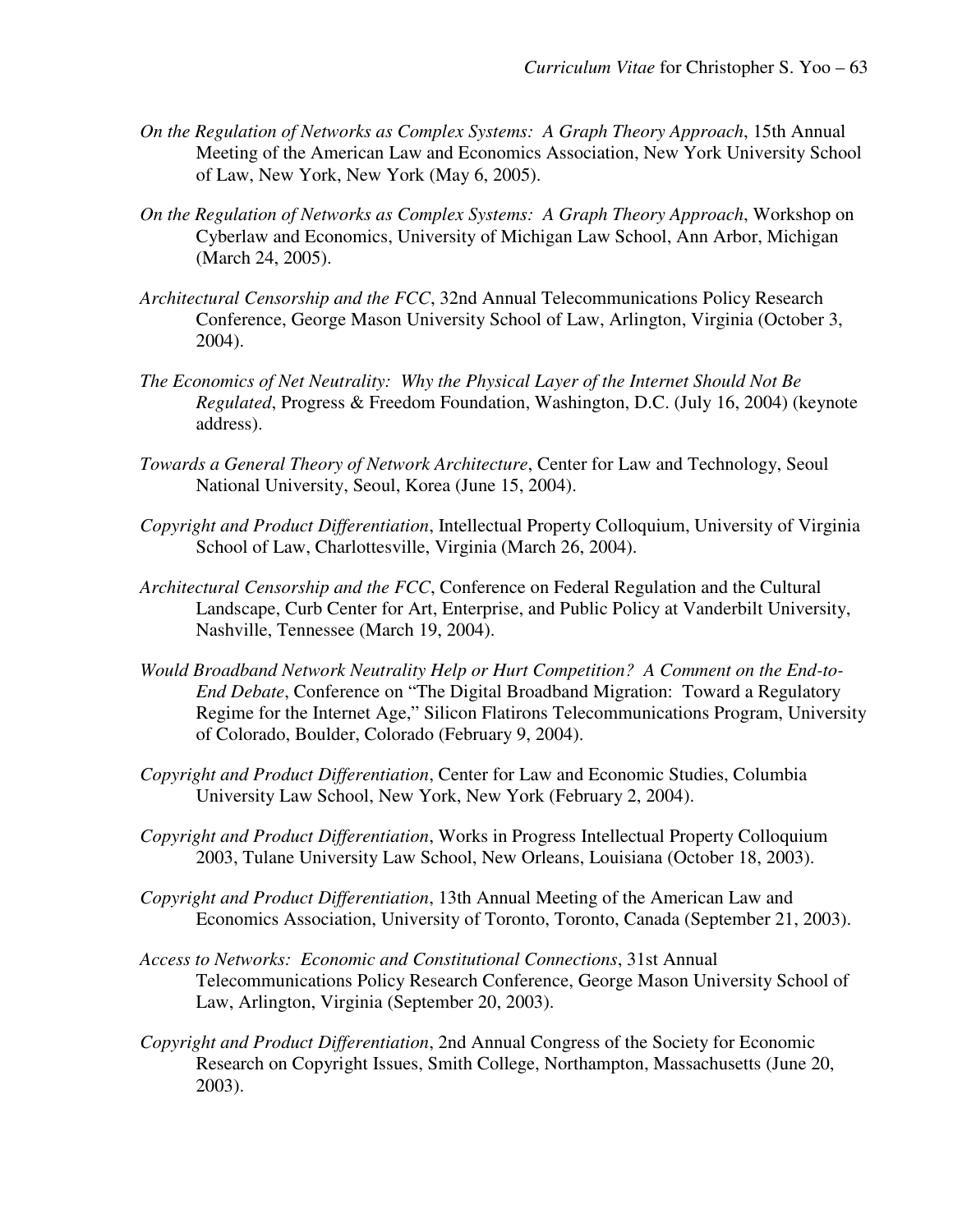- Chair, Panel on *Regulatory and Interagency Governance*, 4th Annual Quello Communications Policy and Law Symposium, Washington D.C. (February 27, 2003).
- *The Paradoxical Commitment to Free, Local Television*, Workshop on Law and Economics, Georgetown University Law Center, Washington, D.C. (February 3, 2003).
- Chair, Panel on *The Fair Use Doctrine and Its Implications on the Entertainment Industry*, Journal of Entertainment Law & Practice Fair Use Symposium, Vanderbilt University Law School, Nashville, Tennessee (February 7, 2003).
- *Rethinking the Commitment to Free, Local Television: A Public Goods Critique*, Northwestern University School of Law, Chicago, Illinois (October 29, 2002).
- *Access to Networks: Economic and Constitutional Connections*, Institute for Law and Economics, University of Pennsylvania Law School, Philadelphia, Pennsylvania (October 9, 2002).
- *Rethinking the Commitment to Free, Local Television: A Public Goods Critique*, Vanderbilt University Law School, Nashville, Tennessee (September 10, 2002).
- *Digital Television and the Future of Broadcast Regulation*, Washington & Lee School of Law, Lexington, Virginia (February 18, 2002).
- *Digital Television and the Future of Broadcast Regulation*, Vanderbilt University Law School, Nashville, Tennessee (February 12, 2002).
- *Rethinking the Coasean Critique of Broadcast Regulation*, Vanderbilt University Law School, Nashville, Tennessee (November 27, 2001).
- *Digital Television and the Future of Public Interest Broadcasting*, Panel on "Media, Diversity, and Democracy," Annual Meeting of the Law & Society Association, Central European University, Budapest, Hungary (July 5, 2001).
- *Vertical Restraint Theory as a Basis for Media Regulation*, Center for Communications Law and Policy, University of Southern California Law School, Los Angeles, California (February 14, 2001).
- *Vertical Restraint Theory as a Basis for Media Regulation*, Vanderbilt University Law School, Nashville, Tennessee (January 23, 2001).
- In Search of a Foundation Theory for the Regulation of Emerging Mass Media: A Critique of *the Antitrust Paradigm*, Annual Meeting of the Southeastern Association of American Law Schools, Captiva Island, Florida (August 1, 2000).
- *A Cautionary Note on the Democratic Approach to Copyright*, Symposium on "Taking Stock: The Law and Economics of Intellectual Property," Vanderbilt University Law School, Nashville, Tennessee (April 7, 2000).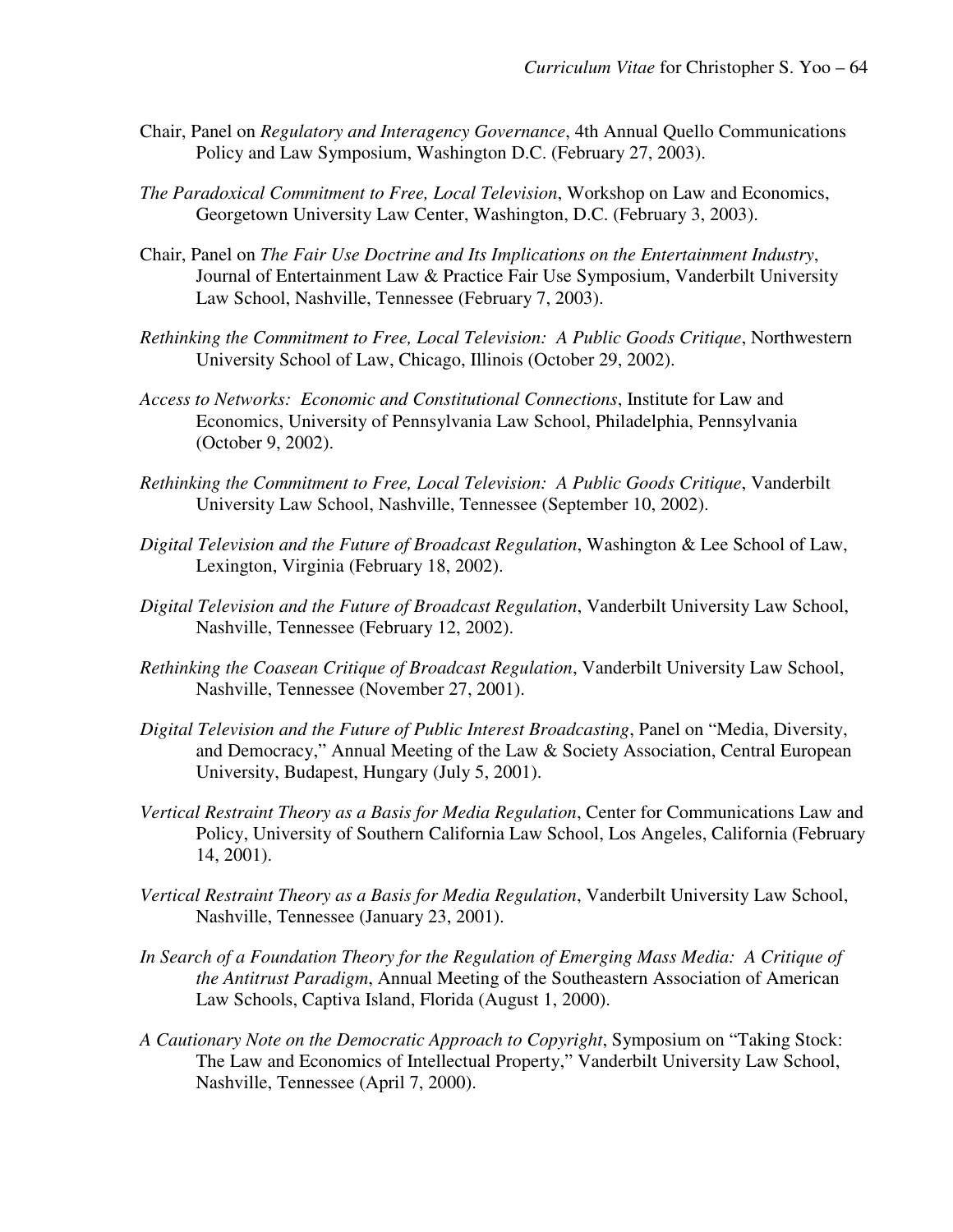*The Unitary Executive During the First Half-Century*, Symposium on "Presidential Power in the 21st Century," Case Western Reserve University School of Law, Cleveland, Ohio (April 5, 1997).

#### **Other Presentations**

- Federal Communications Bar Association Meet and Greet, University of Pennsylvania Law School, Philadelphia, Pennsylvania (April 9, 2018).
- *1 World Connected: Data-Driven Research to Bring Billions Online*, Trustees of the University of Pennsylvania, Philadelphia, Pennsylvania (March 1, 2018).
- *What's New in Net Neutrality?*, cosponsored by the Wharton Tech Club and the Wharton Public Policy Club, University of Pennsylvania, Philadelphia, Pennsylvania (February 14, 2018).
- *What's Next with Net Neutrality?*, Center for Technology, Innovation and Competition, University of Pennsylvania Law School, Philadelphia, Pennsylvania (February 7, 2018).
- *Debating Network Neutrality*, cosponsored by the American Constitution Society and the Federalist Society, University of Pennsylvania Law School, Philadelphia, Pennsylvania (January 19, 2018).
- Moderator, Panel on "Data Security," 17th Annual Mid-Atlantic Conference of Asian Pacific American Law Students, University of Pennsylvania Law School, Philadelphia, Pennsylvania (January 13, 2018).
- *Promoting the Rule of Law in Antitrust Enforcement: China, Europe, and the U.S.*, "Engaging Minds" Program, University of Pennsylvania, New York, New York (December 9, 2017).
- *Overview of CTIC Research*, University of Pennsylvania Staff Convention, Philadelphia, Pennsylvania (May 25, 2017).
- *James Wilson and the Creation of the Constitution*, "We, the People" Podcast Series, National Constitution Center, Philadelphia, Pennsylvania (May 4, 2017).
- *Internet Inclusion: Advancing Solutions*, sponsored by IEEE in collaboration with 1 World Connected, Guifi.net, Internet Society, ITU, Partnership for Public Access, People Centered Internet, USAID, World Bank, and the World Economic Forum, Washington, D.C. (April 24–25, 2017).
- Working Meeting, Internet for All Project in Argentina, World Economic Forum, Buenos Aires, Argentina (April 4–5, 2017).
- *How Big Data and Social Networks Are Changing the Way We Live*, Penn Academy Weekend, Palm Beach, Florida (March 4, 2017).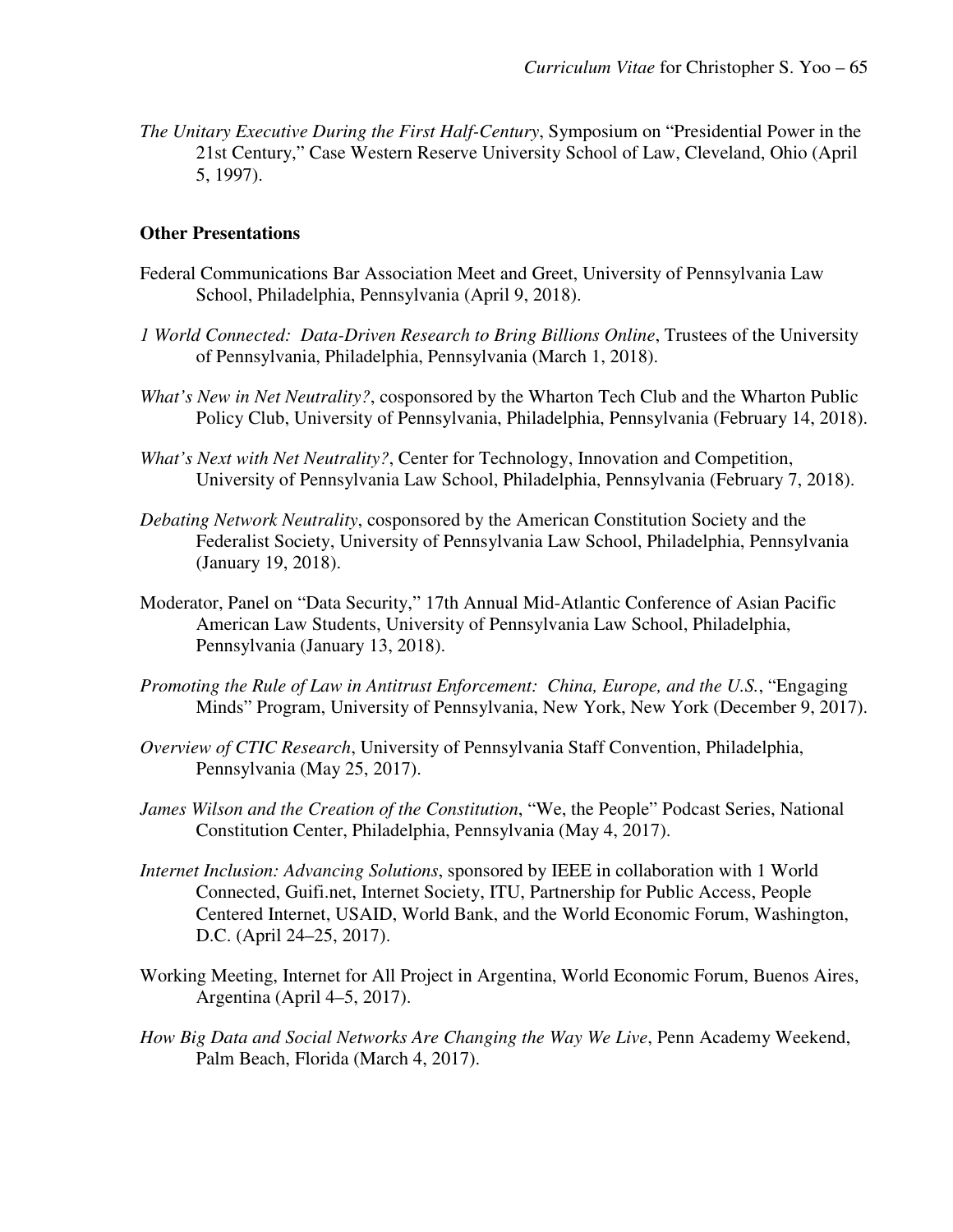- Panel on "Legal Aspects of New Technology," 16th Annual Mid-Atlantic Conference of Asian Pacific American Law Students, University of Pennsylvania Law School, Philadelphia, Pennsylvania (February 8, 2017).
- *Post-Election Series: APALSA Lunch Discussion*, Asian Pacific American Law Students Association, University of Pennsylvania Law School, Philadelphia, Pennsylvania (November 18, 2016).
- *Post-Election Forum: The Role of Law and Legal Institutions*, University of Pennsylvania Law School, Philadelphia, Pennsylvania (November 15, 2016).
- Penn Law Convening Session Dialogue, Niejelow-Rodin Initiative on Law, Technology, National Security and the Private Sector, University of Pennsylvania Law School, Philadelphia, Pennsylvania (November 10, 2016).
- Moderator, "Startup Panel: A Discussion About the IP Portfolio Considerations of Small Businesses Throughout the Startup Process," Penn Intellectual Property Group Annual Conference, University of Pennsylvania Law School, Philadelphia, Pennsylvania (March 17, 2016).
- "Five Cybersecurity Lessons from Home Depot and Target," Fall Advisory Board Meeting, Jay H. Baker Retailing Center, Wharton School, University of Pennsylvania, Philadelphia, Pennsylvania (October 30, 2014).
- Moderator, "Technology, Security, and the Future of the Fourth Amendment," University of Pennsylvania Law School Chapter, Federalist Society (October 14, 2014).
- Dinner Discussion on Network Neutrality, Science and Technology Wing (STWing), University of Pennsylvania, Philadelphia, Pennsylvania (February 10, 2014).
- Opening Remarks, 13th Annual Mid-Atlantic Conference of Asian Pacific American Law Students, University of Pennsylvania Law School, Philadelphia, Pennsylvania (February 8, 2014).
- Moderator, Plenary Session on *Embracing, Reconciling, and Exploring the Modern Asian Identity*, 12th Annual Mid-Atlantic Conference of Asian Pacific American Law Students, University of Pennsylvania Law School, Philadelphia, Pennsylvania (February 2, 2013).

Workshop on Innovation, Hudson Institute, Washington, D.C. (February 11, 2013).

- *The Dynamic Internet: How Technology, Users, and Businesses Are Transforming the Network,*  Internet Policy Lunch Seminar, Telecom Italia, Rome, Italy (October 29, 2012).
- Speaker, Levy Scholars and Silverman-Rodin Scholars Luncheon, University of Pennsylvania Law School, Philadelphia, Pennsylvania (January 17, 2012).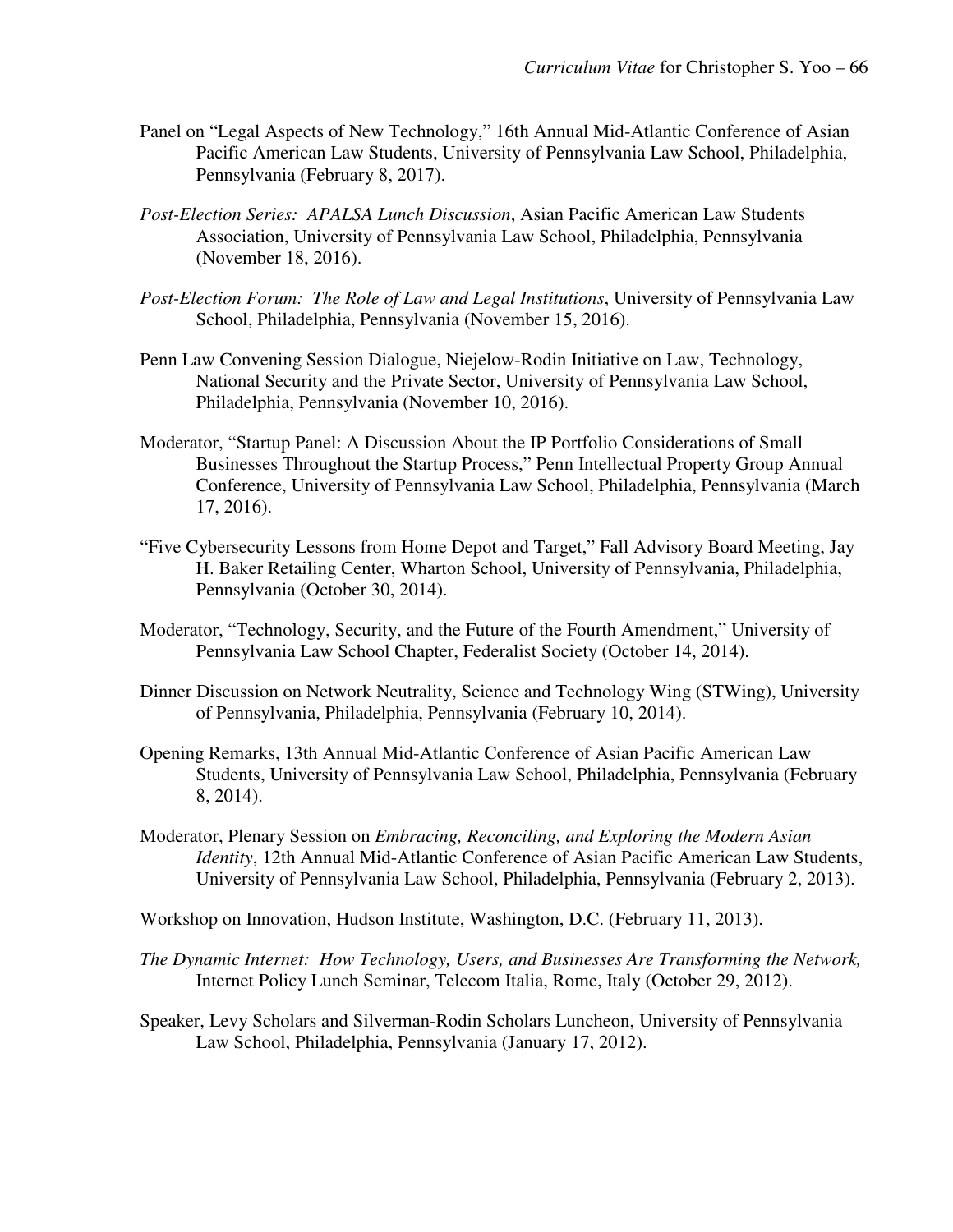- Moderator, Panel on *Going Around the Horn Views from the Baseball Clubhouse on Key Legal Issues Currently Impacting the Game*, Alumni Weekend 2011, University of Pennsylvania Law School, Philadelphia, Pennsylvania (May 13, 2011).
- Chair, Panel on *A Decade of Firsts: Asian Americans in the Judiciary*, 10th Annual Mid-Atlantic Conference of Asian Pacific American Law Students, University of Pennsylvania Law School, Philadelphia, Pennsylvania (January 29, 2011).
- Panel on *The Regulation of the Internet*, Federalist Society, National Press Club, Washington, D.C. (December 16, 2010).
- Global Policy Keynote, Nominum Customer Conference, New York, New York (October 7, 2010).
- Panel on *Net Neutrality*, Orange County Chapter of the Federalist Society, Chapman University School of Law, Orange, California (March 29, 2010).
- Dinner Discussion on Network Neutrality, Science and Technology Wing (STWing), University of Pennsylvania, Philadelphia, Pennsylvania (March 25, 2010).
- Panel on *What Can You Do with a Law Degree*, 9th Annual Mid-Atlantic Conference of Asian Pacific American Law Students, University of Pennsylvania Law School, Philadelphia, Pennsylvania (February 13, 2010).
- Global Policy Keynote: *Public Policy and the Economics of Intermediation*, Nominum Customer Conference, Sausalito, California (October 16, 2009).
- *The Transformation of the Internet*, Penn Intellectual Property Group, University of Pennsylvania Law School, Philadelphia, Pennsylvania (April 21, 2009).
- *The Internet Evolution*, Education Trip for Capitol Hill Staff, Information Technology and Innovation Foundation, Philadelphia, Pennsylvania (April 15, 2009).
- Panel on *Making the Leap*, 8th Annual Mid-Atlantic Conference of Asian Pacific American Law Students, University of Pennsylvania Law School, Philadelphia, Pennsylvania (January 31, 2009).
- Panel on *Net Neutrality: Emerging Issues and Perspectives*, Winter Meeting of the National Association of Attorneys General, Fort Lauderdale, Florida (December 3, 2008).
- Regulatory Policy Keynote, *The Policy and Politics of Network Neutrality: What It Means for You*, Nominum Global Customer Conference on "Securitization, Monetization and the Trusted Internet Experience, New York, New York (October 17, 2008).
- Workshop on "End User Opt-In," Global Environment for Network Innovations (GENI), National Science Foundation, Cambridge Massachusetts (July 21–22, 2008).